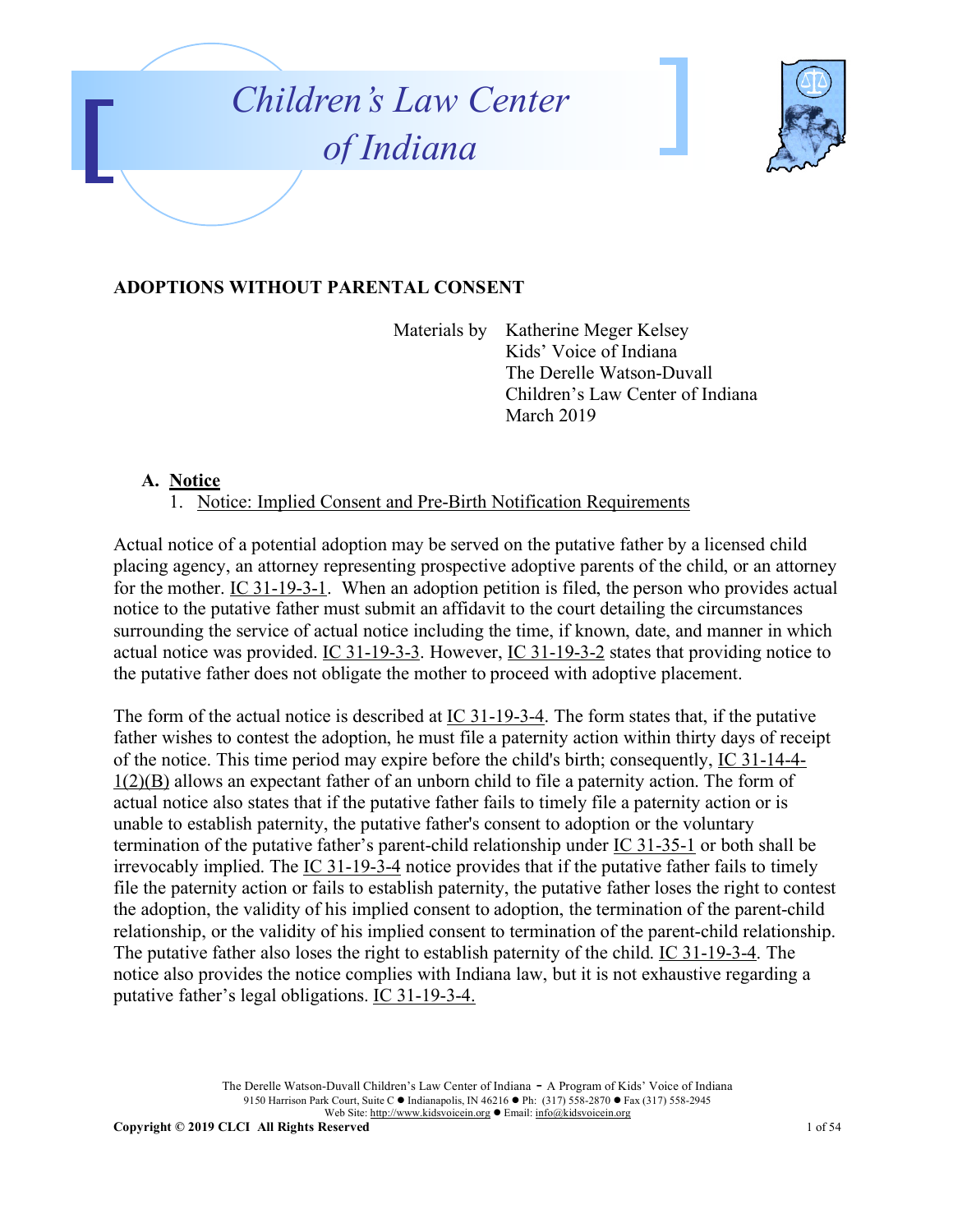In each case that addressed the form of the pre-birth notice, the Court opined that the notice received by the putative father substantially complied with IC 31-19-3-4 and was therefore adequate notice. In In Re Adoption of Fitz, 805 N.E.2d 1270, 1273-74 (Ind. Ct. App. 2004), *trans. denied*, the Court stated that IC 31-19-3-4, which specifies the language and information which the notice must contain, does not require that the adoptive parents be named. In In Re Paternity of Baby W., 774 N.E.2d 570, 575-77, n.4 (Ind. Ct. App. 2002), the putative father claimed that the notice he had received did not substantially comply with the statutory requirements because the letter from the adoptive parents' attorney which accompanied the notice misadvised him of his options and failed to advise him that he should retain his own counsel. The Court stated that substantial compliance with the statutory notice provision will be sufficient if the party receives notice which achieves the purpose for which the statute was intended. Id. at 576, quoting Matter of Paternity of Baby Girl, 661 N.E.2d 873, 877 (Ind. Ct. App. 1996). The Baby W. Court held that the putative father received the notice contemplated by the statute in verbatim form. The notice explicitly stated that "nothing…anyone…says to [putative father] relieves [putative father] of his obligations under this notice." Baby W. at 577. The Court determined the putative father was alerted that only the statutory notice contained the required legal information, and any statements made in the letter that were inconsistent with the terms of the notice should not have been considered. Id. The Court noted that the putative father's trial court objection that the notice was defective on its face for failure to be signed and dated by the adoptive parents' attorney was untenable because the statute does not require that the notice be signed. Id. at 577 n.4. The Court also found that the attorney's letter to the putative father plainly stated that the attorney represented people who were interested in adopting the child, and this was fair notice that the attorney represented interests adverse to those of the putative father. Id. at 577. The Court stated that the statute does not require that the notice advise the putative father of his right to be represented by counsel. Id.

In In Re Paternity of M.G.S., 756 N.E.2d 990 (Ind. Ct. App. 2001), *trans. denied*, the putative father claimed that the notice was confusing, misleading, and improperly served. The Court observed that the notice to the putative father followed the form set forth in the statute, except for the omission of the word "or" in the first paragraph. Id. at 1001. The Court opined that the omission of the word "or" in the notice was a minor typographical or grammatical error, was not materially misleading, and did not render the notice defective. Id. The Court rejected the putative father's claim that the notice was defective because it failed to inform him of his rights to establish paternity pursuant to IC 31-19-9-17(b) if neither a petition for adoption nor a placement in a proposed adoptive home is pending because the statute for the notice does not require reference to IC 31-19-9-17(b) or its contents. Id. at 1002. The Court noted that the body of the notice and the acknowledgment of receipt paragraph in the notice both indicated that the putative father may not rely on any representations by the mother to avoid his responsibilities under the statute. Id. The Court opined that the language about representations by the mother had received double emphasis because it was repeated in the acknowledgement paragraph. Id. The Court further found it "irrelevant to the sufficiency" of the notice that the attorney named on the notice was not the attorney handling the adoption, because the adoptive parents had retained the first attorney to prepare the notice. Id. The Court discounted the putative father's argument that he was misled by a consent provision at the bottom of the notice was without merit because there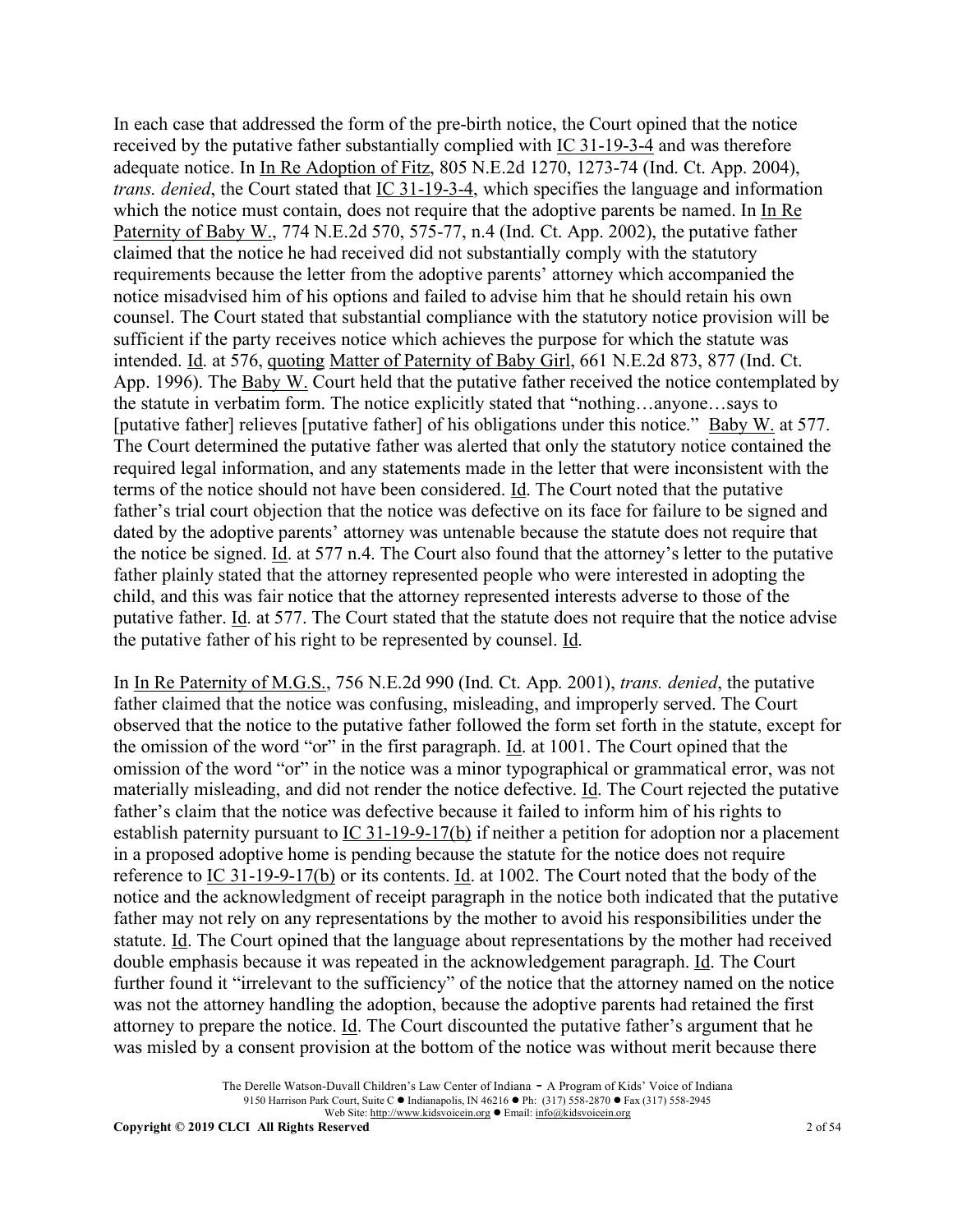was no consent provision at the bottom of the notice; there was only a signature line for acknowledgment of receipt of the notice. Id. at 1002-03. The M.G.S. Court was also not persuaded by the putative father's claim that service of the notice was defective because the mother's brother, instead of an attorney or licensed child placing agency, personally served him with the notice. Id. at 1003. The putative father's lastly asserted that there was no proper identifying date upon the notice, which would allow for proper computation of the thirty-day time limit; however, the Court found that IC 31-19-3-1 does not require that a service date appear on the notice, that the notice clearly stated that the putative father must file a paternity action not more than thirty days after receiving the notice, that the expiration of the thirty-day time limit was easily calculable, and that the notice was not defective. Id.

IC 31-19-3-8 provides that the Indiana Rules of Trial Procedure do not apply to giving pre-birth notice. In order for pre-birth notices to be used effectively, the correct pre-birth statutory notice must be served on the putative father. See Matter of Paternity of Baby Girl, Born 6/7/94, 661 N.E.2d 873 (Ind. Ct. App. 1996) (judgment of adoption, denial of putative father's motion to contest adoption, and dismissal of paternity petition were all reversed because the putative father had not received the statutorily required pre-birth notice form and had been affirmatively misled by the post-birth notice form which he received). Department of Child Services attorneys can use pre-birth notices to provide for adoptions for mothers who seek or are already receiving agency services, including pregnant wards who desire to place their unborn children for adoption.

IC 31-19-3-5 requires a putative father who receives actual notice under the pre-birth notice statute to notify the agency or attorney arranging the adoption if the putative father decides to file a paternity action. The notice must include the name of the court in which the paternity action has been filed, the cause number, and date when the action was filed. If the putative father does not provide the required notice concerning his paternity action, IC 31-19-3-6 requires the court with jurisdiction over the paternity action to allow the prospective adoptive parents to intervene in the paternity action on the adoptive parents' motion pursuant to Ind. Trial Rule 24. If paternity has already been established and the putative father has failed to provide the required notice under IC 31-19-3-5, the court is required by IC 31-19-3-7 to set aside the paternity determination and to allow the prospective adoptive parents to intervene on their motion pursuant to Ind. Trial Rule 24. See also IC 31-14-21.

IC 31-19-3-9(a) provides that a pre-birth notice that is appropriately served on a putative father who is an Indiana resident is valid, regardless of whether the notice is served within or outside of Indiana. Section (b) provides that a pre-birth notice that is appropriately served outside Indiana on a putative father who is not an Indiana resident is valid if the child was conceived in Indiana. The pre-birth notice under Section (b) is also valid if the child was conceived outside Indiana, if the laws of the state in which either the father is served notice or resides, or the child was conceived allows a paternity or similar action to be filed before the birth of the child.

### 2. Notice: After Birth Notice Requirements and Exemption From Notice

The Derelle Watson-Duvall Children's Law Center of Indiana - A Program of Kids' Voice of Indiana 9150 Harrison Park Court, Suite C · Indianapolis, IN 46216 • Ph: (317) 558-2870 • Fax (317) 558-2945 Web Site: http://www.kidsvoicein.org • Email: info@kidsvoicein.org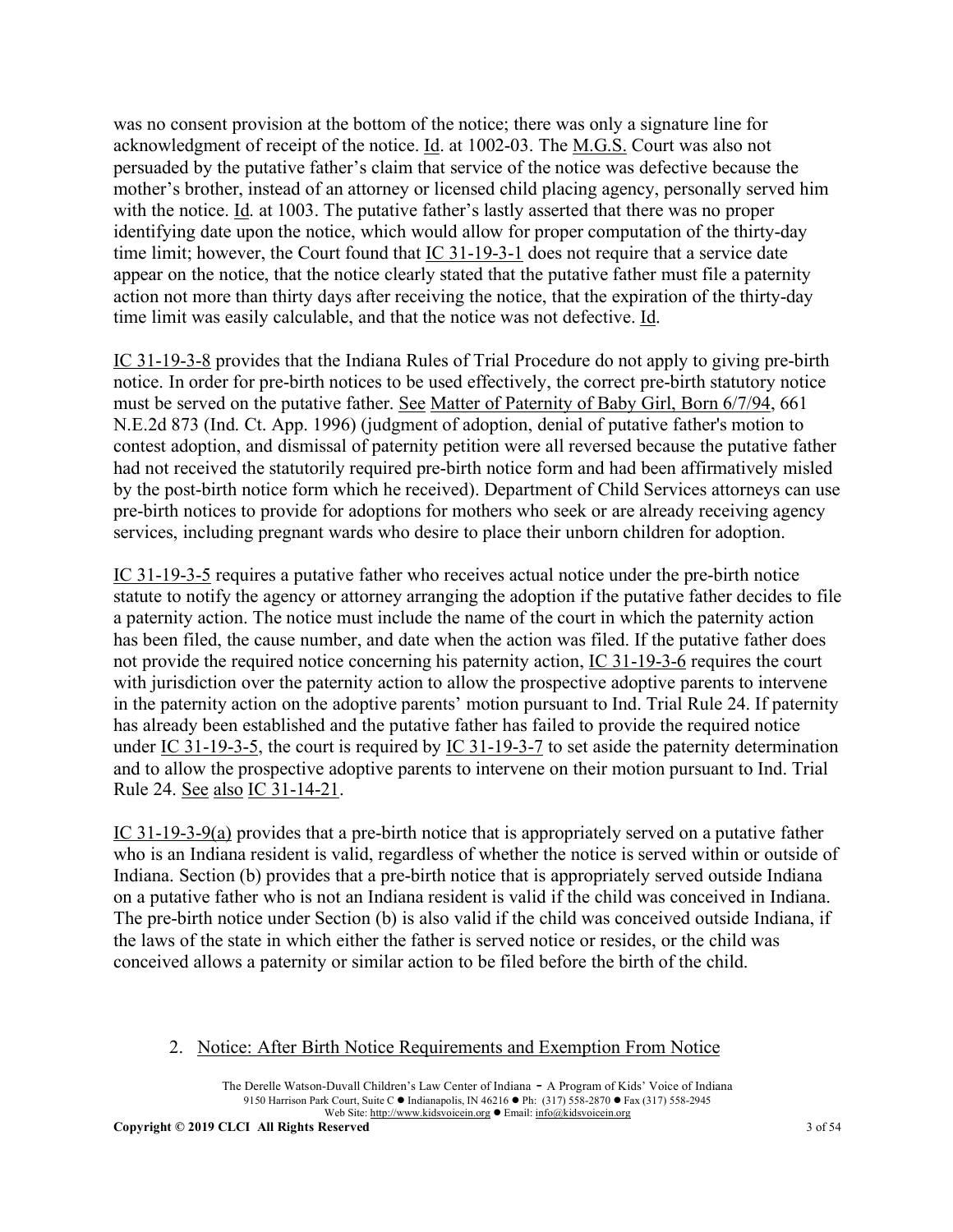### a. General Requirements and Practice Notes

IC 31-19-2.5-1 through 4 provide general notice requirements in adoption proceedings, while IC 31-19-4.5-1 through 5 provide notice requirements for "Other Persons Entitled to Notice of Adoption," which are specifically noted to not affect the notice rights of putative fathers. The two chapters should be read together. IC 31-19-2.5-5 provides that a notice served in accordance with IC 31-9-4 or IC 31-19.4.5 is valid regardless of whether it is served within or outside Indiana.

In In Re Adoption of J.T.A., 988 N.E.2d 1250 (Ind. Ct. App. 2013), the Court affirmed the trial court's denial of the petition of Father's Fiancée to adopt Father's child. The Court found that because Mother did not receive proper or complete notice of Fiancée's petition for adoption, Mother's consent to the adoption was not implied by her failure to contest the adoption within thirty days after she was notified of the adoption. Id. at 1257. The Court observed that the statute on notice of an adoption seems to be not gender-neutral and on its face does not apply to Mother. Id. at 1256. The Court did not believe that it could be intent of the legislature to have numerous and detailed requirements for notice to fathers and putative fathers but few or no notice requirements for mothers. Id. The Court opined that all of the forms of notice to fathers have several things in common, regardless of their intended audience. Id. The Court said that the notice to Mother should have included at least the following elements: (1) an adoption petition has been filed; (2) where it was filed or who filed it; (3) that the recipient has a right to contest the adoption within thirty days after service of the notice; and (4) that failure to so contest the adoption will result in the recipient's consent being irrevocably implied. Id. The Court noted that, while the record showed that Mother was served with notice that, and by whom, a petition for adoption had been filed, and may have also been informed that it was alleged that her consent was not required, there is no indication that Mother was ever notified that she needed to contest the adoption within thirty days of the notification or her consent would be implied. Id. at 1257.

If the child is a CHINS and the mother's rights have been involuntarily terminated, but the putative father's name is unknown to DCS, adoption attorneys should request an affidavit from the DCS case manager. The affidavit should include the following information: (1) upon review of the records, the DCS does not have the name of the putative father; (2) the mother did not give the name or address of the putative father in the course of the CHINS or termination proceedings; (3) the DCS case manager has no memory that the name or address of the putative father has ever been provided by the mother; (4) no father's name is listed on the child's birth certificate; (5) the mother was not married at the time the child was conceived; and (6) any information about whether the child was conceived in Indiana or outside the state. Note that IC 31-19-4-3(b) provides that the only circumstance in which notice to the unregistered putative father by publication is necessary is when the child was conceived outside the state of Indiana as described by  $IC$  31-19-4-3(a).

### b. Who Must Be Given Notice

The Derelle Watson-Duvall Children's Law Center of Indiana - A Program of Kids' Voice of Indiana 9150 Harrison Park Court, Suite C · Indianapolis, IN 46216 • Ph: (317) 558-2870 • Fax (317) 558-2945 Web Site: http://www.kidsvoicein.org • Email: info@kidsvoicein.org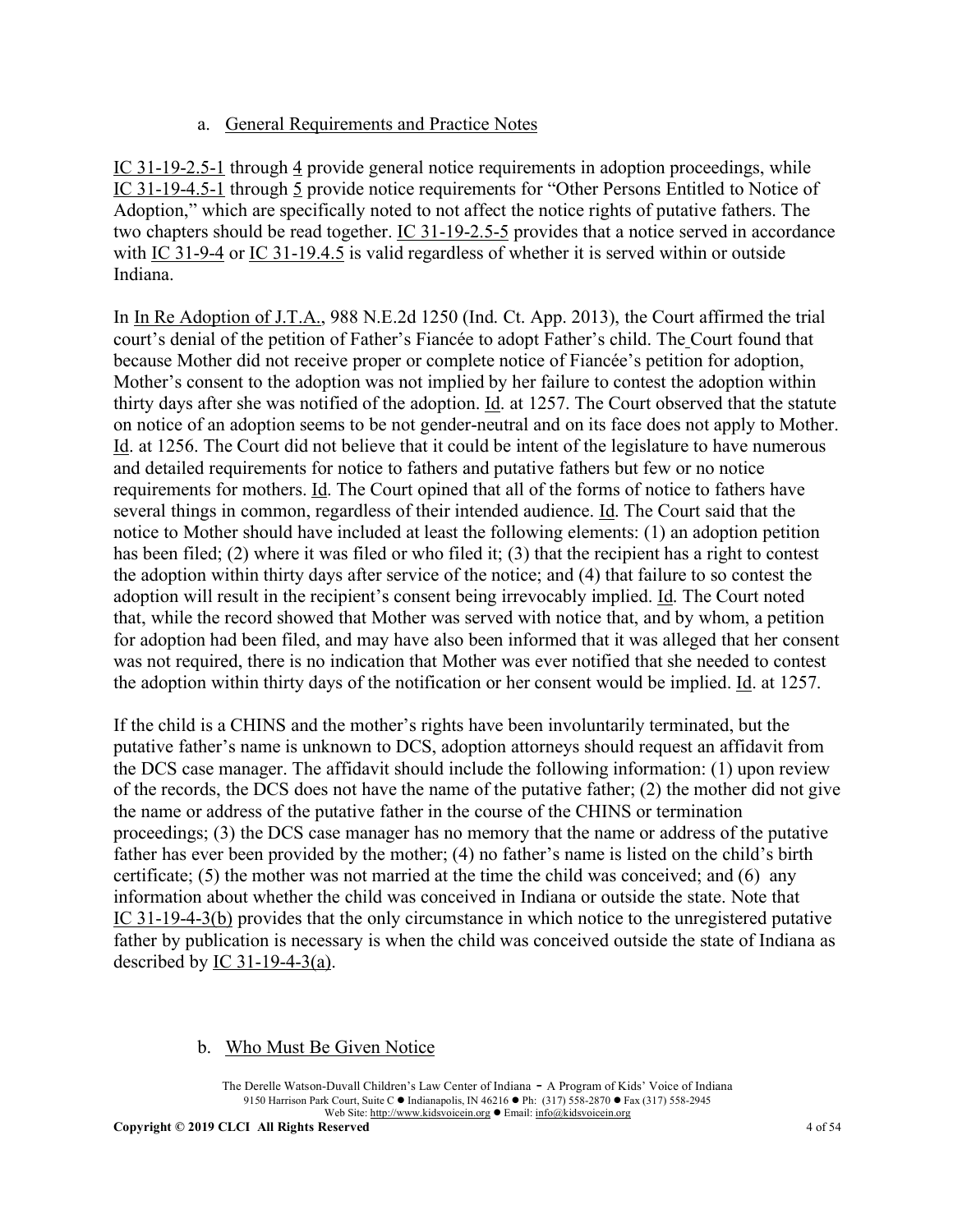IC 31-19-10-1 states that only a person entitled to notice of an adoption under IC 31-19-4 or IC 31-19-4.5 may contest an adoption. IC 31-19-2.5 addresses which persons are entitled to notice of adoption proceeding because their consent to adoption is required; it also addresses which persons are not entitled to notice. IC 31-19-2.5-2(b) states that notice of the adoption must be sent to the putative father or a parent if the petition alleges that the person's consent to adoption had not been obtained and is unnecessary under one of the following subcategories of IC 31-19-9-8: (1) IC 31-19-9-8(a)(1) [child abandoned]; (2) IC 31-19-9-8(a)(2) [parent failed to support or have significant communication with the child]; (3) IC 31-19-9-8(a)(4)(B) [child conceived out of wedlock as a result of biological father's act of child molestation but criminal conviction not required]; (4) IC 31-19-9-8(a)(4)(C) [child conceived out of wedlock as a result of biological father's act of sexual misconduct with a minor but criminal conviction not required]; (5) IC 31-19-9-8(a)(9) [parent declared incompetent or mentally defective if court dispenses with parent's consent to adoption]; and (6) IC 31-19-9-8(a)(11) [parent proven unfit and adoption in child's best interests]. IC 31-19-2.5-3(b) provides that, if the parent-child relationship has been terminated under IC 31-35 (or IC 31-6-5 before its repeal), notice of the pendency of the adoption shall be given to the licensed child placing agency or the local [DCS] office of which the child is a ward. See also IC 31-19-2.5-4 and In Re Adoption of C.B.M., 992 N.E.2d 687 (Ind. 2013), discussed infra at A.2.c., Who Does Not Need To Be Given Notice.

IC 31-19-2.5-3(a)(1) states that the persons listed in IC 31-19-9-1 must be given notice. The persons listed in IC 31-19-9-1 include: (1) each living parent of a child born in wedlock, including a man who is presumed to be the child's biological father under IC 31-14-7-1(1) if the man is the biological or adoptive parent of the child; (2) the mother of a child born out of wedlock and the father whose paternity has been established by a separate paternity proceeding or a paternity affidavit, unless the father's consent was implied pursuant to IC 31-19-9-15; (3) each person, agency, or local [DCS] office having lawful custody of the child whose adoption is sought; (4) the court having jurisdiction of custody of child if the legal guardian or custodian of child is not empowered to consent to adoption; (5) the child if the child is more than fourteen years of age; (6) the spouse of the child if the child is married; and (7) the parent or guardian of a parent who is less than eighteen years of age, if the court determines that the consent of the parent's parent or guardian is in the best interest of the child to be adopted. However, if a person fits within one of the above categories, but also fits within the categories listed at IC 31-19-2.5-4 for which no notice is required, then no notice of the adoption proceeding is required. IC 31-19- 2.5-3(a)(2) states that a putative father who is entitled to notice under IC 31-19-4 must be given notice of an adoption petition, except as provided by section 4 of the same chapter.

A parent may need to receive notice of an adoption petition if a parent has not consented to adoption, or if the parent has not had parental rights terminated, either voluntarily or involuntarily, under IC 31-35. IC 31-19-4-1 and IC 31-19-4-2 require notice to be given to the putative father whose name and address is provided by the birth mother on or before the date she consents to adoption and to the putative father who has timely registered with the putative father registry within thirty days after the child's birth or on the date of the filing of the adoption petition, whichever occurs later. Also, IC 31-19-4-3 requires publication notice to be given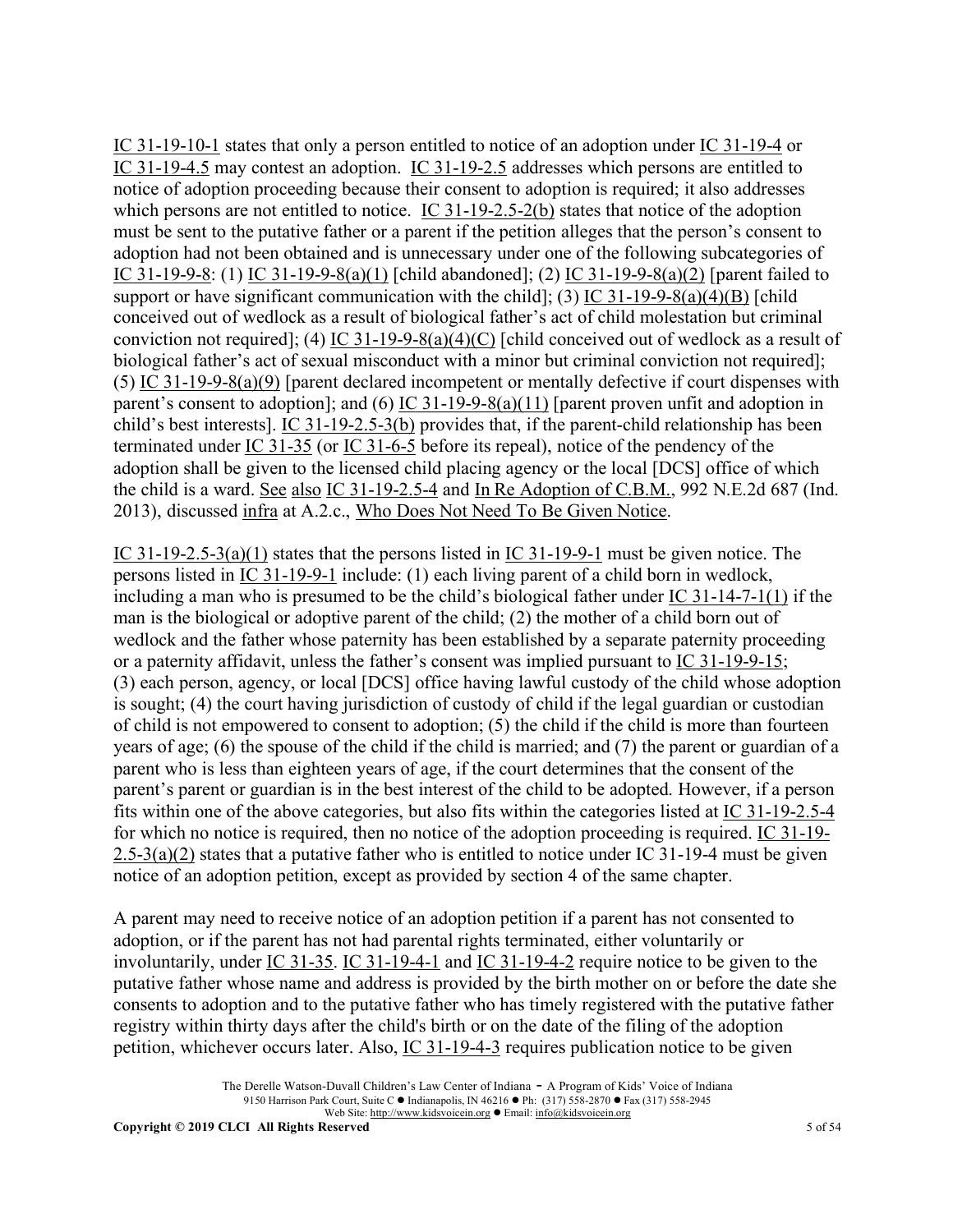pursuant to Ind. Trial Rule 4.13 when the child is conceived outside the state of Indiana by a putative father whom the mother does not name.

In In Re Adoption of L.G.K., 113 N.E.3d 767 (Ind. Ct. App. 2018), the Court held that Mother's fraudulent claim that she did not know the identity of the child's father warranted granting Putative Father relief from the judgment, which was the granting of the adoption. In finding that Mother and Maternal Grandfather had defrauded Putative Father and the trial court, and in affirming the trial court's decision to overturn the adoption order, the Court noted that: (1) Mother had held Putative Father out as the child's father to everyone, including Maternal Grandfather; (2) Putative Father and the child had a loving, involved, relationship; (3) Putative Father had no notice of the adoption; (4) Putative Father was induced by Mother not to exercise his legal rights regarding establishing paternity; and (5) revoking the adoption would protect the rights of Putative Father and the child.

In In Re Paternity of G.W., 983 N.E.2d 1193 (Ind. Ct. App. 2013), the Court reversed the trial court's decision to deny Mother's two motions to dismiss the paternity action filed by Birth Father. The Court opined that the trial court erred in denying Mother's motion to dismiss the paternity action; the Court found that, as Birth Father failed to timely register with the putative father registry, he had impliedly consented to the child's adoption and was now barred from establishing paternity. Id. at 1198. Mother asserted that Birth Father's failure to take timely action resulted in his implied consent to the child's adoption and waiver of any notice of the adoption proceedings. Birth Father argued that, while acknowledging his lack of registration, the provisions of the putative father registry are not applicable to him because Mother disclosed his name to her attorney and a search of the putative father registry was conducted.

The G.W. Court looked to the Indiana Putative Fathers' Registry established in 1994 and observed that the statute imposes registration requirements on putative fathers who wish to contest their child's adoption or those who petition for paternity while an adoption petition is pending. Id. at 1196-97. The Court quoted IC 31-19-5-1, which provides:

- (a) This chapter applies to a putative father whenever:
	- (1) an adoption under [IC] 31-19-2 has been or may be filed regarding a child who may have been conceived by the putative father; and
	- (2) on or before the date the child's mother executes consent to the child's adoption, the child's mother has not disclosed the name *or* address, or both, of the putative father to the attorney or agency that is arranging the child's adoption.
- (b) This chapter does not apply if, on or before the date the child's mother executes consent to the child's adoption, the child's mother discloses the name *and* address of the putative father to the attorney or agency that is arranging the child's adoption.

(Emphases in original) Id. at 1197. The Court noted that a putative father who registers within thirty days after the child's birth or the date the adoption petition is filed, whichever occurs later, is entitled to notice of the child's adoption, citing IC 31-19-5-4 and IC 31-19-5-12. Id. The Court, citing IC 31-19-5-5, said that if, on or before the date the mother executes a consent to adoption, she does not disclose to the attorney or agency that is arranging the adoption, the name

The Derelle Watson-Duvall Children's Law Center of Indiana - A Program of Kids' Voice of Indiana 9150 Harrison Park Court, Suite C · Indianapolis, IN 46216 • Ph: (317) 558-2870 • Fax (317) 558-2945 Web Site: http://www.kidsvoicein.org <br>
• Email: info@kidsvoicein.org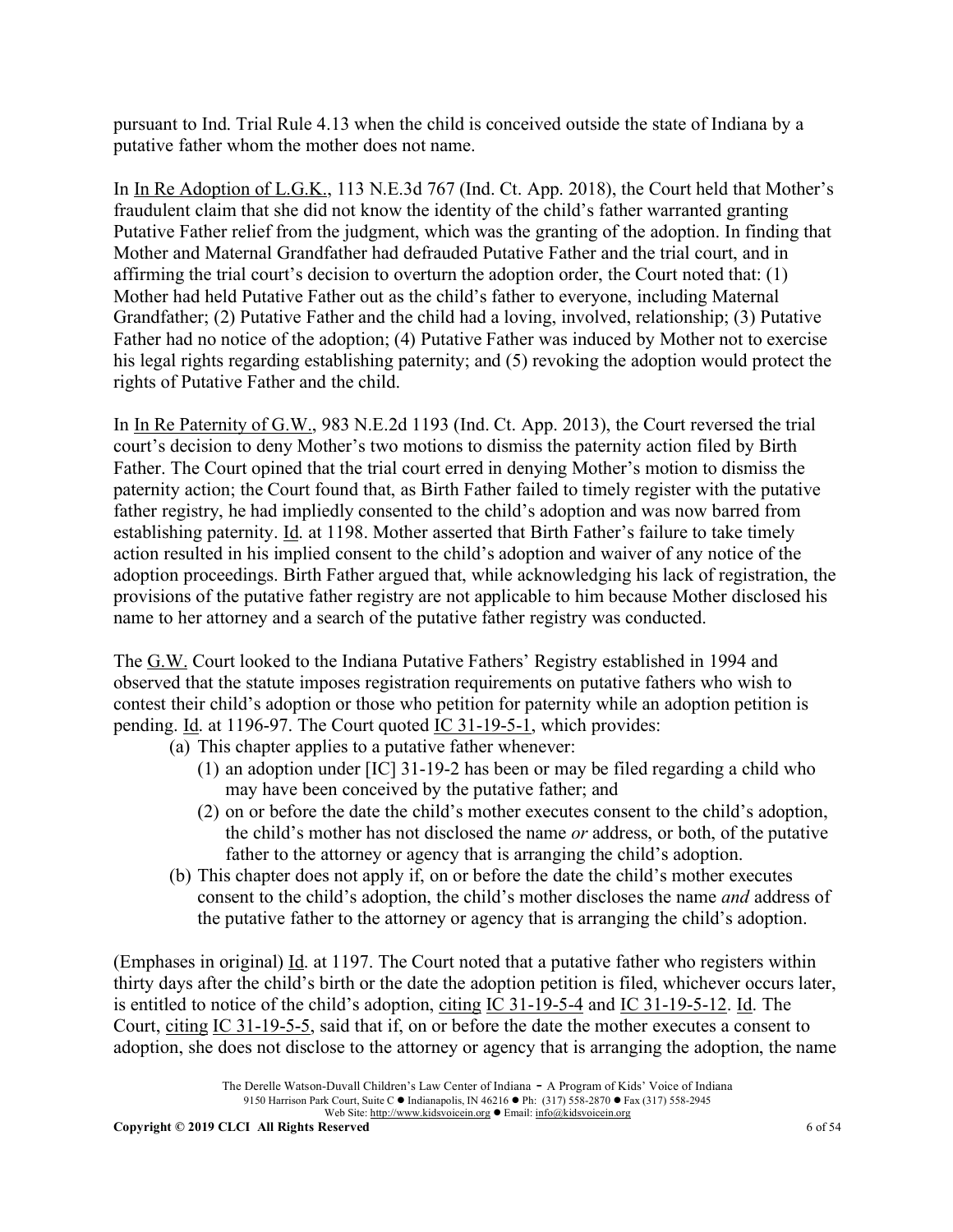*or* address, or both, of the putative father, the putative father must register to entitle him to notice of the child's adoption (emphasis in original). Id. The Court opined that the repercussions of failing to register with the putative father registry are far-reaching and include foregoing notice of the adoption proceeding and "an irrevocably implied consent to the child's adoption," quoting IC 31-19-5-18. Id. The Court said that the evidence reflects that, although Mother disclosed Birth Father's name to the attorney arranging the child's adoption by Stepfather, Mother never divulged Birth Father's address. <u>Id</u>. The Court found that the provisions of the registry applied to Birth Father because both the name and address have to be revealed to fall outside the application of the putative father registry. Id. The Court concluded that, as Birth Father acknowledges that he never registered, he is not entitled to notice of the adoption proceeding, and has irrevocably and implicitly consented to the child's adoption by Stepfather. Id. The Court said that its conclusion is supported by Indiana's strong interest in providing stable homes for children, as "early and permanent placement of children with adoptive families is of the utmost importance," quoting In Re Paternity of Baby Doe, 734 N.E.2d 281, 287 (Ind. Ct. App. 2000). G.W. at 1197. See also In Re I.J., 39 N.E.3d 1184 (Ind. Ct. App. 2015) (Court found that, because Putative Father registered before the child was thirty days old, his registration was timely; Putative Father therefore was entitled to notice of the adoption and should have been permitted to contest the adoption).

Non-parents who have custody of a child, such as guardians and other "lawful custodians" of a child, may need to be given notice. See In Re Adoption of B.C.H., 22 N.E.3d 580 (Ind. 2014), and In Re Adoption of L.C.E., 940 N.E.2d 1224 (Ind. Ct. App. 2011). Grandparents who have or who are entitled to seek grandparent visitation must be given notice. IC 31-19-2.5-3(a)(3) provides that a grandparent described in IC 31-19-4.5-1(3) is entitled to notice; thus, grandparents who, at a time prior to the filing of the adoption petition, are the grandparents of a child sought to be adopted, and have an existing right to petition for grandparent visitation, and a right to visitation that will not be terminated under IC 31-17-5-9 after the adoption.

In In Re Adoption of B.C.H., 22 N.E.3d 580 (Ind. 2014), the Court held that for purposes of IC 31-19-9-1(a)(3), "lawful custody" encompasses individuals who fit the statutory definition of a de fact custodian at the time a petition for adoption is filed, and since Maternal Grandparents qualified as "lawful custodians" of the child, they were entitled to notice of the adoption and the opportunity to consent to the adoption proceedings. In determining what the word "lawful" meant in IC 31-19-9-1(a)(3), the Court concluded that it simply meant "custody that is not unlawful", and that the Indiana legislature only meant to exclude a person who illegal obtains or retains custody of a child. Id. at 585. Consequently, a court order is not required to give a person "lawful custody" under IC 31-19-9-1(a)(3), and results in a person who qualifies as a de facto custodian being a person with lawful custody. Id. at 585-6. Although the Court determined that it would not consider Maternal Grandparents' court-adjudicated status as de facto custodians, since that status was granted after the adoption petition was granted, it did look at the circumstances surrounding Maternal Grandparents' caregiving to the child. Id. The Court noted that, at the time the adoption petition was filed: (1) Maternal Grandparents had cared for and financially supported the child every day and night for the first forty-five months of her life; (2) they had formed a strong bond with the child; and (3) they continued to act as primary care givers even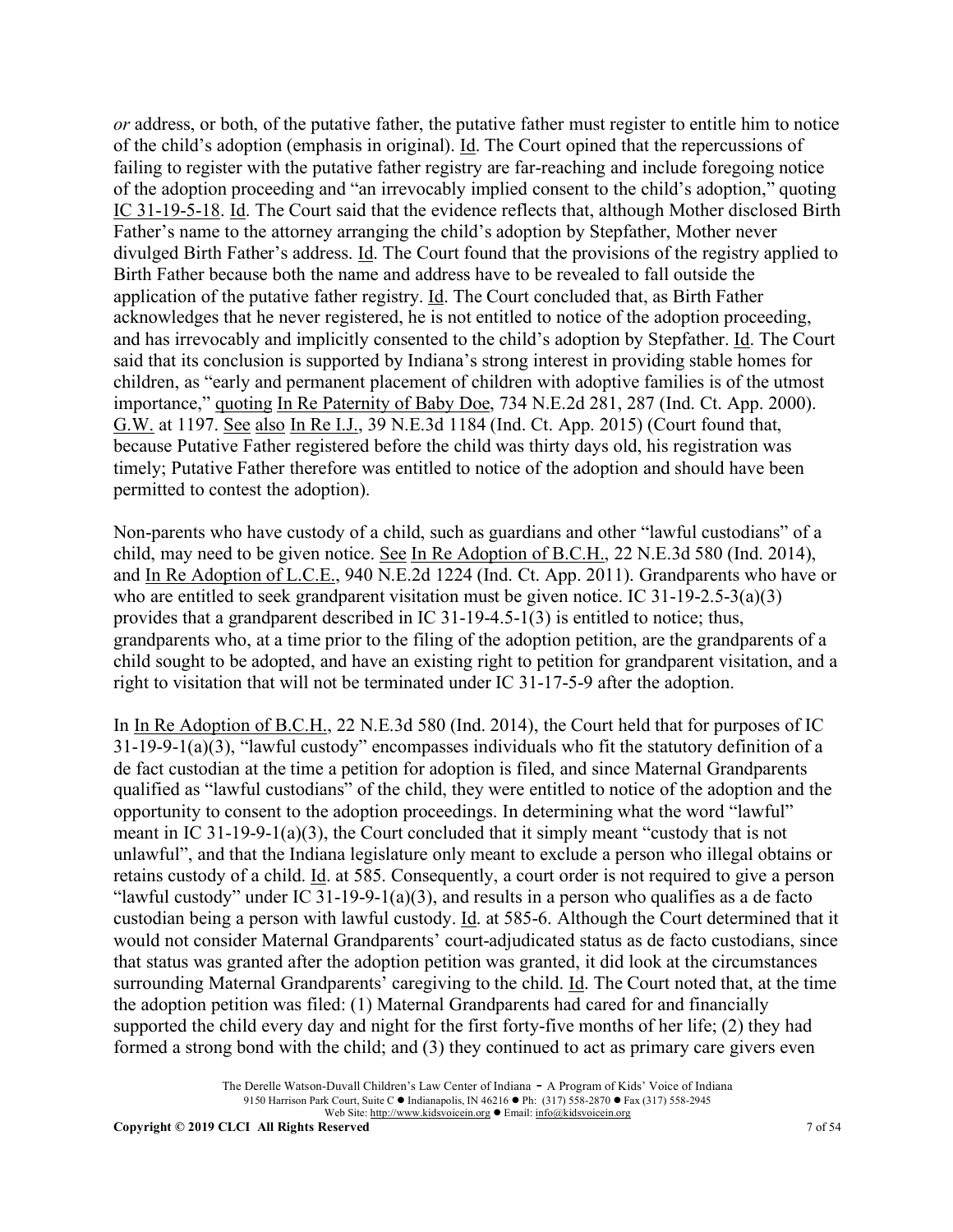after the adoption was granted, an adoption which they had no notice of or chance to participate in. Id. at 586-7. The Court concluded that "[b]ased on this circumstances, we believe that [Maternal] Grandparents were *exactly* the type of caregivers the General Assembly had in mind when they chose the term 'lawful custody'...in IC 31-19-9-1(a)(3)." Id. at 587. In vacating the adoption, the Court noted that Maternal Grandparents' opportunity to withhold consent was not the same as a chance to veto the adoption for any reason; the trial court could find that their reasons for withholding consent were not in the child's best interests, and grant the adoption if it is in the child's best interests, pursuant to IC 31-19-9-8(a)(10). Id.

In Re Adoption of L.C.E., 940 N.E.2d 1224 (Ind. Ct. App. 2011), the Court reversed the Lawrence Circuit Court's grant of the grandfather's petition to adopt the child, holding that the trial court had erred when it failed to consider the child's legal court-ordered custodian's objection to the adoption, and when it failed to grant the custodian's motion to vacate the adoption. Stepfather had custody of the child due to a Johnson County court order. In petitioning for adoption, the grandfather noted that the stepfather was entitled to notice but asserted that the stepfather could not object to the adoption. The trial court denied the stepfather's objection to the adoption, and the stepfather appealed. The Court held that since the stepfather was the child's legal court ordered custodian, Lawrence Circuit Court erred when it failed to consider his objection and grant his motion to vacate the adoption. Id. at 1228. The Court concluded that, under Trial Rule 69(B)(8), the stepfather had reason for relief from the judgment granting the child's adoption. Id. at 1227. The Court, noting that the stepfather is the child's legal custodian, reasoned that the stepfather had a meritorious defense to the adoption order he wished to have set aside. Id. at 1226. The Court, noting that IC  $31-19-9-1(a)(3)$  requires written consent of each person, agency, or local county office of family and children having lawful custody of the child before a child may be adopted, opined that the stepfather's consent is required for the child to be adopted because the stepfather is the child's lawful custodian. Id. Since the stepfather timely filed his objection, the Lawrence Circuit Court erred in granting the grandfather's petition for adoption prior to the expiration of the thirty days provided for objection to be filed. Id.

# c. Who Does Not Need To Be Given Notice

IC 31-19-2.5-4(1) provides that a person whose consent to adoption was filed with the adoption petition does not have to be given notice of the adoption proceeding. IC 31-19-2.5-4 provides for several situations in which notice of pending adoptions proceedings does not need to be given to various individuals. However, several of the subsections that state that notice is not required to a certain group of individuals are either implicitly or explicitly contradicted by other statutes. The subsections that are not contradicted by other statutes will be discussed first, followed by the subsections that may be contradicted by other statutes.

IC 31-19-2.5-4(2) provides that putative fathers and others do not have to be given notice of the adoption proceeding when allegations are made in the adoption petition that consent is not required for any of the following reasons:

(1) IC 31-19-9-8(a)(4)(A) [biological father of child conceived out of wedlock by father's rape of mother for which father was convicted];

The Derelle Watson-Duvall Children's Law Center of Indiana - A Program of Kids' Voice of Indiana 9150 Harrison Park Court, Suite C · Indianapolis, IN 46216 • Ph: (317) 558-2870 • Fax (317) 558-2945 Web Site: http://www.kidsvoicein.org <br>
• Email: info@kidsvoicein.org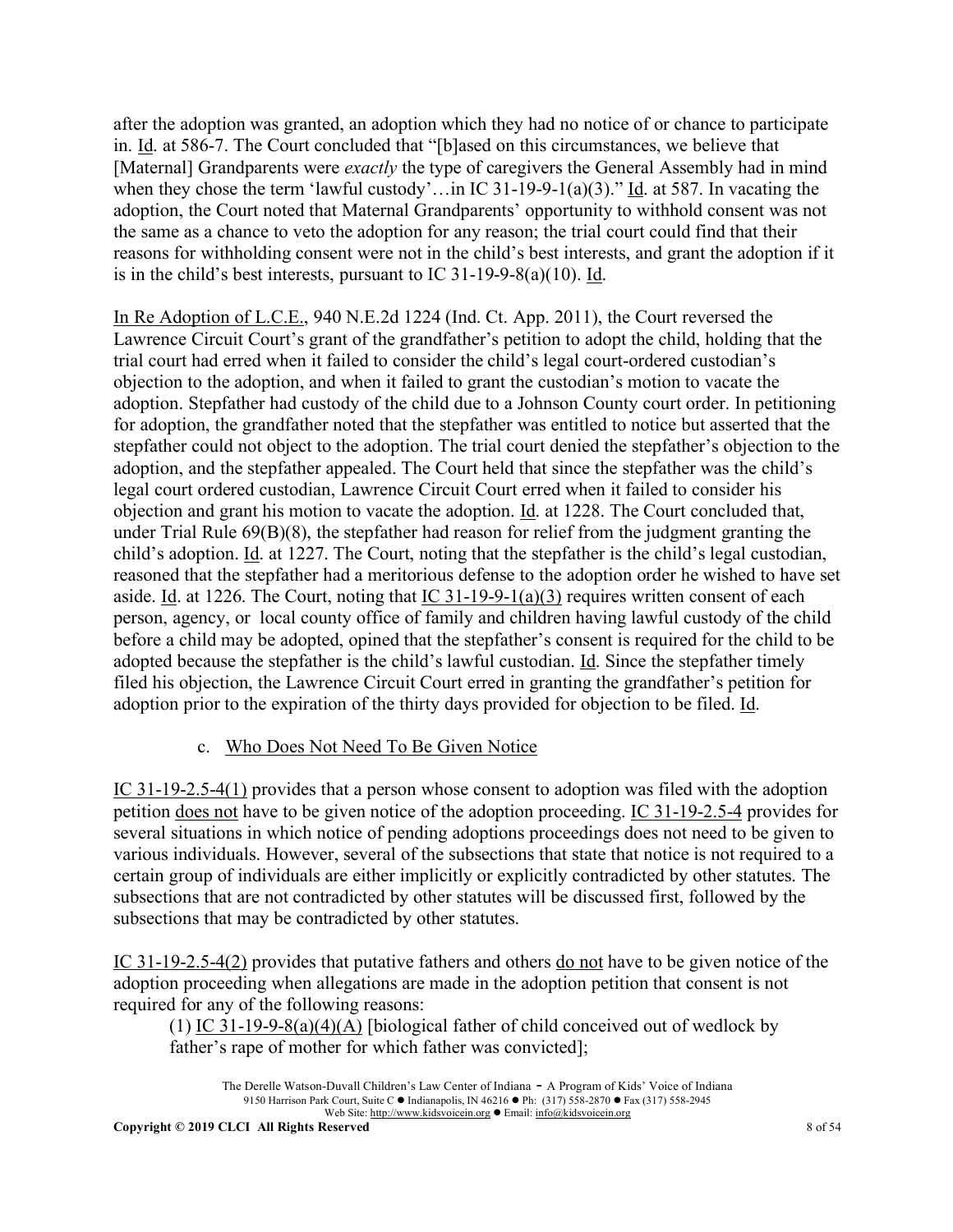(2) IC 31-19-9-8(a)(4)(D) [biological father of child conceived out of wedlock by biological father's incest with mother but criminal conviction not required]; (3) IC 31-19-9-8(a)(5) [putative father whose consent is irrevocably implied because he did not file paternity action within 30 days of actual pre-birth notification under IC 31- 19-3 (notice that child may be placed for adoption after birth), whether the child was born before or after expiration of 30 days; also applies to putative father who timely filed the paternity petition after actual pre-birth notification, but failed to establish paternity]; (4) IC 31-19-9-8(a)(6) [biological father who established his paternity by court paternity proceeding or paternity affidavit after the adoption petition was filed, but did not timely comply with putative father registry when he was required to because mother did not disclose his name or address];

(5) IC 31-19-9-12 [putative father who either failed to file a motion to contest the adoption or a petition to establish paternity within 30 days after notice of the adoption proceeding, failed to appear for the hearing on the motion to contest the adoption proceeding, filed a paternity petition but failed to establish paternity, or failed to register with the Putative Father Registry within the time limits, when required to do sol (see also In re Adoption of B.W., 908 N.E.2d 586, 594 (holding that the putative father's filing of a paternity action was sufficient to preclude a finding that his consent to the adoption was irrevocably implied, even though he did not also a file a motion to contest the adoption)); (6) IC 31-19-9-15 [same as IC 31-19-9-8(a)(5) above].

IC 31-19-2.5-4(2) also provides that putative fathers and others do not have to be given notice of the adoption proceeding when allegations are made in the adoption petition that consent is not required for any of the following reasons:

(1) IC 31-19-9-8(a)(7) [parent who relinquished parental right to consent to adoption as provided by IC 31-19-9-9 et seq.]. IC 31-19-9-8(a)(7) provides that "consent to the adoption is not required from a parent who has relinquished the parent's right to consent to adoption as provided in this chapter [chapter 9]." This may reference IC-31-19-9-9, which provides that "a court shall determine that consent to adoption is not required from a parent if the: …(3) court determines, after notice to the convicted parent and a hearing, that dispensing with the parent's consent to adoption is in the child's best interests." Since IC 31-19-8(a)(7) references a statute that requires notice to be given to the person whose rights are to be terminated, it would be best practice to give notice in this situation. However, IC 31-19-9-8(a)(7) may instead reference IC 31-19-9-2(c), in which case, there may not be a notice problem, as this statute refers to consent that has already been given at an earlier date in the adoption process.

(2) IC 31-19-9-8(a)(8) provides that consent is not required from a parent whose parentchild relationship was terminated voluntarily or involuntarily under the juvenile code termination statutes at IC 31-35. IC 31-19-2.5-4 further provides that notice does not need to be given to a person described at  $\underline{IC}$  31-19-9-8(a)(8). However, recent case law has indicated that even if a parent's parental rights have been terminated, if there is a pending appeal, the parents whose rights were terminated could be given notice and even included in the adoption proceedings to guard against the possibility of a reversal of the termination judgment. See In Re Adoption of C.B.M., 992 N.E.2d 687 (Ind. 2013).

The Derelle Watson-Duvall Children's Law Center of Indiana - A Program of Kids' Voice of Indiana 9150 Harrison Park Court, Suite C • Indianapolis, IN 46216 • Ph: (317) 558-2870 • Fax (317) 558-2945 Web Site: http://www.kidsvoicein.org • Email: info@kidsvoicein.org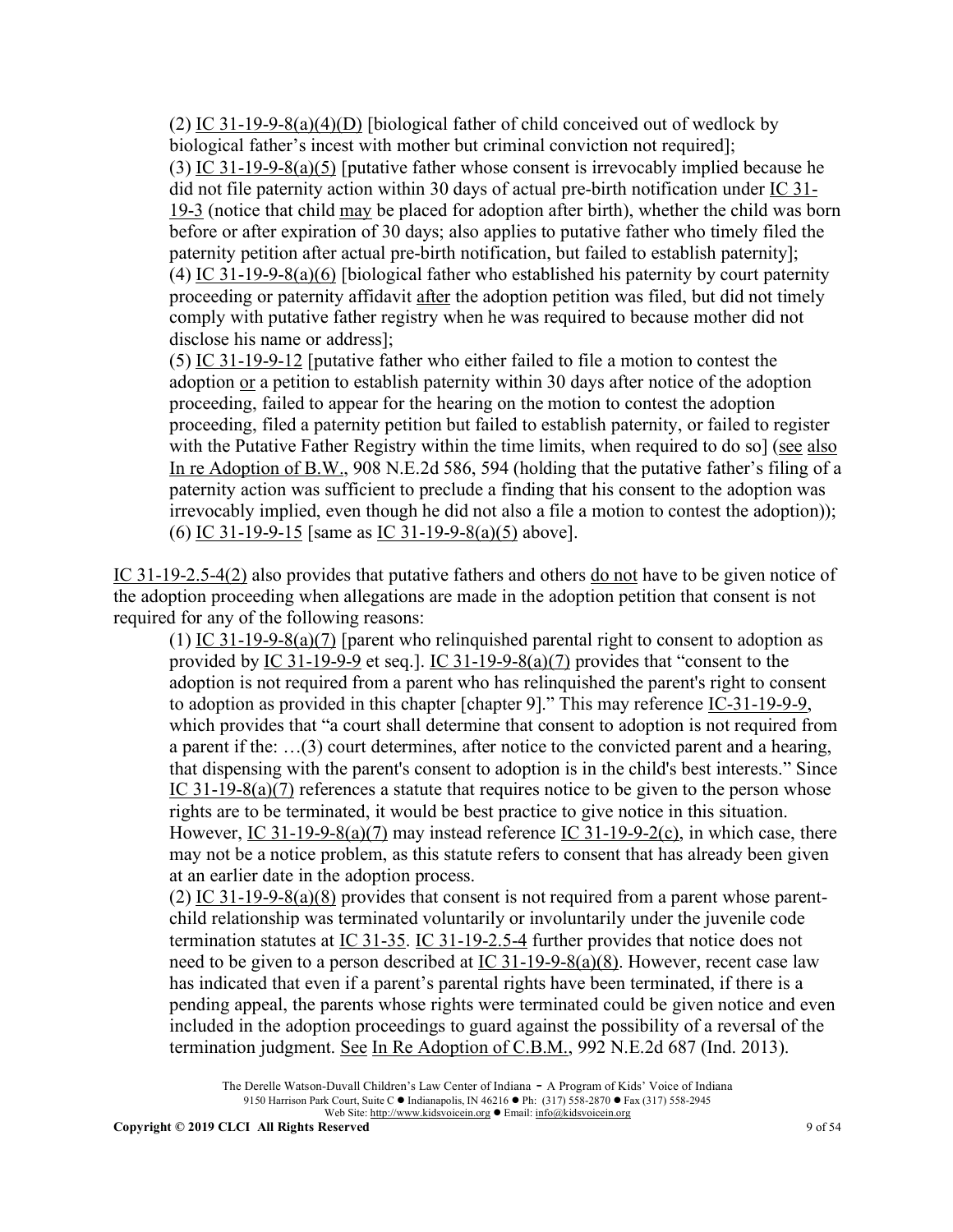(3) IC 31-19-9-9 provides for situations in which consent is not required from a parent [parent was convicted of and incarcerated at the time of the filing of adoption petition for murder (IC 35-42-1-1), causing suicide (IC 35-42-1-2), voluntary manslaughter (IC 35- 42-1-3), an attempt under IC 35-41-5-1 to commit one of these crimes, or a crime in another state that is substantially similar to these crimes; if victim of the crime is the child's other parent]. However, IC 31-19-9-9(3) also provides that after a hearing and notice to the convicted parent, the court must determine that dispensing with the parent's consent is in the child's best interests. This appears to contradict IC 31-19-2.5-4, which provides that notice does not need to be given to a person described at IC 31-19-9-9. (4) IC 31-19-9-10 provides for situations where the court shall determine that consent to adoption is not required from a parent [parent is convicted of and incarcerated at time the adoption petition is filed for murder (IC  $35-42-1-1$ ), causing suicide (IC  $35-42-1-2$ ), voluntary manslaughter (IC 35-42-1-3), rape (IC 35-42-4-1), criminal deviate conduct (IC 35-42-4-2), child molesting as a Class A or Class B felony (IC 35-42-4-3), incest as a class B felony (IC 35-46-1-3), neglect of a dependent as a Class B felony (IC 35-46-1-4), battery of a child as a Class C felony (IC 35-42-2-1(a)(3)), battery as a Class A felony  $(IC 35-42-2-1(a)(5))$  or Class B felony  $(IC 35-42-2-1(a)(4))$ , or an attempt under IC 35-41-5-1 to commit one of these crimes; the child or child's sibling, half-blood sibling, or step-sibling of the parent's current marriage is the victim of the offense]. However, IC 31-19-9-10(3) also provides that after a hearing and notice to the convicted parent, the court must determine that dispensing with the parent's consent is in the child's best interests. This appears to contradict IC 31-19-2.5-4, which provides that notice does not need to be given to a person described at IC 31-19-9-10(3). (5) IC 31-19-9-18 provides for consent to an adoption being irrevocably implied under certain circumstances [a person who has been served with notice under IC 31-19-4.5, if the person fails to file a motion to contest the adoption as required under IC 31-19-10 not later than 30 days after service of the notice; or who files a motion to contest the adoption but fails to appear at the hearing to contest the adoption and prosecute the motion to contest without unreasonable delay]. However, IC 31-19-9-18 also provides that this category of people must be served with notice before their consent can be irrevocable implied. This appears to contradict  $\underline{IC}$  31-19-2.5-4, which provides that notice does not need to be given to a person described at IC 31-19-9-18.

Although IC 31-19-2.5-4(2) provides that notice does not need to be given to this category of individuals, please note that the best practice would be to give notice.

IC 31-19-2.5-4(3) states that notice of the pendency of the adoption does not have to be given to the hospital where an infant is born or to which an infant is transferred for medical reasons after birth if the infant is being adopted at or shortly after birth. IC 31-19-2.5-4(4) and (5), respectively, provide that notice need not be given to a person whose parental rights have been terminated before the entry of a final decree of adoption, or to a person who has waived notice under IC 31-19-4-8 or IC 31-19-4.5-4.

> The Derelle Watson-Duvall Children's Law Center of Indiana - A Program of Kids' Voice of Indiana 9150 Harrison Park Court, Suite C · Indianapolis, IN 46216 • Ph: (317) 558-2870 • Fax (317) 558-2945 Web Site: http://www.kidsvoicein.org <br>
> • Email: info@kidsvoicein.org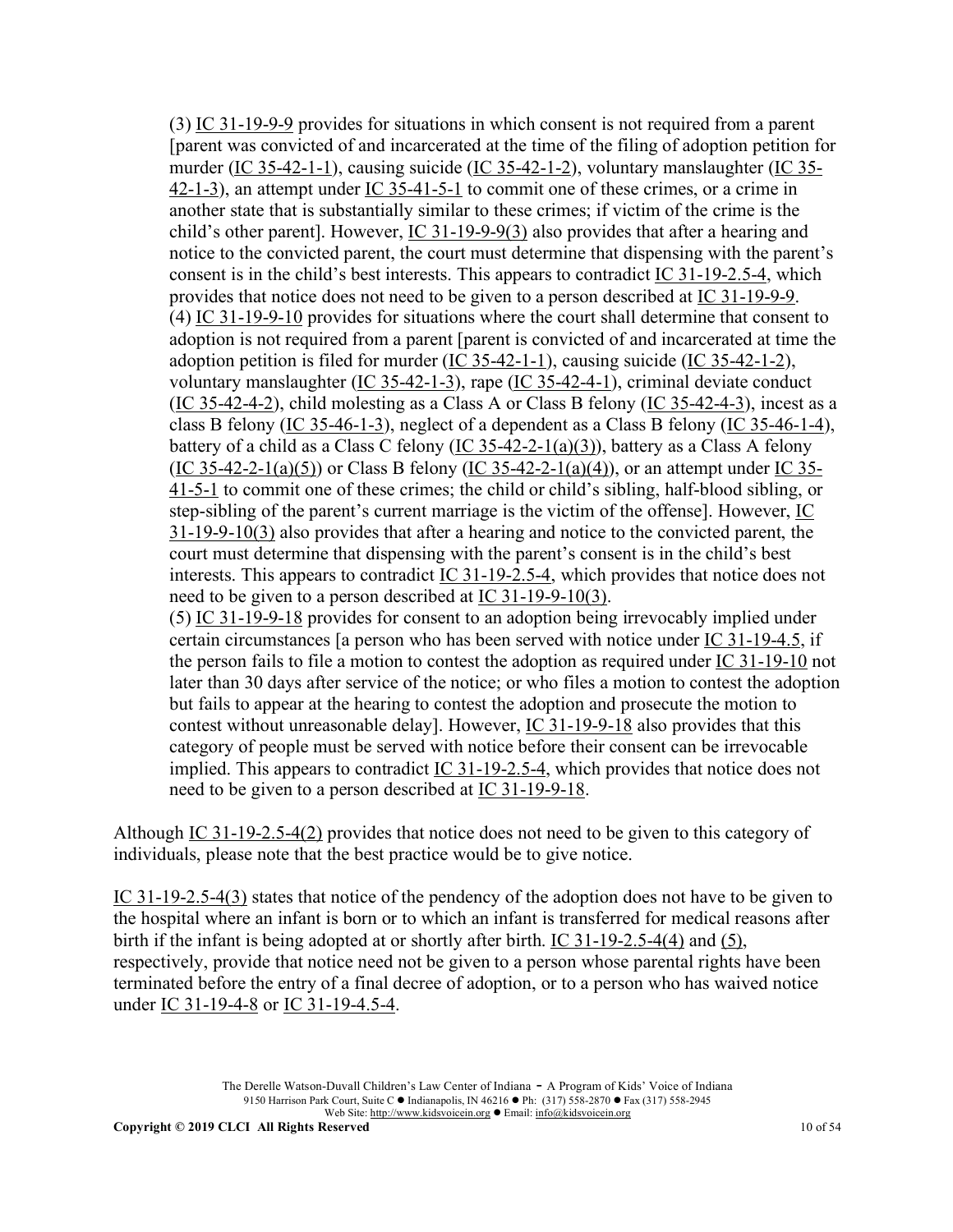Attorneys for adoption petitioners should be cautious in interpreting IC 31-19-2.5-4 as not requiring notice because of due process concerns. In In Re Adoption of C.B.M., 992 N.E.2d 687 (Ind. 2013), the Indiana Supreme Court reversed the adoption court's judgment denying Mother's petition to set aside the adoption of her children (the Twins). The Court remanded with instructions to vacate the adoption decree within seven days of the Supreme Court's opinion being certified, to reset the adoption petition for a contested hearing, and to promptly serve notice and summons of that hearing on Mother. Mother's parental rights were terminated in January 2008; she appealed, but did not make any effort to file for a stay of the termination judgment. Mother's termination appeal was still pending at the time the adoption was finalized. None of the parties to the adoption notified Mother of the adoption proceedings, because IC 31- 19-2.5-4(4) states that notice to a parent whose rights have been terminated is not required. Eventually the termination judgment was reversed. Mother petitioned the adoption court in January 2009 to set aside the adoption decree, which was eventually denied. On appeal, the Court of Appeals reversed the adoption court's decision at In Re Adoption of C.B.M., 979 N.E.2d 174 (Ind. Ct. App. 2012). The Indiana Supreme Court accepted transfer, thereby vacating the Court of Appeals opinion.

The C.B.M. Court concluded that the adoption court abused its discretion by refusing to set aside the Twins' adoption. Id. at 695. The Court said that reversal of the termination judgment is significant because consent is ordinarily a vital part of an adoption. Id. at 693. The Court, citing In Re Adoption of N.W.R., 971 N.E.2d 110, 117 (Ind. Ct. App. 2012), noted that when consent is required, a defect in consent will render the adoption decree invalid, and require the adoption to be reversed and remanded. C.B.M. at 693. The Court observed that even though notice and consent are generally required, in some situations, the natural parent is not entitled to notice, and generally this category is based on a prior judicial finding of misconduct, such as Natural Mother's termination judgment in this case. Id. at 694. The Court explained that, in these cases, notice is deemed unnecessary because the parent had the opportunity to contest the allegations in a prior proceeding. Id. The Court looked to Ind. Trial Rule 60(B)(7), which states that a judgment may be set aside when " a prior judgment upon which it is based has been reversed or otherwise vacated." C.B.M. at 694. Quoting Dempsey v. Belanger, 959 N.E.2d 861, 868 (Ind. Ct. App. 2011), *trans. denied*, the Court said that TR 60(B)(7) "applies only to related judgments where the second judgment is based upon the first judgment, and the first has been reversed or otherwise vacated." C.B.M. at 694. The Court opined that, in this case, the adoption "is based upon" the termination judgment because if not for the preclusive effect of the prior termination judgment, the Twins' adoption would have required notice to Natural Mother. Id. at 695. The Court said that, accordingly, Natural Mother became entitled to relief from the adoption when the termination judgment was "reversed or otherwise vacated" on appeal. Id. The Court observed that, since Natural Mother's petition is within T.R. 60(B)(7)'s specific provisions, she need not show a "meritorious defense" as T.R. 60(B)(8) would require. Id. The Court said that, since the only judicial determination that Natural Mother is unfit to retain her parental rights had been overturned on appeal, letting the adoption stand would be an overreach of State power into family integrity; therefore, the adoption must be set aside. Id.

> The Derelle Watson-Duvall Children's Law Center of Indiana - A Program of Kids' Voice of Indiana 9150 Harrison Park Court, Suite C · Indianapolis, IN 46216 • Ph: (317) 558-2870 • Fax (317) 558-2945 Web Site: http://www.kidsvoicein.org <br>
> • Email: info@kidsvoicein.org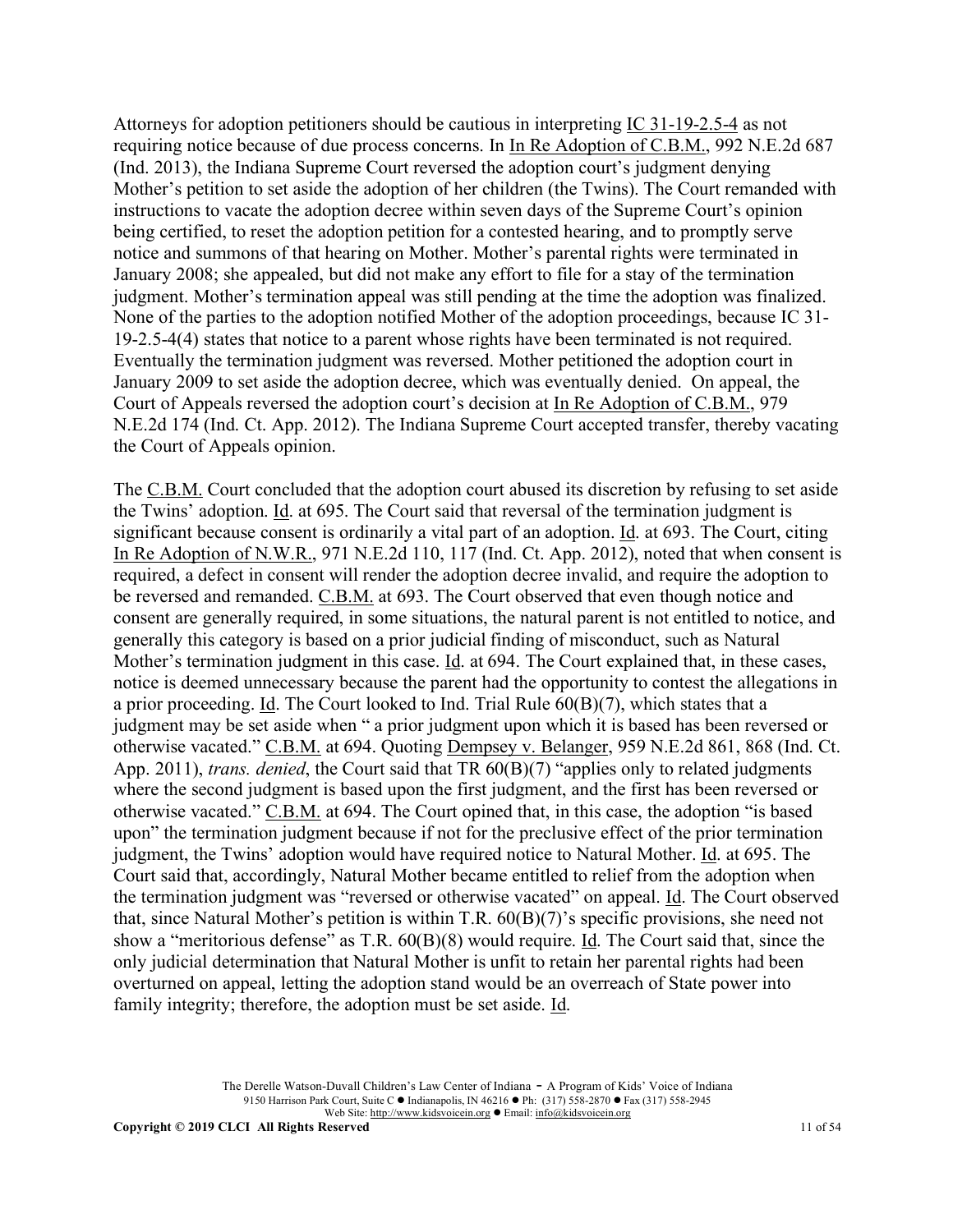The C.B.M. Court said that, to potentially avoid the harsh effect of vacating a child's adoption, parties always may, and sometimes ought to exceed the bare minimum of due process notice requirements. Id. at 695-96. The Court observed that, while Adoptive Parents were not required to serve notice on Natural Mother due to IC 31-19-2.5-4(2)(F), doing so voluntarily may well have saved the adoption from reversal. Id. at 695. The Court explained that, had Natural Mother been served, Adoptive Parents could then have requested a contested adoption hearing for litigating an *alternative* basis for dispensing with consent under IC 31-19-9-8(a) (emphasis in opinion). Id. at 695-96. The Court said that Natural Mother would then have been offered a "day in court" independent of the termination, giving the Court an alternative basis to affirm the adoption, because either she would have appeared and been heard, or else failed to appear and been properly defaulted. Id. at 696. The Court emphasized that such notice is not *required,* and adoptive parents have the statutory right to rely solely on a trial-level termination judgment and seek adoption pending the termination appeal, but cautioned that such reliance comes at the adoptive parents' peril (emphasis in opinion). Id.

See also In Re Adoption of D.C., 887 N.E.2d 950, 958 (Ind. Ct. App. 2008) (holding that adoption petitioner's failure to give birth mother notice of adoption by means reasonably calculated to apprise birth mother of adoption proceedings did not comport with due process; and adoption proceedings which terminated birth mother's parental rights were void). But see Matter of Adoption of D.V.H., 604 N.E.2d 634 (Ind. Ct. App. 1992) (adoption decree entered thirteen days after involuntary termination judgment was not invalidated due to lack of notice to birth mother); see also Adoptive Parents of M.L.V. v. Wilkens, 598 N.E.2d 1054 (Ind. 1992) (putative father never established paternity in a separate court proceeding; therefore his consent to adoption was not needed and his allegations of misrepresentation in obtaining his consent were irrelevant).

# d. Form of Notice Pursuant to IC 31-19-4.5

IC 31-19-4.5-1 states that IC 31-19-4.5 "shall not be construed to affect notice of an adoption provided to a putative father under  $\underline{IC}$  31-19-4." The statute does apply to a father who has abandoned, failed to support, or failed to communicate with the child, and to others such as mothers, legal guardians, or DCS. The notice form established at <u>IC 31-19-4.5-3</u> must be given to persons other than putative fathers who are entitled to notice.

The notice at IC 31-19-4.5-3 requires "a brief description of the reason(s) the consent is not required." IC 31-19-4.5-5 states that the description of the reasons consent to adoption is not required needs to include only enough information to put a reasonable person on notice that the petition alleging the person's consent is unnecessary is pending. The description "does not require an exhaustive description of the reasons" that consent is not required. IC 31-19-4.5-4(a) provides that service of notice under IC 31-19-4.5-4 may be waived in writing before or after the child's birth. IC 31-19-4.5-4(b) states that the waiver must: (1) be in writing and signed in the presence of a notary public; (2) acknowledge that the waiver is irrevocable; and (3) acknowledge that the person signing the waiver will not receive notice of the adoption proceedings. The acknowledgement that notice will not be received was added in a 2005 amendment to IC 31-19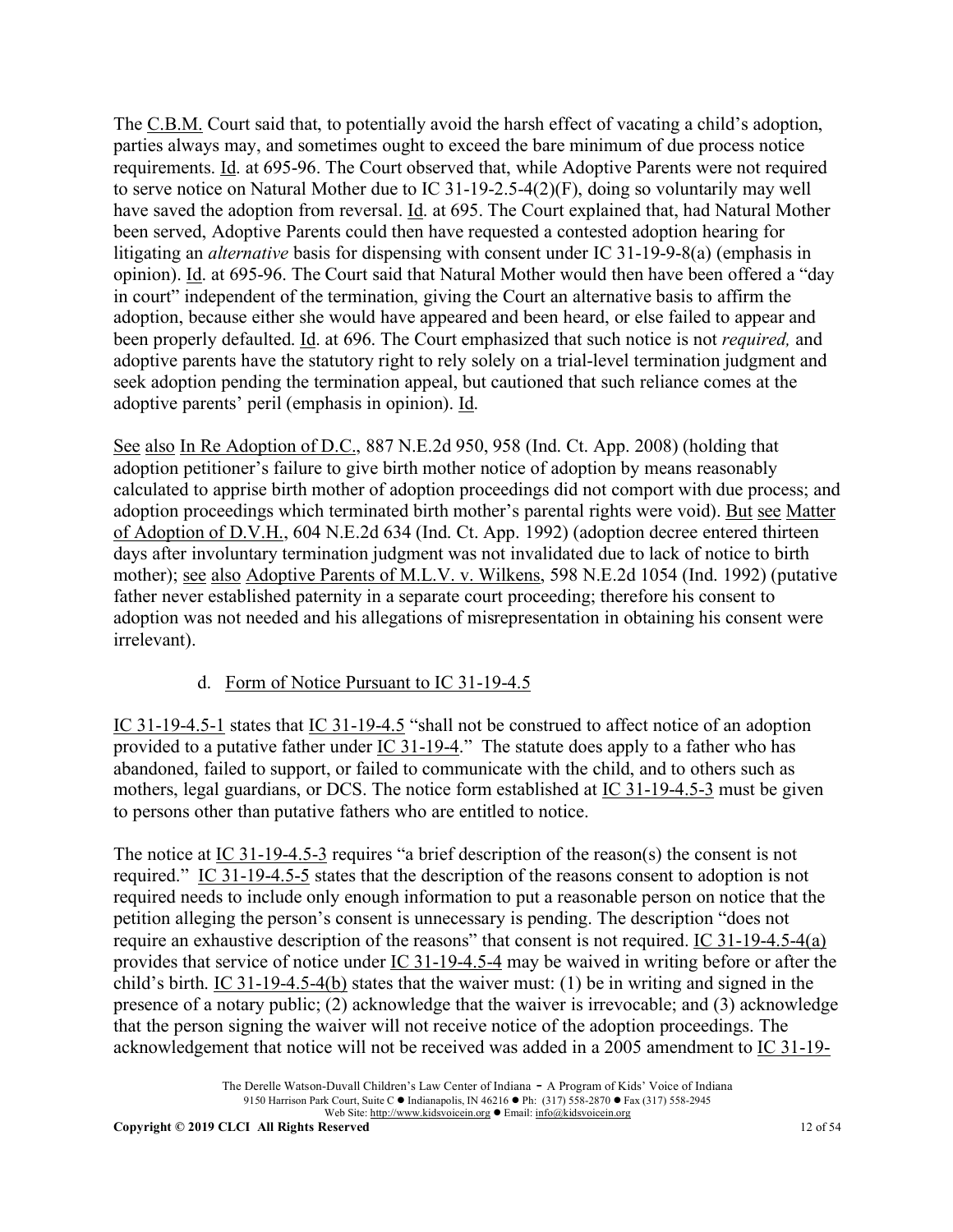4.5-4(b). IC 31-19-4.5-4 further provides that a person who waives notice of an adoption may not challenge or contest the adoption.

# 3. Notice to Putative Fathers

IC 31-19-4-2 requires notice to be given to the putative father whose name and address is provided by the birth mother on or before the date she consents to adoption and to the putative father who has timely registered with the putative father registry within thirty days after the child's birth or on the date of the filing of the adoption petition, whichever occurs later. See also In Re Paternity of G.W., 983 N.E.2d 1193 (Ind. Ct. App. 2013), discussed previously at A.2.b, Who Must Be Given Notice. IC 31-19-4-4 prescribes the form of the publication notice which must be given to unnamed, out of state fathers. IC 31-19-4-5 prescribes the form of notice to be given to named fathers. Both notices advise the putative father that he must file a motion to contest adoption within thirty days after service of the notice or his consent will be irrevocably implied. Practitioners should note that the instructions given to the putative father in the notice statutes, IC 31-19-4-4 and IC 31-19-4-5, differ from what Indiana law requires of putative fathers as set out in IC 31-19-9-12.

IC 31-19-9-12 states that the putative father's consent is irrevocably implied if he fails to file a motion to contest and a paternity action within thirty days of service of notice. The putative father is also required to do the following according to IC 31-19-9-12; (1) appear at the contested adoption hearing; (2) file a paternity action and establish paternity; (3) register if required with the putative father registry.

IC 31-19-4-8 provides that the putative father may waive his right to notice in writing either before or after the birth of the child. IC 31-19-4-9 states that if actual notice has been given pursuant to the pre-birth notice statute, no additional notice is necessary. This statute also provides that notice is not necessary if a person attempted to give notice to a putative father at a particular address under IC 31-19-3 and the putative father could not be located at that address, unless the putative father registers that address with the putative father registry under IC 31-19-5. IC 31-19-4-6 provides that a putative father who has not registered with the putative father registry in a timely manner and whose name or address are not disclosed by the mother on or before the date she signs an adoption consent is not entitled to notice unless the child was conceived outside the state.

In In Re I.J., 39 N.E.3d 1184 (Ind. Ct. App. 2015) [pages citations not available], the Court reversed the trial court's orders which denied Putative Father's motions to intervene in the child's adoption and for genetic testing to determine whether he was the child's biological father. The Court found that, because Putative Father registered before the child was thirty days old, his registration was timely. Putative Father therefore was entitled to notice of the adoption and should have been permitted to contest the adoption. The Court observed that pursuant to IC 31- 19-5-12, a putative father would still be entitled to notice of an adoption if he registered "no later than… thirty (30) days after the child's birth…" because the deadline is thirty days after the birth *or* the date a petition for adoption is filed, "*whichever occurs later.*" (Emphasis in opinion). The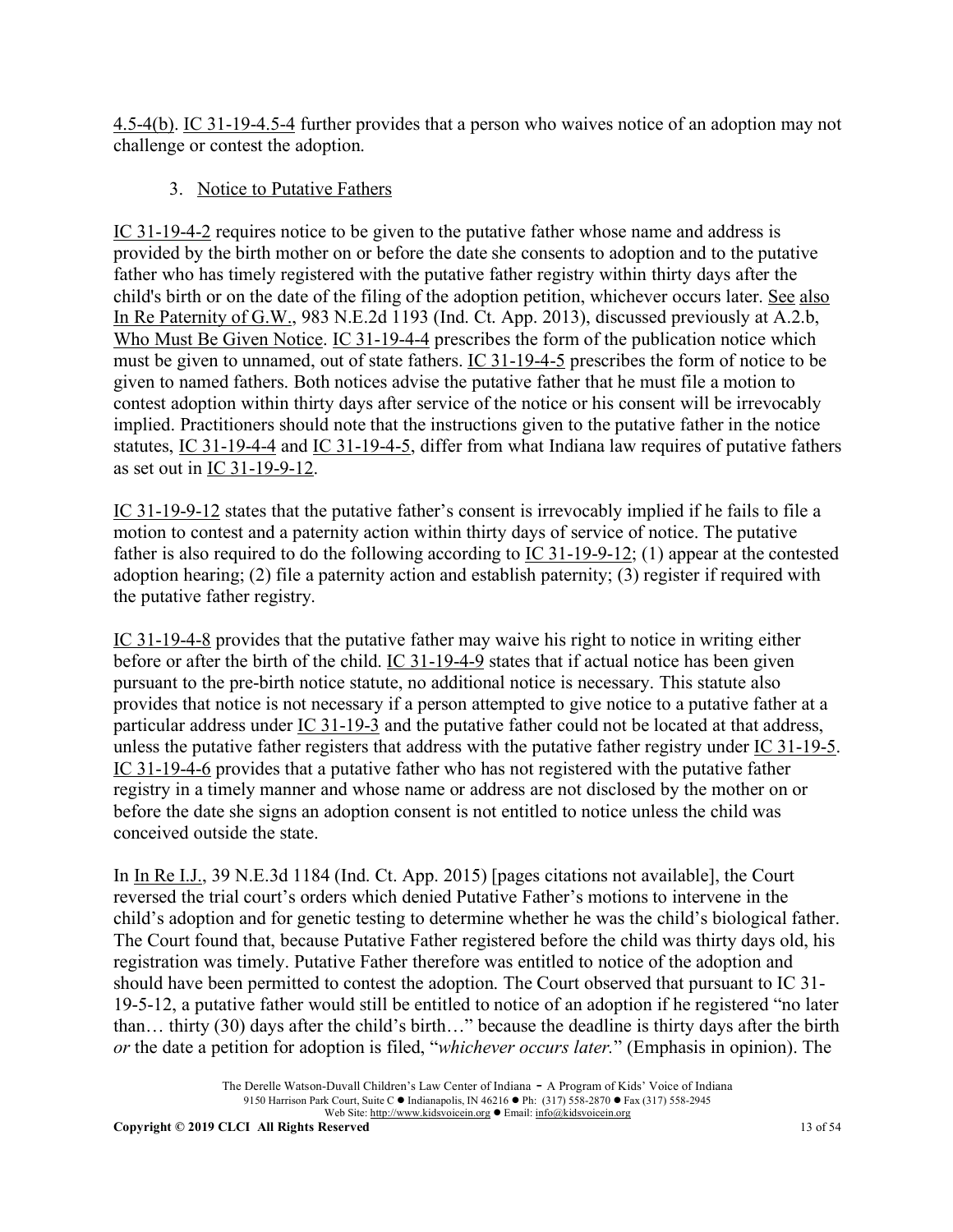Court found that Putative Father registered after the petition for adoption was filed, but that did not foreclose his right to challenge the adoption if he registered before the child was thirty days old. Since Putative did register before the child was thirty days old, he was entitled to notice and to contest the adoption. The Court also found that Putative Father's timely registration with the putative father registry entitled him to an opportunity to challenge the presumption that Husband was the child's father.

In In Re Adoption of K.G.B., 18 N.E.3d 292 (Ind. Ct. App. 2014), the Court opined that, because Putative Father failed to timely register with the Registry, he had irrevocably waived his right to notice of the child's adoption; therefore, he had impliedly consented to the adoption and was barred from contesting the adoption. Id. at 299. The Court noted: (1) the Registry provides notice to a putative father that a petition for adoption has been filed; (2) the Registry applies to a putative father whenever an adoption under IC 31-19-2 has been or may be filed regarding a child who may have been conceived by the putative father; and on or before the date the child's mother executes a consent to the child's adoption, the child's mother has not made the noted disclosures (IC 31-19-5-1(a)); (3) the filing of a paternity action by a putative father does not relieve him from the obligation of registering or the consequences of failing to register unless paternity has been established before the filing of the adoption petition (IC 31-19-5-6); (4) to be entitled to notice of an adoption, a putative father must register not later than thirty days after the child's birth; or the earlier of the date of the filing of a petition for the child's adoption, or termination of the parent-child relationship between the child and the child's mother; whichever occurs later (IC 31-19-5-12(a)); (5) a putative father who fails to register within the period specified by IC 31-19-5-12 waives notice of an adoption proceeding and the putative father's waiver *constitutes an irrevocably implied consent to the child's adoption* (IC 31- 19-5-18); (6) a putative father whose consent has been implied may not challenge the adoption or establish paternity (IC 31-19-9-13 and -14) (emphasis in opinion). Id. at 297. Although Father acknowledged that he failed to register timely, he argued that he was entitled to notice of the adoption petition because circumstantial evidence suggested that Mother had disclosed his name or address to the attorney who was arranging the adoption on or before the date she executed her adoption consent. The Court concluded that the record was insufficient to sustain a reasonable inference that Mother disclosed Putative Father's identity as a potential putative father on or before the date she consented to the child's adoption by Grandfather. Id. at 299. Because Putative Father impliedly consented to the child's adoption, the Court concluded that, pursuant to IC 31- 19-9-14, he was also barred from establishing paternity, and the trial court did not err in dismissing his petition. Id. at 304. The K.G.B. Court also concluded that Putative Father failed to meet his burden of proving that the challenged statutes were unconstitutional as applied to him. Id. at 302 (citing Lehr v. Robertson, 463 U.S. 248, 262 103 S. Ct. 2985 (1983)).

In In Re B.W., 908 N.E.2d 586, 594 (Ind. 2009), the Court held that, under IC 31-19-9-12(1), to be deemed to have implied his irrevocable consent to an adoption, a putative father must have failed to file both a paternity action and a motion to contest the adoption. In reaching this holding, the Court noted, among other things, that the notice the putative father received "substantially tracked the language of  $\underline{IC}$  31-19-4-5," and stated that "the notice informed the father that his consent to adoption would be irrevocably implied if he failed to preserve his right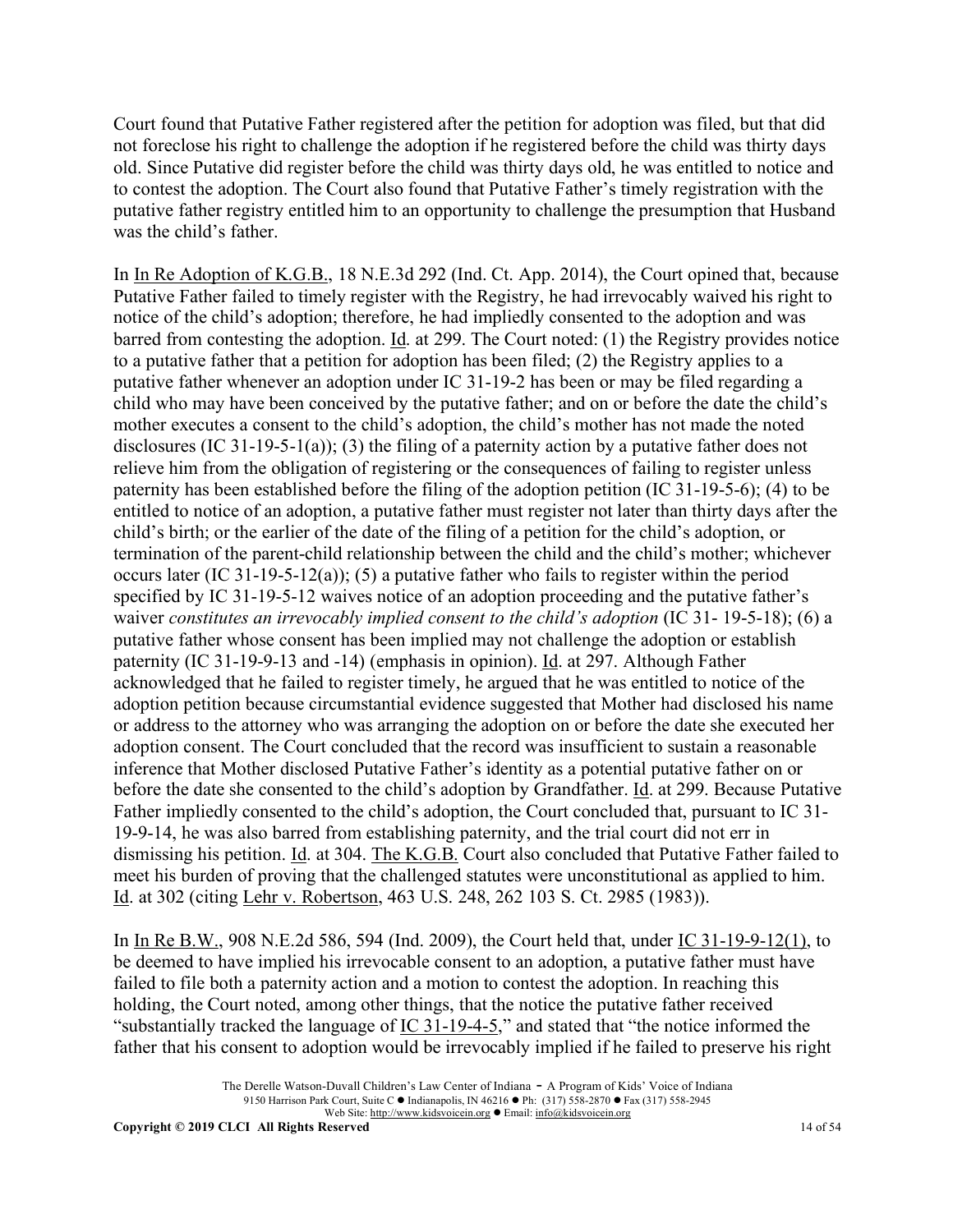to object to an adoption petition by either filing a motion to contest the adoption or filing a paternity action." Id. at 591 (emphasis provided by the Court).

In Mathews v. Hansen, 797 N.E.2d 1168 (Ind. Ct. App. 2003), *trans. denied*, and In Re Adoption of J.D.C., 751 N.E.2d 747, 751, n.2 (Ind. Ct. App. 2001) the Court opined that putative fathers who failed to register with the putative father registry were not entitled to notice of the adoption. In J.D.C. the Court held that an inquiry of the putative father's whereabouts was not required due to his failure to register. The Court further noted that IC 31-19-4-6 imposes no duty on the biological mother to disclose the identity or address of the putative father.

IC 31-19-4 also provides several sections that govern service of notice. IC 31-19-4-7 states that putative fathers need not actually receive the notice of adoption proceedings so long as service is provided in compliance with Ind. Trial Rule 4.1 or Rule 4.13. Practitioners should note that this statute applies only to putative fathers, not to other persons who must receive notice. See Matter of Adoption of M.A.S., 695 N.E.2d 1037 (Ind. Ct. App. 1998) (registry indicated a paternity affidavit had been signed by both parents and was on file with the state health department; adoption was reversed because institutionalized putative father did not receive correct legal notice pursuant to Ind. Trial Rule 4.3); see also In Re Adoption of A.K.S., 713 N.E.2d 896 (Ind. Ct. App. 1999) (holding that paternity affiant father was entitled to notice).

IC 31-19-4-1 (name and address of putative father provided by mother) and IC 31-19-4-2 (putative father has registered with putative father registry) both require the putative father to be given notice pursuant to Rule 4.1 of the Indiana Rules of Trial Procedure. IC 31-19-4-3(b) states that publication notice to an unregistered putative father is required only when the child is conceived outside Indiana and the consenting mother does not disclose the putative father's name or address.

# 4. Notice to Persons Other Than Putative Fathers

IC 31-19-4.5-1 through 5 provides a form and procedural requirements for notice to other persons of an adoption. IC 31-19-4.5-2 states that, except as provided by IC 31-19-2.5-4, if it is alleged that a person's consent to adoption is not required under IC 31-19-9-8, notice must be given to the person from whom consent is allegedly not required. If the person's name and address are known, notice shall be given in the same manner as a summons and complaint are served under Rule 4.1 of the Indiana Rules of Trial Procedure. If the person's name and address are not known, notice shall be given in the same manner as a summons is served by publication under Rule 4.13 of the Indiana Rules of Trial Procedure. The form of the notice is prescribed at IC 31-19-4.5-3.

IC 31-19-4.5-5 states that the description in the notice under IC 31-19-4.5-3 concerning the reasons consent to adoption is not required; the notice need include only enough information to put a reasonable person on notice that an adoption petition is pending which alleges the person's consent is not required. An exhaustive description of the reasons the person's consent is not required does not need to be included in the notice.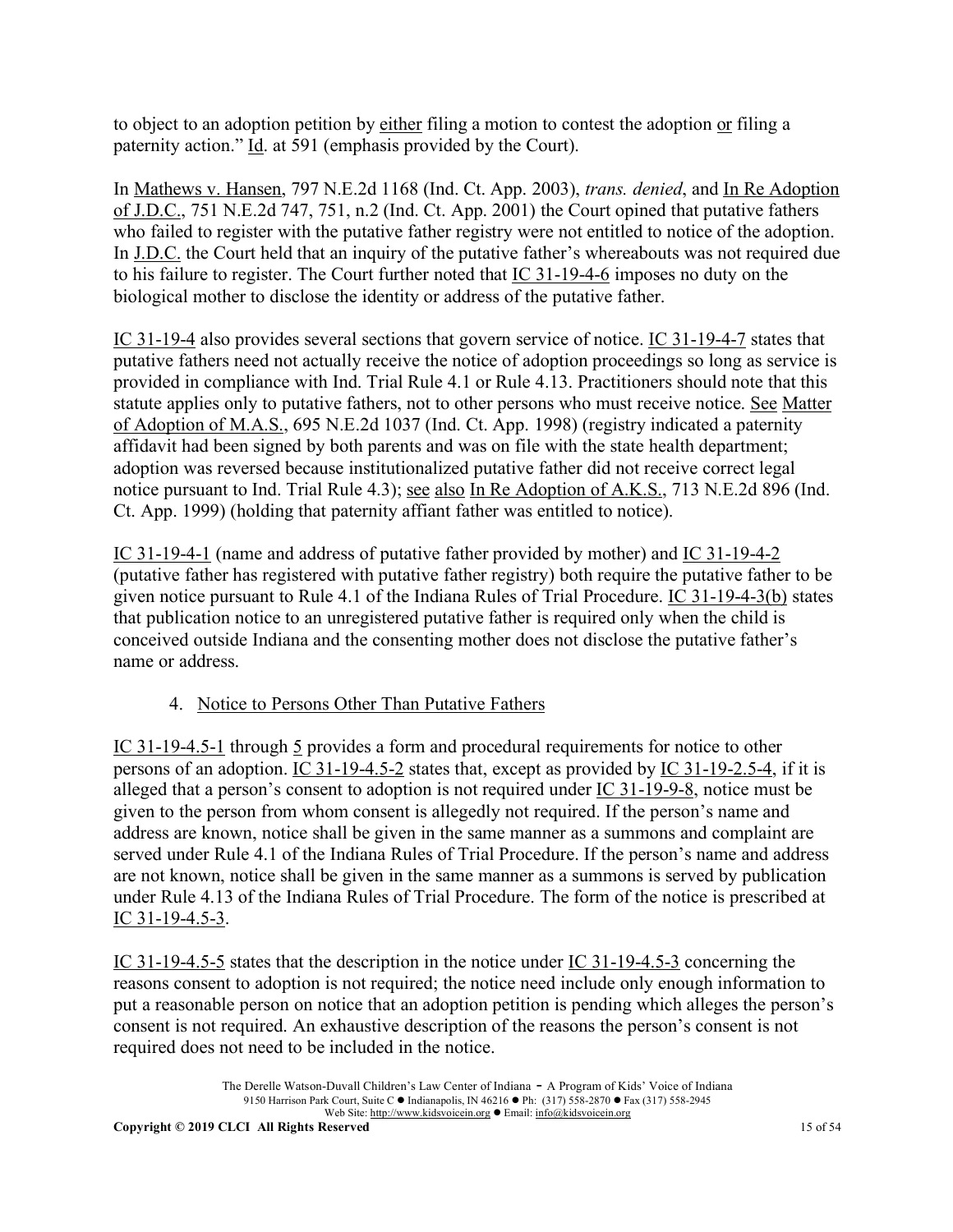Notice pursuant to IC 31-19-4.5-2 must be given to the following persons, if they have not consented to the adoption or parental rights have not been terminated, and it is alleged that their consent is not required: (1) each living parent of a child born in wedlock; (2) the mother of a child born out of wedlock and the father whose paternity has been established by a separate paternity proceeding or a paternity affidavit, unless the father's consent was implied pursuant to IC 31-19-9-15; (3) each person, agency, or local [DCS] office having lawful custody of the child whose adoption is sought; (4) the court having jurisdiction of custody of child if the legal guardian or custodian of child is not empowered to consent to adoption; (5) the child if the child is more than fourteen years of age; (6) the spouse of the child if the child is married; (7) the parent or guardian of a parent who is less than eighteen years of age, if the court determines that the consent of the parent's parent or guardian is in the best interest of the child to be adopted. IC 31-19-9-1.

Note that IC 31-19-4.5-2 states that notice must be given "except as provided in IC 31-19-2.5-4." See also In Re Adoption of B.C.H., 22 N.E.3d 580 (Ind. 2014) (holding that "lawful custodians" must be given notice and defining "lawful" custodian of a child), and In Re Adoption of L.C.E., 940 N.E.2d 1224 (Ind. Ct. App. 2011) (holding that legal guardian and custodian of a child must be given notice of adoption and chance to object). But see discussion at A.2.c, Who Does Not Need To Be Given Notice.

Grandparents who have or who are entitled to seek grandparent visitation must be given notice. IC 31-19-2.5-3(a)(3) provides that a grandparent described in IC 31-19-4.5-1(3) is entitled to notice; thus, grandparents who, at a time prior to the filing of the adoption petition, are the grandparents of a child sought to be adopted, and have an existing right to petition for grandparent visitation, and a right to visitation that will not be terminated under IC 31-17-5-9 after the adoption.

In Matter of C.W., 723 N.E.2d 956 (Ind. Ct. App. 2000), maternal grandparents appealed the denial of two kinship placement petitions in a CHINS case. The Court affirmed the denial of the first petition based on the evidence, and affirmed the denial of the second petition due to lack of standing because the child had been adopted by foster parents. Although the issue of notice of the foster parents' petition for adoption to the grandparents was not before the Court, in footnote 6, the Court opined, "...we can envision a situation where competing Petitions for Adoption are filed in different counties, or as in the present case, a Petition for Adoption has been filed while a CHINS proceeding has been initiated on a child's behalf in a different court. Thus, we believe that in order for an adoption court to fulfill its duty to notify appropriate parties, it has an affirmative duty to conduct an initial inquiry to determine whether or not all of the "interested parties" have been given notice of the Petition for Adoption, and if there are any competing actions pending in other courts." Id. at 960. In footnote 7, the Court also criticized the DFC, stating that they acted "inappropriately" when they did not inform the grandparents of the petition for adoption filed by the foster parents. The Court noted that the grandparents had attempted to maintain close ties with the child and had taken measures to increase the likelihood that the child would be placed with them. Id. The Court opined that DFC's failure to inform the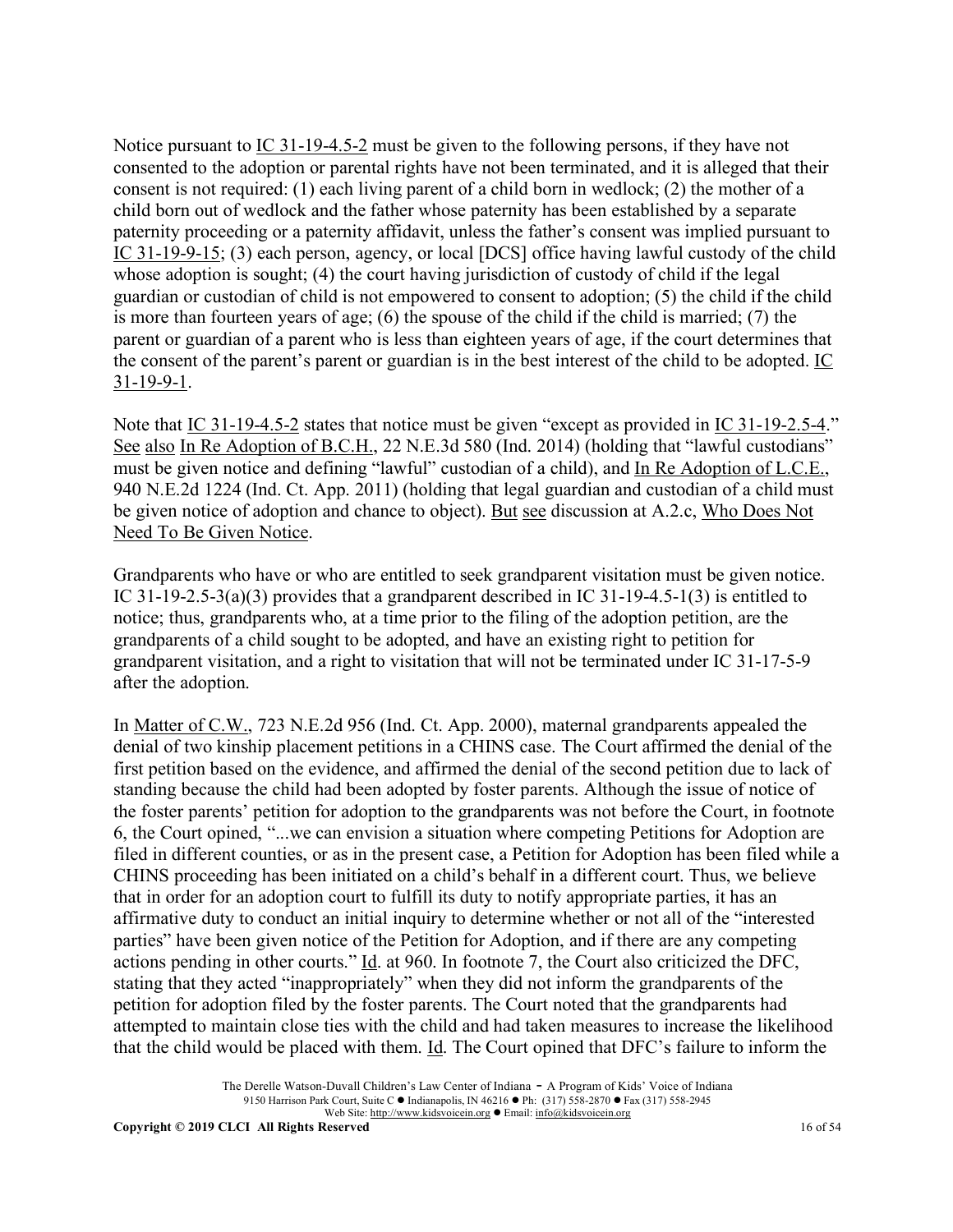grandparents of the foster parents' adoption petition foreclosed any chance the grandparents may have had to contest the adoption and gain custody. Id.

In In Re Adoption of I.K.E.W., 724 N.E.2d 245 (Ind. Ct. App. 2000), the grandparents were not given notice of the foster parents' adoption petition, and consequently, the foster parents' adoption was reversed by the Court of Appeals. The Court concluded that IC 31-19-4-10 required the trial court to give notice and the opportunity to file objection to interested parties. The Court found that the grandparents, having filed a competing petition for adoption, were "unquestionably" interested parties. Id. at 250. The Court found that the trial court's failure to notify the grandparents of the foster parents' adoption hearing deprived the grandparents of their opportunity to contest the petition and was an abuse of discretion. Id. The Court held that the requirement for notice by the court necessarily imposed upon trial courts an affirmative duty to inquire as to who may be an interested party entitled to notice under the statute. Id. at 251. The Court found that the duty to inquire about interested parties was not limited to a query of the petitioner. Id. The Court also opined that, given that more than one judge may have jurisdiction in adoption cases and that competing petitions to adopt the same child may be filed in different counties, the necessity of imposing an affirmative duty to inquire became even more apparent. Id.

In In Re Adoption of D.C., 887 N.E.2d 950, 955-58 (Ind. Ct. App. 2008), the Court reversed and remanded the trial court's denial of the biological mother's motion to set aside the adoption decree. The Court held that the trial court did not have personal jurisdiction over the mother because the service of process on the mother in the adoption proceedings was ineffective, and the adoption proceedings terminating her parental rights were therefore void. The Court reasoned as follows: (1) ineffective service of process prohibits a trial court from having personal jurisdiction over a respondent; (2) a judgment rendered without personal jurisdiction over a defendant violates due process and is void; and (3) because a void judgment is a complete nullity and without legal effect, it may be collaterally attacked at any time, and the "reasonable time" limitation under Ind. Trial Rule 60(B)(6) does not apply.

The D.C. Court stated that whether process was sufficient to permit a trial court to exercise jurisdiction over a party involves two issues: whether there was compliance with the Indiana Trial Rules regarding service, and whether such attempts at service comported with the Due Process Clause of the Fourteenth Amendment. As to the first issue, the Court examined the attempted service on the mother by certified mail under the requirements of T.R. 4.1 and by publication under the requirements of T.R. 4.13. The Court held that the requirements of T.R. 4.1 had not been met in that (1) T.R. 4.1(A)(1) requires that service by certified mail be accompanied by a return receipt showing receipt of the letter; (2) here, it is undisputed that the adoptive mother's attempt at service by certified mail was returned as undelivered; and (3) "unclaimed service upon a former residence is insufficient, in and of itself, to establish a reasonable probability that a party received notice or to confer personal jurisdiction. See Munster [v. Groce,] 829 N.E.2d [52, 59 (Ind. Ct. App. 2005)]." <u>D.C.</u> at 956. The adoptive mother's attempted service of process by publication was also insufficient under T.R. 4.13(A) in that her filings did not include the required submission of "supporting affidavits that diligent search has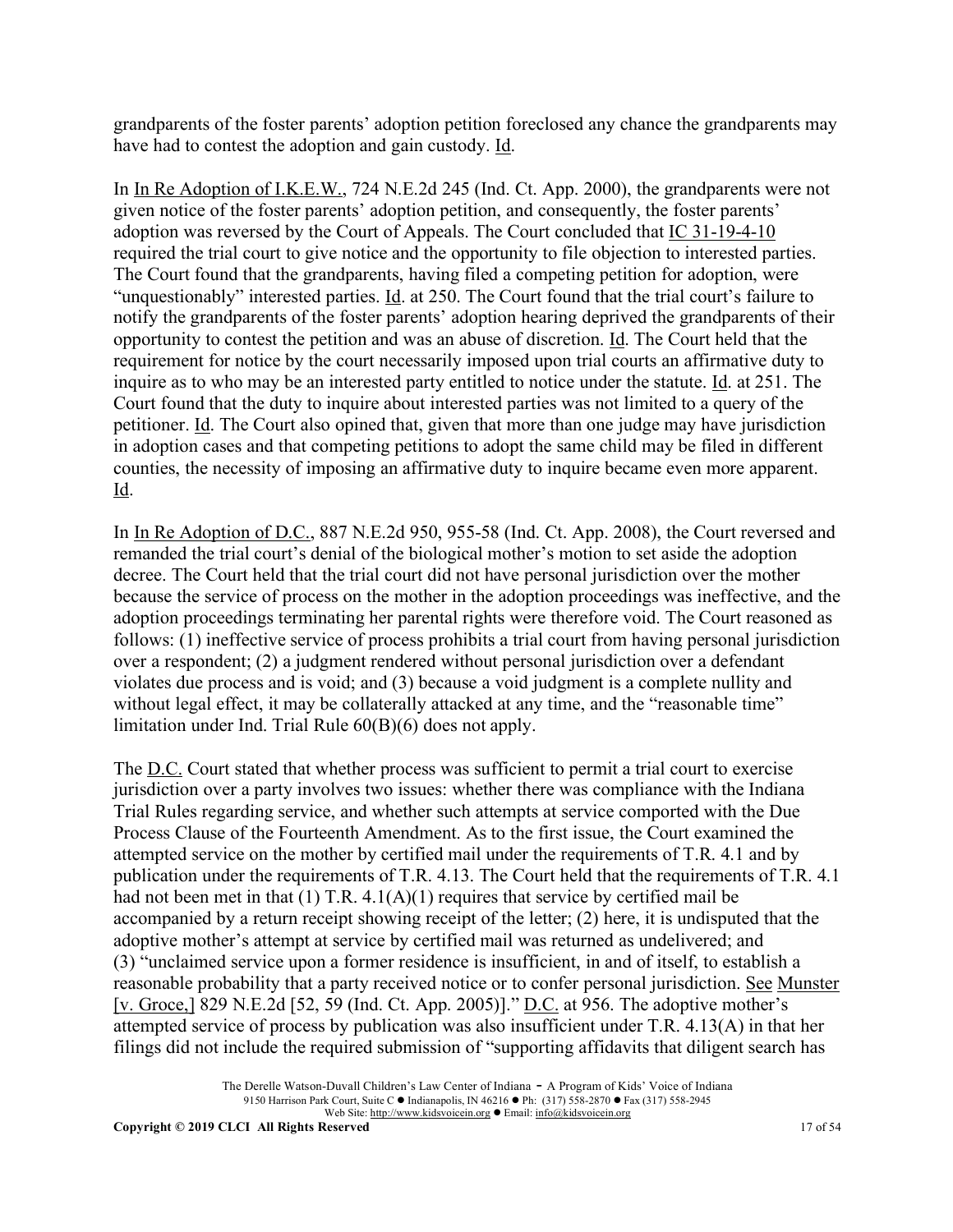been made that the defendant cannot be found, has concealed his whereabouts, or has left the state"

Regarding the second issue, whether the attempts at service comported with due process, the D.C. Court (1) cited cases holding that "[a]n elementary and fundamental requirement of due process in any proceeding, which is to be accorded finality is notice reasonably calculated, under all circumstances, to apprise interested parties of the pendency of the action and afford them an opportunity to present their objections," and "[W]hen notice is a person's due, process which is a mere gesture is not due process[;] [t]he means employed must be such as one desirous of actually informing the absentee might reasonably adopt to accomplish it;" and (2) concluded that, given the trial court's factual findings, the adoptive mother's efforts at service were not reasonably calculated to apprise birth mother of the adoption proceedings and therefore did not comport with due process. Id. at 957-58 (citations omitted). The Court noted: (1) the trial court made the factual determination that a diligent search would have uncovered the birth mother's actual address; (2) the trial court found that the adoptive mother could have easily obtained the birth mother's address through an inquiry to the Office of Child Support Enforcement; and (3) the adoptive mother and the father were in adequate contact with the mother to continue to receive her child support payments up to three days before the adoption hearing and after it, yet they were somehow not sufficiently in touch to notify her of the adoption action. The Court also found that T.R. 4.15, which provides for the validity of summonses which are technically defective but nevertheless satisfy due process, was inapplicable because the trial court determined that the adoptive mother's efforts at service were not reasonably calculated to inform the birth mother of the adoption proceedings, and they therefore did not satisfy due process.

With regards to service of notice, special attention must always be paid to due process concerns. In In Re Adoption of L.D., 938 N.E.2d 666 (Ind. 2010), the Court remanded the case to the trial court with directions to grant the birth mother's Trial Rule 60(B) motion, thereby vacating the child's adoption. The Court held that the service of process in this case did not meet the requirements of the Due Process Clause. The Court concluded that because the paternal grandparents and their counsel failed to perform the diligent search for the mother required by the Due Process Clause, notice and service by publication was insufficient to confer personal jurisdiction over the mother. L.D. at 671. The Court said that the dispositive issue in this appeal is whether the mother received the notice required by law that a case had been filed in court seeking the adoption of the child. Id. at 669. The Court opined that, if the notice was not adequate, the mother's T.R. 60(B) motion to set aside the adoption should have been granted for the reason that the adoption would have been void for want of personal jurisdiction. Id. The Court observed that both Indiana's adoption statute and Trial Rules set forth certain standards for notice and service of process that are applicable in adoption cases, but these rules operate under the Due Process Clause of the Fourteenth Amendment. Id. Notice and service of process that may technically comply with a state statute or the Trial Rules does not necessarily comport with due process. Id. The Court said that the adoption statute and the Trial Rules provide the mechanism of notice or service of process by publication, but the Due Process Clause demands a diligent search before attempting notice by publication. Id.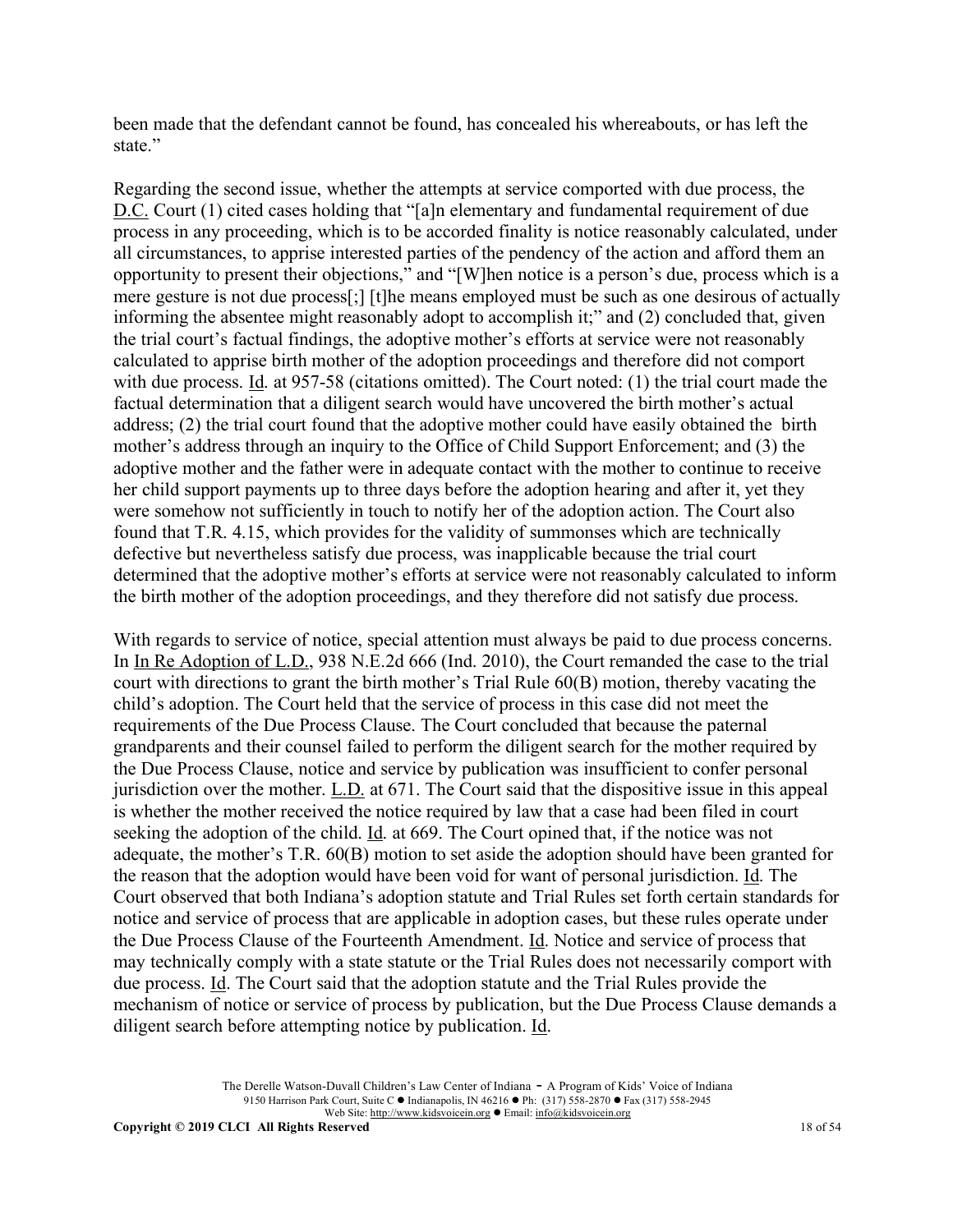The L.D. Court noted that case law makes clear that service by publication is inadequate when a diligent effort has not been made to ascertain a party's whereabouts. Id. Among the cases cited by the Court were Smith v. Tisdal, 484 N.E.2d 42, 44 (Ind. Ct. App. 1995) (notice of adoption given by publication in an Indiana newspaper when mother was a resident of Alaska was held insufficient) and In Re Adoption of D.C., 887 N.E.2d 950, 957-58 (Ind. Ct. App. 2008) (there was not a diligent search where a simple inquiry would have uncovered mother's address). L.D. at 669-70. The L.D. Court observed that, where service by publication adequate has been found to confer jurisdiction, it has only been upon an adequate showing of diligent search. Id. at 670. The Court cited, inter alia, D.L.D. v. L.D., 911 N.E.2d 675, 679 (Ind. Ct. App. 2009), *trans. denied* (wife had attempted to serve husband by mail at his last known address, had tried to locate him at homes of his best friend and mother, and had enlisted help of the local prosecutor's office, all prior to seeking service by publication; Court found adequate showing of due diligence) and Bays v. Bays, 489 N.E.2d 555, 557 (Ind. Ct. App. 1986), *trans. denied* (father had attempted to locate mother by contacting her parents several times over the course of three years and by employing a private investigator, all prior to publishing notice; Court found these efforts constituted diligent search). L.D. at 670.

The L.D. Court commented that the paternal grandparents, who had previously successfully given notice to the mother at the maternal grandmother's address made no attempt to do so here, they made only the most obtuse and ambiguous attempt to ask the maternal grandmother about the mother's whereabouts, and they affirmatively concealed from the maternal grandmother the very fact that they were filing an adoption petition. Id. at 671. The Court said ,"[o]ne need look no further than the fact that [maternal grandmother and mother] filed their motion in court less than two weeks after Paternal Grandparents told [Maternal Grandmother] that the adoption had been granted to see how little effort would have been required for Paternal Grandparents to find Mother had they involved [Maternal Grandmother]." Id.

### **B. Right to Counsel for Parents**

1. Court Advisement to Parents and Court Appointed Counsel

The rights afforded to parents in involuntary termination of the parent-child relationship statutes  $(IC 31-32-2-5, IC 31-32-4-3, and IC 31-35-1-12)$  apply in adoption proceedings where the petitioners seek to adopt over the objections of one or both of the natural parents. In Re Adoption of Baby W., 796 N.E.2d 364, 375 (Ind. Ct. App. 2003). IC 31-32-2-5 states that a parent is entitled to representation by counsel in proceedings to terminate the parent-child relationship. IC 31-32-4-3(a) states that if: (1) a parent in proceedings to terminate the parent-child relationship does not have an attorney who may represent the parent without a conflict of interest; and (2) the parent has not lawfully waived the right to counsel under IC 31-32-5, the juvenile court shall appoint counsel for the parent at the initial hearing or at any earlier time. IC 1-35-1-12, the voluntary termination of parent-child relationship statute, includes in the required advisement to parents that "(7) the parents are entitled to representation by counsel, provided by the state if necessary, throughout any proceedings to terminate the parent-child relationship against the will of the parents." In Matter of Laney, 489 N.E.2d 551 (Ind. Ct. App. 1986), the Court opined that a putative father was entitled to court appointed counsel in proceedings by a private licensed child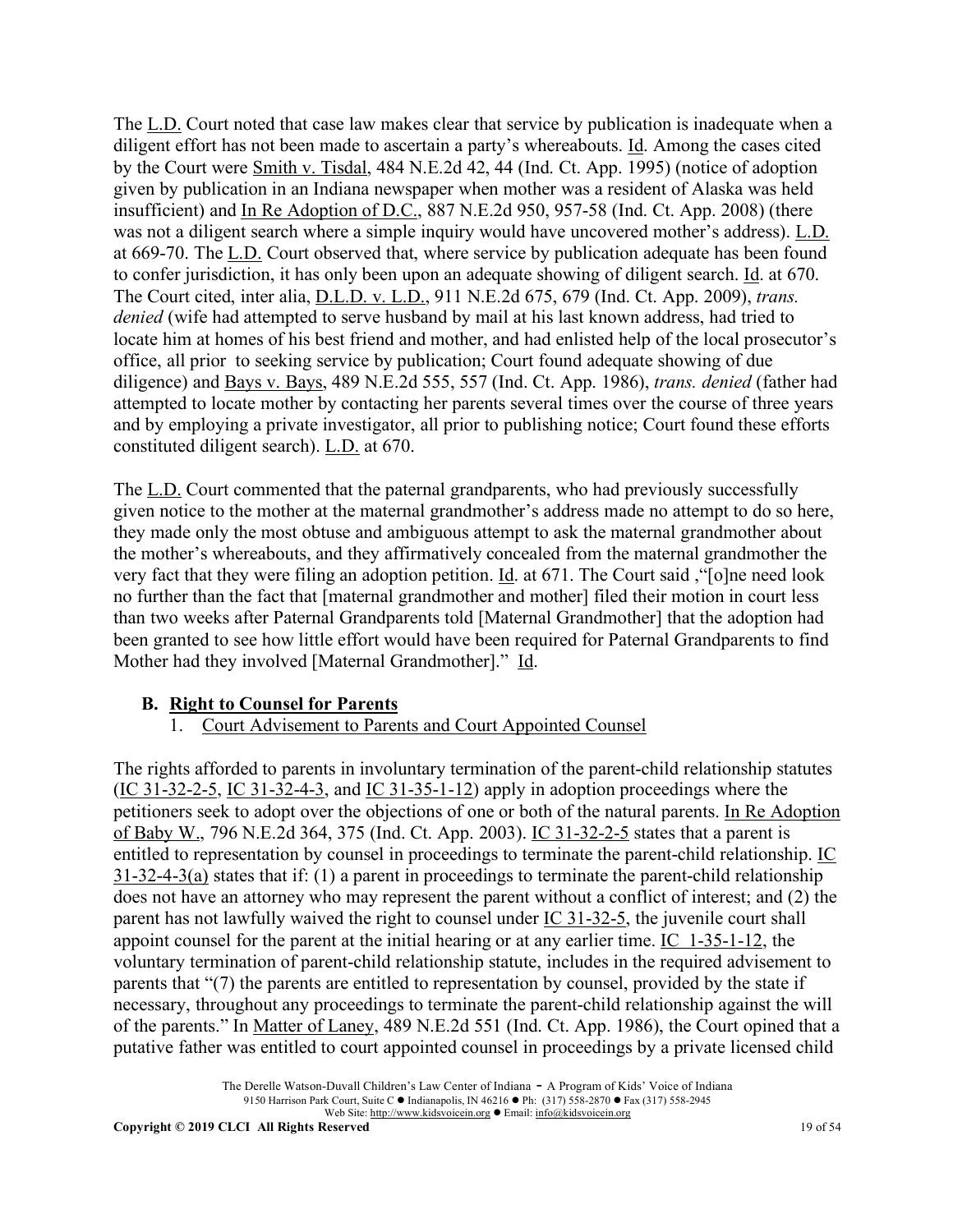placing agency to terminate his rights. See also Petition of McClure, 549 N.E.2d 392 (Ind. Ct. App. 1990), in which the trial court's granting of stepfather's adoption was reversed because the incarcerated indigent father requested but was denied court appointed counsel.

Practitioners should note that Indian parents have special rights in adoption proceedings of the Indian Child Welfare Act applies. The U.S. Supreme Court issued a decision on June 25, 2013, Adoptive Couple v. Baby Girl, 133S.Ct.2552, which explains the applicability of ICWA standards.

The trial court has the duty to advise parents of their right to counsel in a contested adoption proceeding. In Taylor v. Scott, 570 N.E.2d 1333, 1335 (Ind. Ct. App. 1991), an adoption petition was filed by nonparent third parties who had been awarded custody of a child in a dissolution proceeding. The child's birth father was represented by three different attorneys, and fired his third attorney on the morning of the hearing. The trial court allowed birth father's third attorney to withdraw, and, without any judicial advisement to birth father about the right to counsel or the hazards of proceeding without counsel, the trial court proceeded with the hearing. The birth father did not request a continuance to obtain new counsel, but after the court had heard a substantial portion of the adoption petitioners' case, birth father requested a continuance to allow himself more time to organize his presentation of his case. The request for continuance was denied, the adoption petition was granted, and birth father appealed. The Court of Appeals reversed the trial court's granting of the adoption and held that birth father had three related statutory rights: (1) the right to be represented by counsel; (2) the right to have counsel provided if he could not afford private representation; and (3) the right to be informed of the two preceding rights, which the trial court had failed to do. The Court found that birth father had been deprived of an essential right and reversed and remanded for a new hearing at which he could be afforded the right to counsel. See In Re Adoption of G.W.B, 776 N.E.2d 952 (Ind. Ct. App. 2002), a case involving a stepfather's petition for adoption, in which the trial court refused to grant birth father's request for a continuance to have an attorney. The trial court said that birth father had a sufficient amount of time to hire an attorney in the two and a half months between his filing of his motion to contest the adoption and the hearing. The Court of Appeals reversed the trial court's granting of stepfather's petition for adoption, finding that: (1) the trial court did not advise birth father of his rights; (2) since there was only one hearing, there was no prior occasion upon which the trial court could have impressed upon birth father the serious consequences he faced if he represented himself; (3) consequently, birth father did not knowingly, intelligently, and voluntarily waive his right to counsel. Id. at 954. The Court remanded the case and instructed the trial court to vacate the hearing and all proceedings thereafter and conduct further proceedings consistent with the opinion. Id. at 954-55.

In Matter of Adoption of C.J., 71 N.E.3d 436 (Ind. Ct. App. 2017), the Court concluded that Birth Mother's due process rights were violated by the adoption court's failure to, at the beginning of the consent hearing, either afford Birth Mother with her right to counsel or otherwise ensure that her waiver of the right to counsel was knowing and voluntary. Id. at 444. Birth Mother was not given counsel until after Stepmother rested; Birth Mother contended that, had she been represented by an attorney during Stepmother's case-in-chief, her attorney could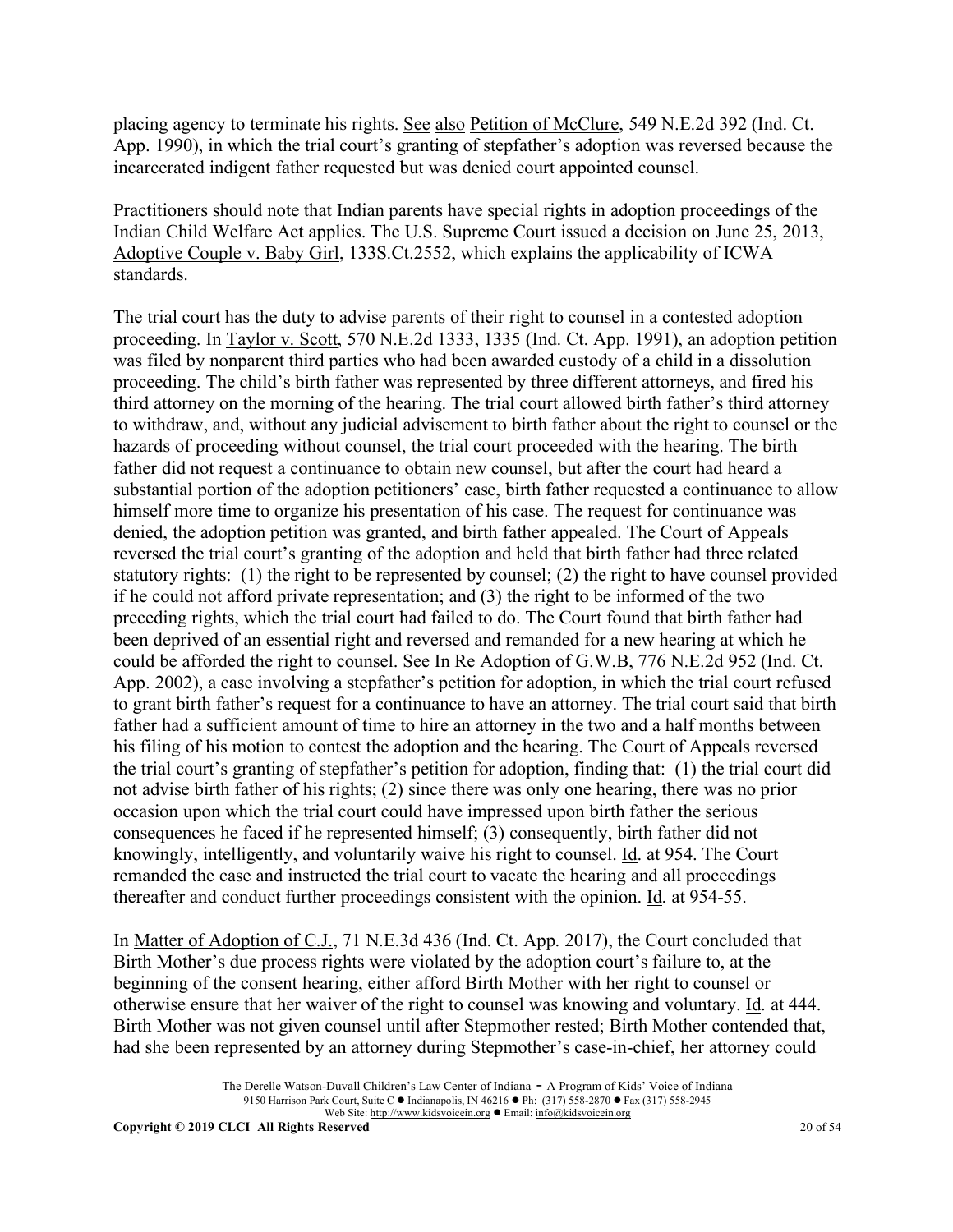have explored inconsistencies in the testimony of Father and Stepmother, which might have impacted the adoption court's decision on the necessity of Birth Mother's consent. The Court found it clear that the proceedings concerning Birth Mother's consent, including the time when she was not represented, flowed directly into the adoption court's decision to terminate her parental rights. Id. at 443. The Court disagreed with the adoption court's finding that Birth Mother had made a "voluntary choice" to proceed without the assistance of counsel. Id. at 444. Once Birth Mother learned that she might be able to have court appointed representation, she made it clear that she preferred to have the assistance of an attorney instead of proceeding pro se. Id. Nothing in the record demonstrated that the adoption court did anything to impress upon Birth Mother the serious consequences she faced if she represented herself. Id.

In In Re Adoption of A.G., 64 N.E.3d 1246 (Ind. Ct. App. 2016), the Court reversed the trial court's adoption decree and remanded for further proceedings. The Court held that the trial court abused its discretion in allowing Mother's court appointed attorney to withdraw from representation of Mother. Id. at 1249.

In In Re Adoption of K.W., 21 N.E.3d 96 (Ind. Ct. App. 2014), the Court held that: (1) the trial court's failure to rule on Father's request for court appointed counsel was a violation of his right to due process and his statutory right to counsel in an adoption proceeding; and (2) Father did not waive his statutory right to counsel. The Court noted that parental rights are among the most cherished and fundamental rights, and as such, require due process protections. Id. at 97-98. The Court agreed with Father that the trial court's ignoring his request for appointed counsel in the adoption proceedings was a violation of his due process rights. Id. at 98. IC 31-32-2-5 provides that a parent is entitled to counsel in any proceeding that may terminate the parent-child relationship. Id. Since the Court had previously held in Taylor v. Scott, 570 N.E.2d 1333, 1335 (Ind. Ct. App. 1991) that this statute also applies to adoption proceedings, Father was entitled to representation. Id. Grandparents argued that Father waived his right to counsel when he filed a pro se appearance and other documents, and that he had waived his right to counsel by failing to ask for a hearing on his motion to appoint counsel, as well as failing to repeat his request for counsel at the adoption hearing. Id. In disagreeing with these arguments, the Court noted In Re G.P., 4 N.E.3d 1158, 1165 (Ind. 2014), which stated "'Nor have we ever held that a litigant who has been told that they would receive appointed counsel must continually request said counsel at each and every hearing where an attorney is not provided to her.'" The Court also noted that it was undisputed that Father was incarcerated, unable to hire an attorney, and had very little funds. Id. 99. K.W. at 98-99. The Court concluded that Father was entitled to representation, and he had not waived that right by filing pro se documents or failing to repeat his request for counsel. Id. at 99.

In In Re Adoption of Baby W., 796 N.E.2d 364 (Ind. Ct. App. 2003), the putative father appealed the dismissal of his objection to the adoption petition, arguing, *inter alia*, that he was denied due process because the adoptive parents' attorney never informed him of his right to counsel. The Court found putative father's argument without merit, noting that: (1) the letter sent to putative father by adoptive parents' attorney served as fair notice that the attorney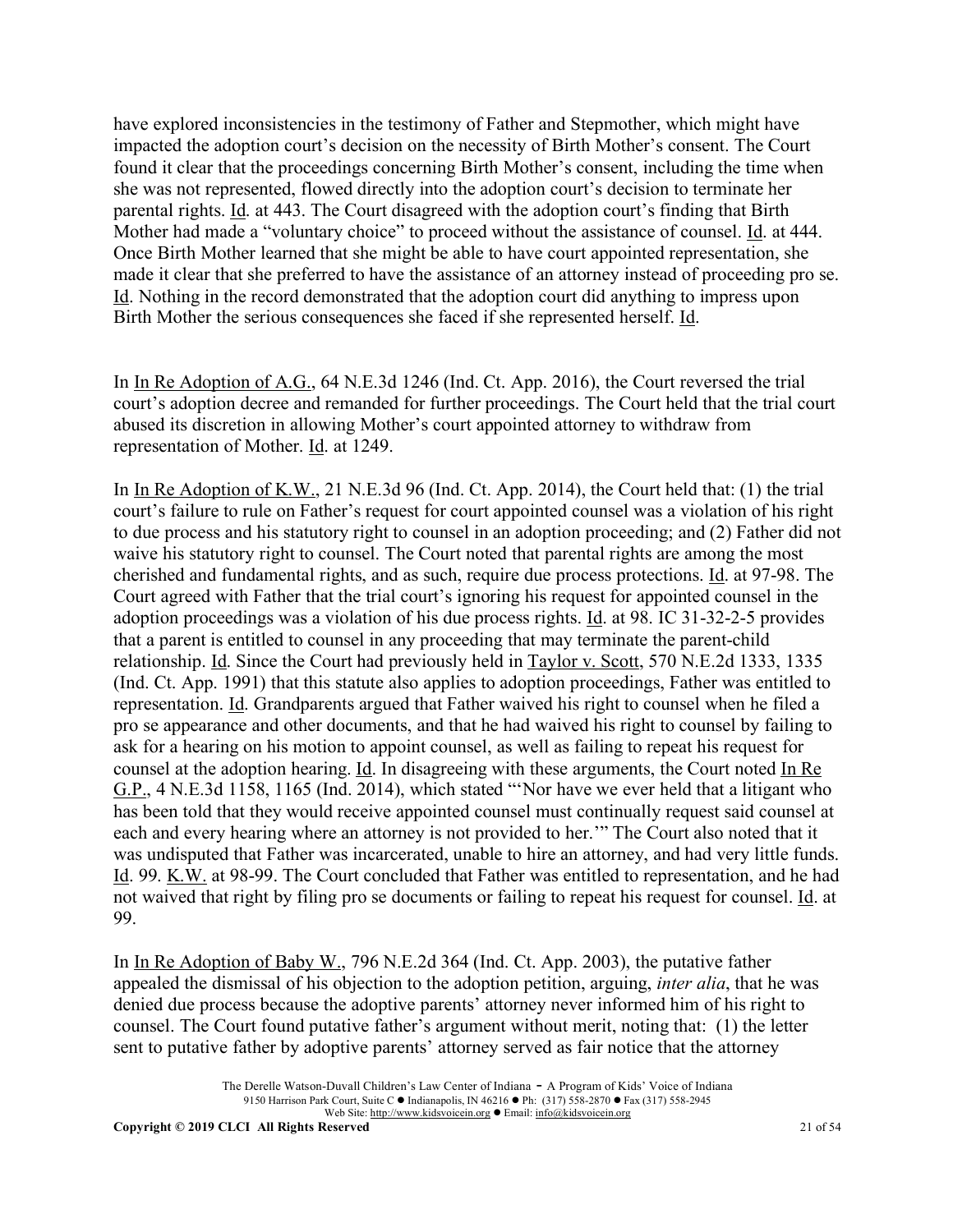represented interests contrary to interests of putative father; (2) it was the duty of the adoption court, not adoptive parents' attorney, to inform putative father of his right to counsel; (3) a review of the record revealed that the adoption court did not inform putative father of his right to be represented by counsel; (4) putative father was represented by the same counsel during the totality of the paternity and adoption proceedings, including the adoption appeal, so any error in the trial court's failure to inform putative father of his right to counsel was harmless. Id. at 375- 76. The Court affirmed the adoption. But see In Re Adoption of J.D.C., 751 N.E.2d 747, 752 (Ind. Ct. App. 2001) (failure to appoint counsel for putative father who had failed to register in putative father registry was harmless because his consent was irrevocably implied and counsel would not have been of assistance).

The Taylor v. Scott opinion does not require that a parent be indigent for the court to appoint counsel for a parent who wishes to contest an adoption. Since the Taylor opinion and Petition of McClure, 549 N.E.2d 392 (Ind. Ct. App. 1990) applied the statutory right to counsel in termination cases to adoption cases, arguably a parent in a contested adoption who does not have counsel that can represent the parent without a conflict of interest has the right to court appointed counsel even if the parent is not indigent. But see Matter of Adoption of A.M.K., 698 N.E.2d 845, 848 (Ind. Ct. App. 1998), in which the Court affirmed the trial court's decision terminating father's representation by court appointed counsel and ordering father to reimburse the county for counsel's fees because father misrepresented his indigent status. Certainly appointment of counsel is always within the trial court's discretion and provides more legal security for the child by removing a reason for appeal which could result in a reversal of the child's adoption.

### 2. Joint Representation of Birth Parents

If the court appoints an attorney to represent both parents in a contested adoption, the appointed attorney must first determine whether both parents may be represented by the same attorney without a conflict of interest. Although the authors are unaware of published adoption cases that discuss the issue of joint representation, the Indiana Supreme Court addressed the issue of joint representation in Baker v. County Office of Family & Children, 810 N.E.2d 1035 (Ind. 2004), an involuntary termination of parental rights case. In Baker, the parents, who were not married to each other, claimed that the trial court did not adequately inquire about their decision to go forward with representation by the same lawyer. The Court opined that the parents' joint representation did not result in a conflict of interest. Id. at 1042. The Court further said: (1) the parents preserved the same interests, namely maintaining parental rights over their child; (2) there was no solid evidence showing their interest were "adverse and hostile"; (3) the parents were not presenting evidence against one another; (4) neither parent stood to gain significantly by separate representation; (5) nothing suggested that representation by a single lawyer led to a fundamentally unfair hearing. Id.

# **C. Withdrawal of Consent and Motions to Contest to Adoption**

Motions to contest adoptions are a related matter to withdrawals of consent to adoptions. An attorney who is representing a birth parent who wishes to contest an adoption should file a

The Derelle Watson-Duvall Children's Law Center of Indiana - A Program of Kids' Voice of Indiana 9150 Harrison Park Court, Suite C · Indianapolis, IN 46216 • Ph: (317) 558-2870 • Fax (317) 558-2945 Web Site: http://www.kidsvoicein.org <br>
• Email: info@kidsvoicein.org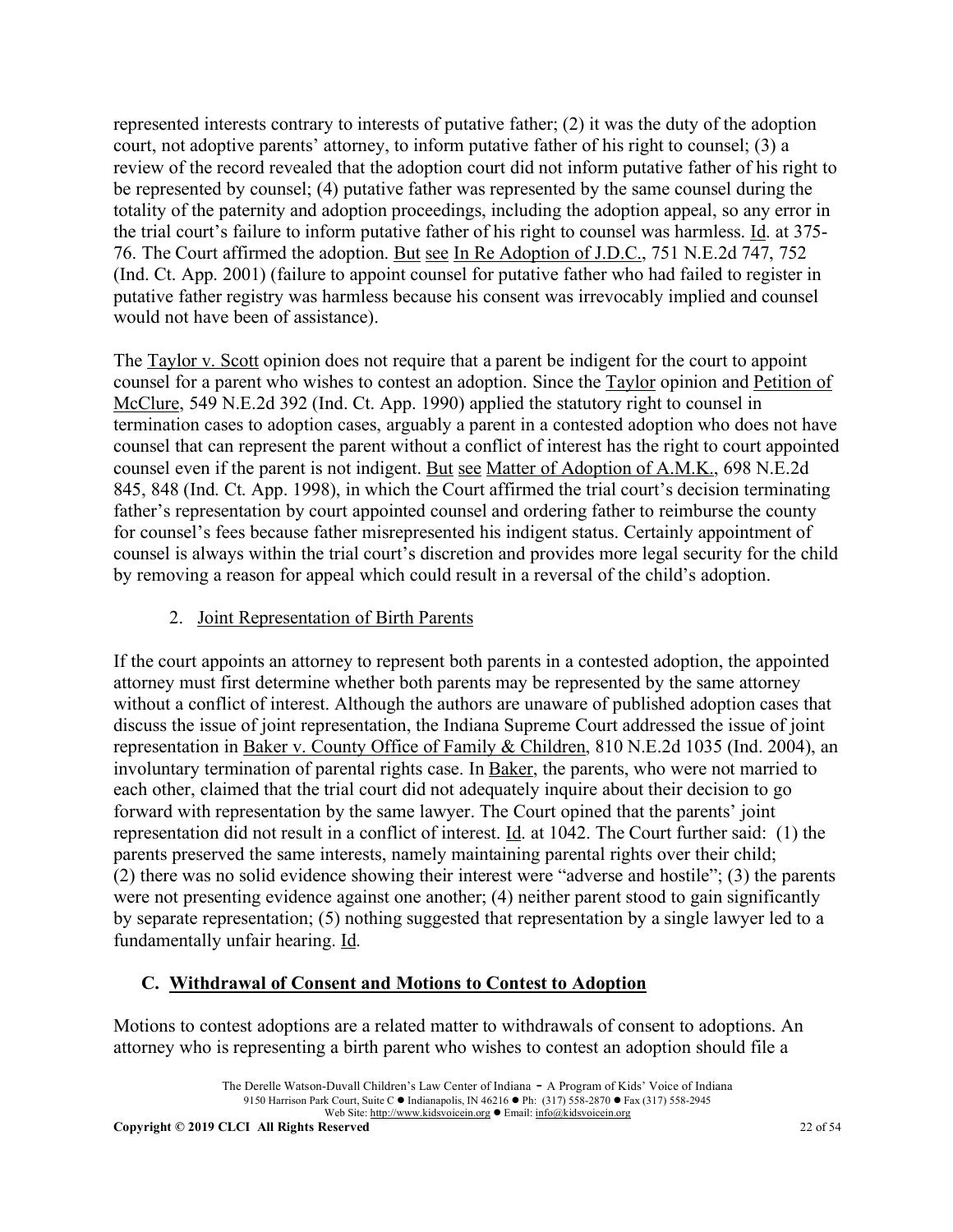motion to contest adoption with the court not later than thirty days after service of notice of the pending adoption, if the birth parent has not already done so. IC 31-19-10-1(b). IC 31-19-9-18 provides that the consent of a person who had been served with notice of an adoption petition is irrevocably implied if the person files a motion to contest the adoption, but then fails to appear at the hearing to contest the adoption and fails to prosecute the motion without unreasonable delay. See K.S. v. D.S., 64 N.E.3d 1209 (Ind. Ct. App. 2016) (Court held that the trial court's finding that Birth Mother's consent to the adoption was irrevocably implied due to her failure to appear and prosecute her motion to contest the adoption was clearly supported by the evidence); but see L.G. v. S.L., 76 N.E.3d 157 (Ind. Ct. App. 2017) (Court reversed the trial court's order dismissing Father's motion to contest the adoption, and held that Father's consent to the adoption could not be implied; trial court erred when it based its dismissal of Father's motion to contest the adoption on Father's failure to appear in person at the motions hearing, as that hearing was not the hearing set to contest the adoption). See also Matter of Adoption of J.R.O., 87 N.E.3d 37 (Ind. Ct. App. 2017) (Court held the trial court erred when it concluded that Father's consent to the adoption was irrevocably implied because he did not file a written motion to contest the adoption; the purpose of IC 31-19-9-18 was satisfied in this case by an oral objection; a motion to contest an adoption need not be in writing and that the oral objection by Father's counsel was a valid motion to contest the Adoption Petitioners' adoption of the child).

IC 31-19-10-2 provides that a person seeking to withdraw consent to adoption under IC 31-19- 10-3 or contesting an adoption must give notice of intent to withdraw consent to or contest the adoption to all parties to the adoption and a person whose consent to adoption is required by  $\underline{IC}$ 31-19-9. See In Re Adoption of K.M., 31 N.E.3d 533 (Ind. 2015) (Court held that: (1) IC 31-19- 9-8 did not violate Mother's constitutional rights by deeming her consent to be irrevocably implied, without also holding a hearing on irrevocably implied consent, due to her failure to timely file a motion to contest the adoption; and (2) Mother was not entitled to equitable deviation in the interests of justice from the thirty day time limit).

A consent to adoption may be withdrawn not later than thirty days after the consent is signed if: (1) the court finds, after notice and opportunity to be heard afforded to the adoption petitioner, that the person seeking to withdraw consent is acting in the best interest of the person sought to be adopted; and (2) the court orders the withdrawal of consent. IC 31-19-10-3(a). IC 31-19-10- 1(c) requires a person seeking to withdraw the person's consent to an adoption to file a motion to withdraw consent to adoption with the court not later than 30 days after service of notice of the pending adoption. IC 31-19-10-3(b)(1) provides that a consent to adoption may not be withdrawn after thirty days after the consent to adoption is signed. IC 31-19-10-3(b)(2) and (3) provide that a consent to adoption may not be withdrawn if the person who signs the consent appears, in person or by telephone or video conferencing, before a court in which the petition for adoption has been or will be filed or before a court of competent jurisdiction if the parent is outside Indiana, and acknowledges the following: (1) the person understood the consequences of the signing of the consent; (2) the person freely and voluntarily signed the consent; and (3) the person believes that adoption is in the best interests of the person to be adopted. IC 31-19-10-4 states that consent to adoption may be withdrawn only as provided IC 31-19-10 and may not be withdrawn after entry of the adoption decree.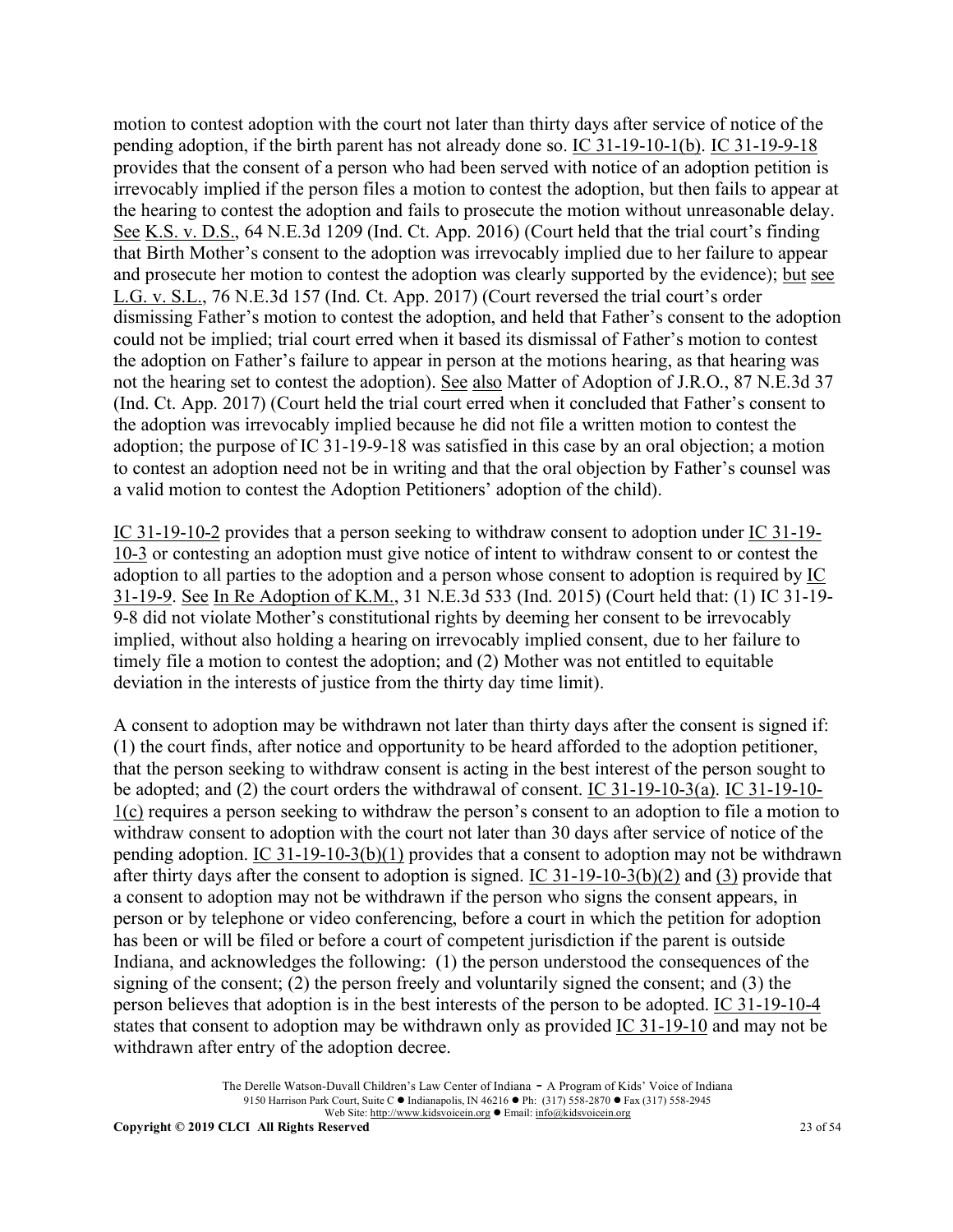Indiana case law on withdrawal of adoption consent includes In Re Adoption of N.J.G., 891 N.E.2d 60 (Ind. Ct. 2008), in which the Court reversed and remanded for further proceedings the trial court's denial of birth mother's request to withdraw her adoption consent. The Court held that mother's pre-birth consent was void because it was executed pre-birth and did not meet statutory requirements that consent be executed in the presence of the court, a notary public, or an authorized agent of state or county department of family and children or licensed child placing agency. None of the documents in the record that were signed after the child's birth met the requirements for valid consents to adoption.

See also In Re Adoption of M.L.L., 810 N.E.2d 1088 (Ind. Ct. App. 2004) (Court affirmed trial court's order granting the adoption despite the birth mother's signed revocation of her adoption consent; Mother had expressed desire for cousin to adopt the child before she was arrested or volunteered as confidential informant, so her consent was not given under threat of force or arrest; validity of the mother's consent was governed not by Tennessee law, but by Indiana law, and as such, executing her consent before a notary public was sufficient to make it valid); Bell v. Adoption of A.R.H., 654 N.E.2d 29 (Ind. Ct. App. 1995), in which the Court affirmed the trial court's denial of the birth mother's petition to withdraw her consent to adoption, finding no evidence that birth mother's consent was involuntary because birth mother's grief over her grandmother's death did not rise to the level of overcoming her volition. Birth mother's claim that she believed she had a two week grace period to change her mind after signing the consents was unsupported by written documents she had signed. Birth mother also failed to prove that withdrawal of her consent was in the children's best interests. Other cases on withdrawal of consent include Matter of Adoption of Johnson, 612 N.E.2d 569 (Ind. Ct. App. 1993) (Court affirmed order allowing birth mother to withdraw consent because adoptive parents had been diagnosed with AIDS and birth mother feared the adoptive parents' deaths would leave child without parents); Matter of Adoption of H.M.G., 606 N.E.2d 874 (Ind. Ct. App. 1993) (Court found that sixteen-year-old birth mother's consent given twenty-seven days prior to child's birth was not void but voidable; voidable pre-birth consent could be ratified by post-birth act which sufficiently manifests a present intention to give the child up for adoption; case remanded for full evidentiary hearing on question of post-birth ratification); Matter of Adoption of Hewitt, 396 N.E.2d 938 (Ind. Ct. App. 1979) (the fact that eighteen-year-old mother's consent had been given in hospital two days after child's birth was insufficient to void her consent; emotions, tensions and pressure are insufficient to void consent unless a parent can show they rose to the level of overcoming parent's volition).

A birth parent may also allege that consent is invalid because it was obtained through fraud or duress or any other consent-vitiating factor. To be valid, consent must be made with knowledge of the essential facts. See Hewitt, 396 N.E.2d 938 (Ind. Ct. App. 1979); Matter of Adoption of Topel, 571 N.E.2d 1295 (Ind. Ct. App. 1991) (father's consent was allowed to be withdrawn because he did not understand that consenting to child's adoption meant he would have no right to see the child again); Adoptive Parents of M.L.V. v. Wilkens, 598 N.E.2d 1054 (Ind. 1992) (putative father whose consent to adoption was not necessary could not prevail on fraud allegation based on adoptive parents having permitted visitation between putative father and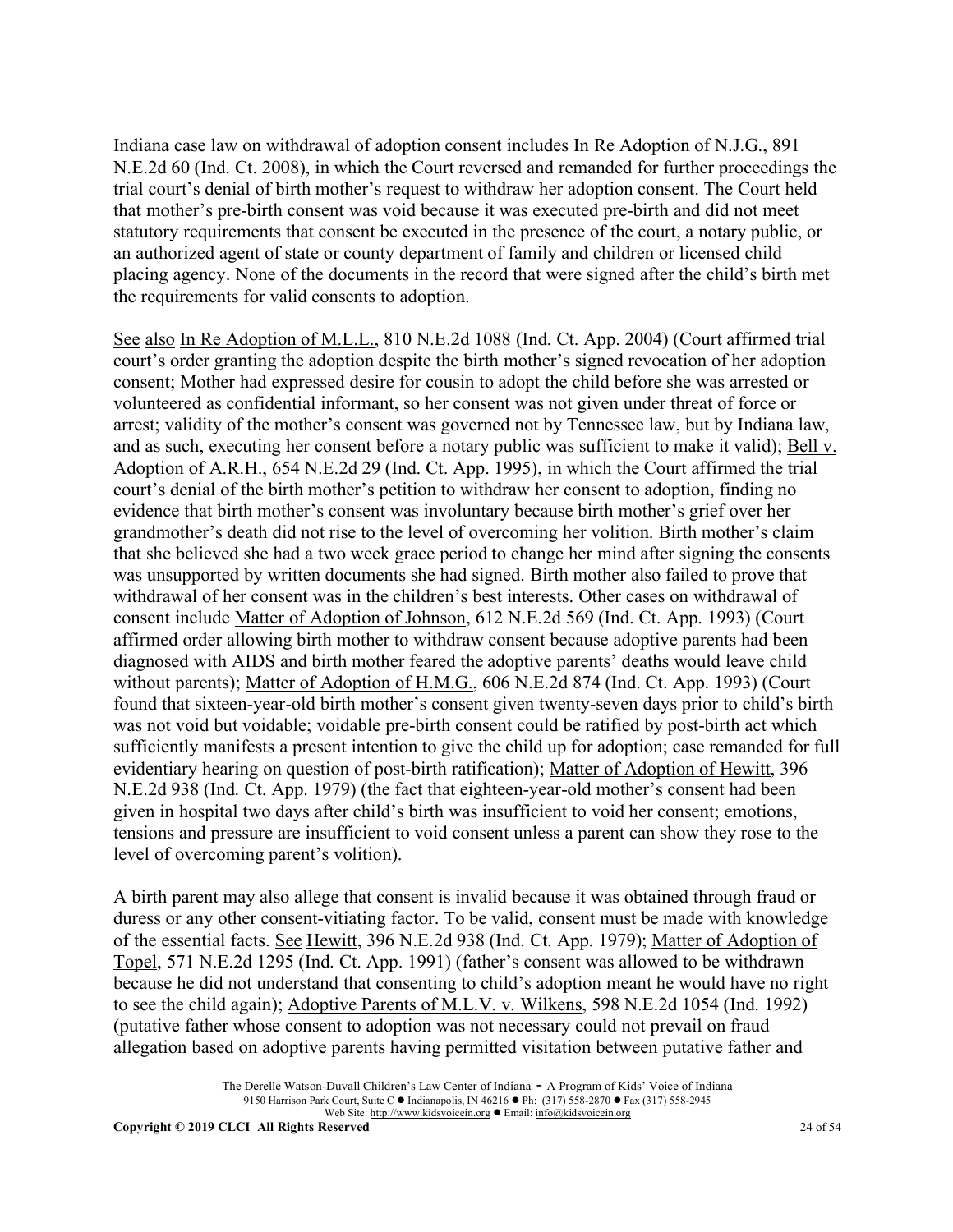children); Matter of Snyder, 438 N.E.2d 1171 (Ind. Ct. App. 1981) (mother did not meet burden of proof that her facially valid adoption consents had been procured by undue influence; essence of undue influence is destruction of one's free agency).

Consent may be deemed to be involuntary if there are too many suspect circumstances surrounding the consent. In In Re Adoption of M.P.S., Jr., 963 N.E.2d 625 (Ind. Ct. App. 2012), the Court reversed the trial court's judgment which denied the mother's request to set aside the child's adoption by the grandparents. The Court held that the mother's consent to adoption of her child was involuntary, as she was assured by the grandparent's attorney that it was revocable and she did not intend to relinquish contact with her child. M.P.S., Jr. at 630. The Court cited Matter of Adoption of Topel, 571 N.E.2d 1295, 1298-99 (Ind. Ct. App. 1991), which held that a parent may not validly consent to the termination of parental rights where that consent is conditioned upon retaining a right to exercise visitation with that child. M.P.S., Jr. at 629. The Court observed that the parents, the grandparents, and the attorney anticipated that parental contact would survive the execution of the consents to adopt. Id. at 630. The Court noted that both parents clearly expected live-in contact, but the mother's expectation was ultimately not met; at the very least the grandparents had promised her visitation. Id. The Court said that even if it is assumed that the mother's execution of the consent was not a product of threats and coercion, the mother's consent was nevertheless involuntary. Id. The Court noted that the mother did not manifest an intention to permanently relinquish all parental rights. Id.

The M.P.S. Court noted several instances of noncompliance with applicable adoption statutes. The Court observed that IC 31-19-9-2 provides that a consent to adoption may be executed at any time after the birth of the child in the presence of the court, a notary public, or any authorized agent of DCS or a licensed child placement agency. M.P.S. at 629. The Court said that it is undisputed that the consents at issue were not signed before a notary public, since the attorney's notary commission had expired. Id. The Court determined that the statutory compliance could not be liberally construed in an adoption matter, and so the intent of the statute could not be satisfied by the Indiana Grandparent's argument that their attorney functioned as an officer of the court. Id. The Court also found that there was a lack of compliance with statutory home study procedures, and concluded that the trial court lacked adequate information to support the factual conclusions incorporated in the adoption decree. Id. at 631. The Court noted: (1) the social worker admitted that she was not licensed to perform home studies; (2) no court-ordered waiver of the home study for grandparent petitioners as allowed by IC 31-19-8-5 had been made; (3) testimony at the post-adoption hearing clearly established that the home study did not adequately apprise the trial court of the totality of relevant circumstances so that the trial court could assess the child's best interests. Id. at 630-31. The Court observed that the social worker who did the home study was completely unaware of the existence of the grandmother's minor child who lived in Virginia and with whom the grandmother did not exercise parenting time. Id. at 631. Lastly, the Court found that it was unclear whether a comprehensive criminal background check was performed in accordance with IC 31-9-2-22.5. Id.

Given these irregularities, the <u>M.P.S.</u> Court held that the circumstances surrounding notice of the adoption hearing indicated that the mother's consent was not consensual. Id. at 625. There was

The Derelle Watson-Duvall Children's Law Center of Indiana - A Program of Kids' Voice of Indiana 9150 Harrison Park Court, Suite C • Indianapolis, IN 46216 • Ph: (317) 558-2870 • Fax (317) 558-2945 Web Site: http://www.kidsvoicein.org • Email: info@kidsvoicein.org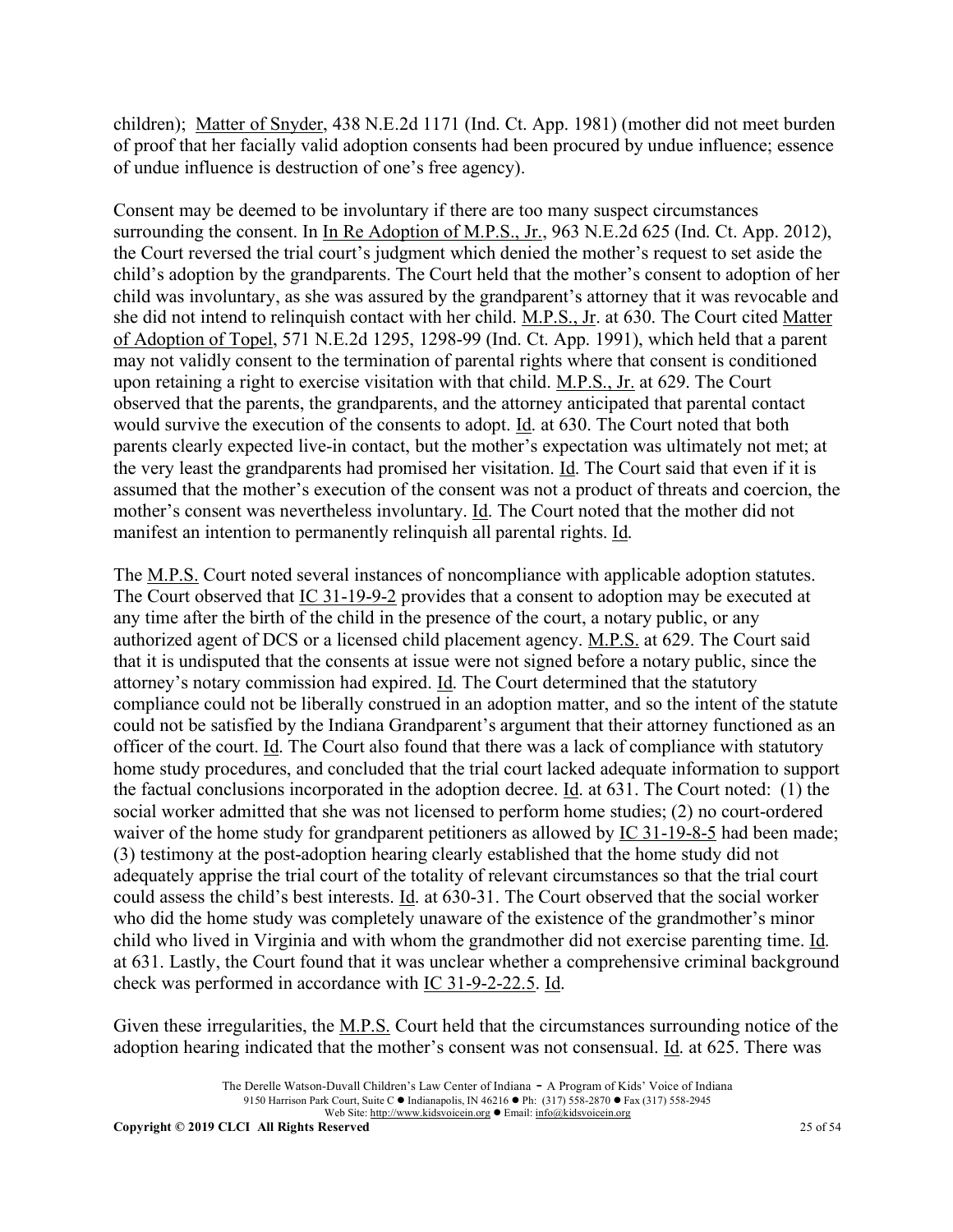discrepancy between the mother's and the Father's testimony on whether the mother received notice of the adoption hearing, and the fact that the court order setting the hearing listed for distribution only the grandparents' attorney. Id. at 631. Although IC 31-19-2.5-4(1) provides that notice does not have to be given to one whose consent has been filed with the petition to adopt, the Court nevertheless found the circumstances surrounding the final hearing relevant to an inquiry as to the voluntariness of the mother's consent. Id. The Court observed that: (1) the circumstances and timing of the mother's trip to Virginia that the father and the grandparents planned seemed potentially calculated to keep the mother from attempting to withdraw consent; and (2) parents' absence at the hearing allowed the grandparents' misrepresentations that parents had never independently cared for the child and that the grandparents had cared for him continuously since his birth to go unchallenged. Id. at 631-32. The Court characterized the record as "replete with evidence of procedural error, involuntariness, and fraud upon the court." Id. at 632. The Court concluded that the mother had met her burden to set aside the adoption in light of the extremely irregular and—to some extent—fraudulent circumstances surrounding the child's adoption. Id.

The ability to withdraw consent also extends to DCS when the child is a ward of DCS. See IC 31-19-9-1(a)(3) (providing that a petition to adopt a child who is less than eighteen years of age may be granted only if written consent to adoption has been executed by each person, agency, or local [DCS] office having lawful custody of the child whose adoption is being sought) (emphasis added). In In Re Adoption of N.W.R., 971 N.E.2d 110 (Ind. Ct. App. 2012), the Court reversed and remanded with instructions the trial court's order granting the foster parents' adoption petition. The Court held that when, as here, the agency acting in loco parentis moves to withdraw consent before an adoption decree has been entered because it has failed in its statutory obligation to conduct a complete placement investigation, the presumption that its initial consent was proper is nullified. The Court held that on these facts, the trial court erred when it refused to grant DCS' motion to withdraw its consent to the foster parents' adoption petition; consequently, the adoption decree was entered without the consent required by statute, and was thus invalid.

In N.W.R., the child was placed with the foster parents when he was only a few days old, and was adjudicated a CHINS in December 2009. The child's biological paternal aunt asked DCS in December 2009 to place the child with her in East Chicago. The child's three older siblings had already been placed with her, and during the pendency of the case, the aunt adopted the three siblings. Although DCS refused to do so, the aunt persisted in contacting DCS, and DCS allowed the aunt and the child's siblings to visit the child starting in May 2010. The visitations increased between May 2010 and the time of the December 2010 hearing. The parents' parental rights were terminated in September 2010, and the foster parents filed a petition to adopt the child. DCS executed a consent to the adoption by the foster parents, but thirty days later, DCS filed a motion to intervene in the proceedings and a motion to withdraw its consent. On December 6, 2010, the trial court allowed DCS' motion to intervene and held a hearing on DCS' motion to withdraw consent; on December 9, 2010, the aunt filed a petition to adopt the child. On December 22, 2010, the court issued an order denying DCS' motion to withdraw consent. In July 2011, the trial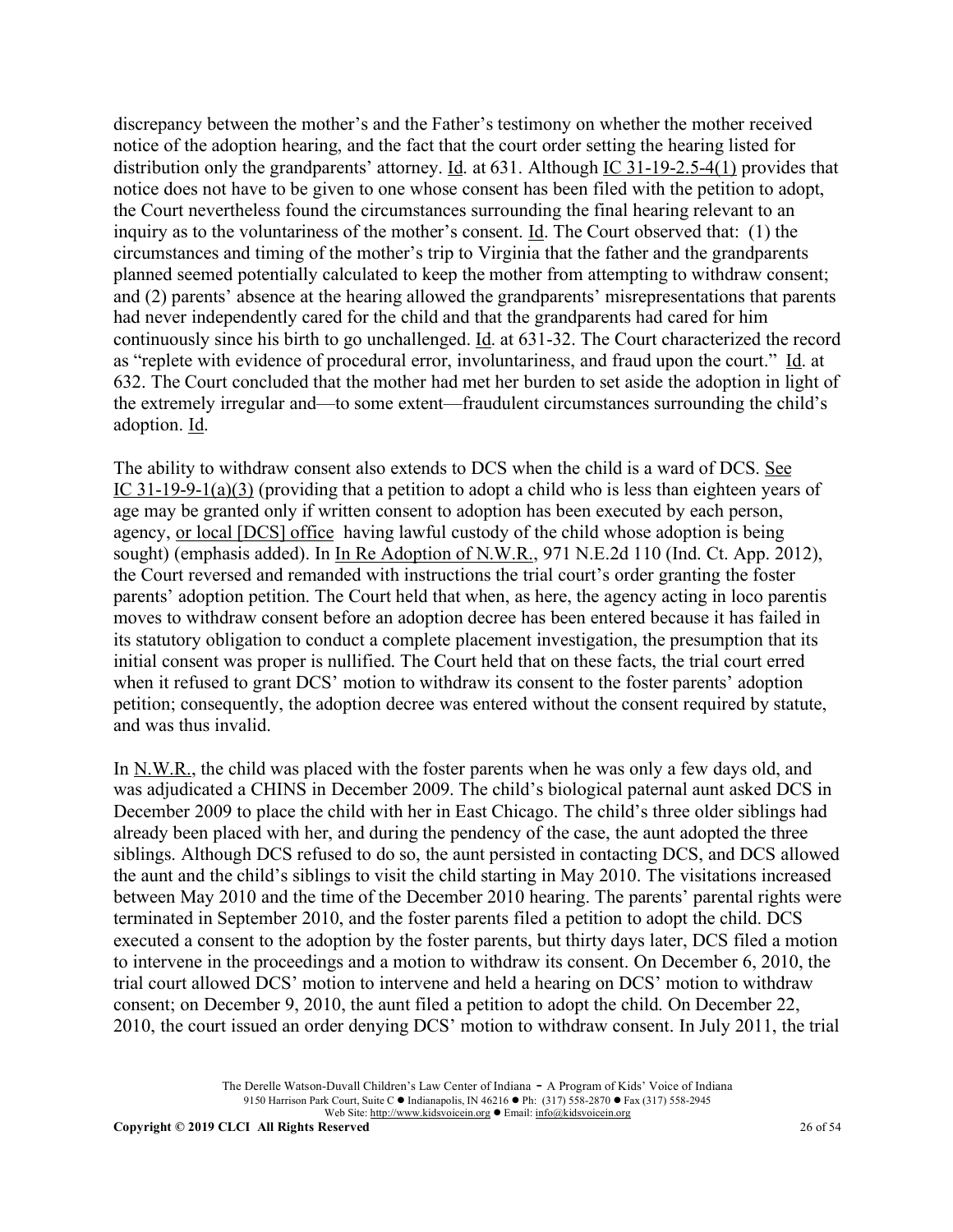court held a final hearing on the consolidated adoption petitions and issued an order in August 2011 granting the foster parents' petition to adopt the child.

The N.W.R. Court held that the trial court should have granted DCS' motion to withdraw its consent to the foster parents' adoption petition because DCS failed to perform its statutory duty to investigate placement alternatives, and thus, DCS had not given valid consent to the foster parents' adoption petition. Id. at 117. The child's status as a ward of DCS meant that DCS had a statutory duty to make recommendations to the trial court about what placement and services would be in the child's best interests. Id. at 113. A trial court deciding an adoption petition must find that "proper consent, if consent is necessary to the adoption has been given." The consent required is set out in relevant part at IC 31-19-9-1(a)(3): "…except as otherwise provided…a petition to adopt a child who is less than eighteen years of age may be granted only if written consent to adoption has been executed by…each person, agency, or county office of family and children having lawful custody of the child whose adoption is being sought." Id. at 113-14. In N.W.R., DCS executed a written consent to the adoption by the foster parents, but later filed a motion to intervene and withdraw its consent. Id. at 112. The county director of the DCS office testified in part that that DCS sought to withdraw its consent because the department had received information that there may be the option of a relative who had the child's siblings who was more interested than the director had understood her to be when he signed the consent for the foster parent's adoption, and that because of this misunderstanding, the aunt had not been fully investigated as a possible placement. Id. at 114. In noting this evidence, the Court reasoned that DCS did not merely change its mind, but rather, confessed that it had failed to do its statutory duty to investigate alternative placements, and in effect, repudiated its consent. Id. at 116.

The N.W.R. Court further concluded that DCS' lack of proper consent to the foster parents' adoption petition satisfied the clear and convincing evidence test to show that the withdrawal of consent was in the child's best interests. Id. Once consent is given, it can only be withdrawn by filing a motion in court. Id. at 114. The party seeking to withdraw consent must prove by clear and convincing evidence that withdrawal is in the best interests of the child. Id. The county director of the DCS office testified that: (1) DCS was seeking to withdraw its consent in order to fully explore the best interests of the child; (2) that DCS had no reason to think that adoption by the foster parents was not in the child's best interests; and (3) and that DCS was not committing to the position that adoption by aunt was in the best interests of the child. Id. The Court noted that a permanency plan is not fixed and unchangeable, as the legislature has provided the ability for these plans to change and be modified. Id. at 115. Indiana Code requires that a child's permanency plan be re-evaluated to see if it needs to be changed or modified (IC 31-34-21-7(a), (b)(6)). Id. The legislature also provided for withdrawal of consent to adoption if it is in the best interests of a child. Id. The most important interests in adoption cases is the best interests of the child; DCS here executed a consent without having fully investigated an adoptive placement who consistently expressed an interest in having the child placed with her, and who has adopted the child's siblings. Id. Because DCS did not perform its statutory duty with regards to the best interests of the child and could not give proper consent, the Court concluded that the clear and convincing evidence test with regards to withdrawal of consent being in the best interests of the

> The Derelle Watson-Duvall Children's Law Center of Indiana - A Program of Kids' Voice of Indiana 9150 Harrison Park Court, Suite C • Indianapolis, IN 46216 • Ph: (317) 558-2870 • Fax (317) 558-2945 Web Site: http://www.kidsvoicein.org <br>
> • Email: info@kidsvoicein.org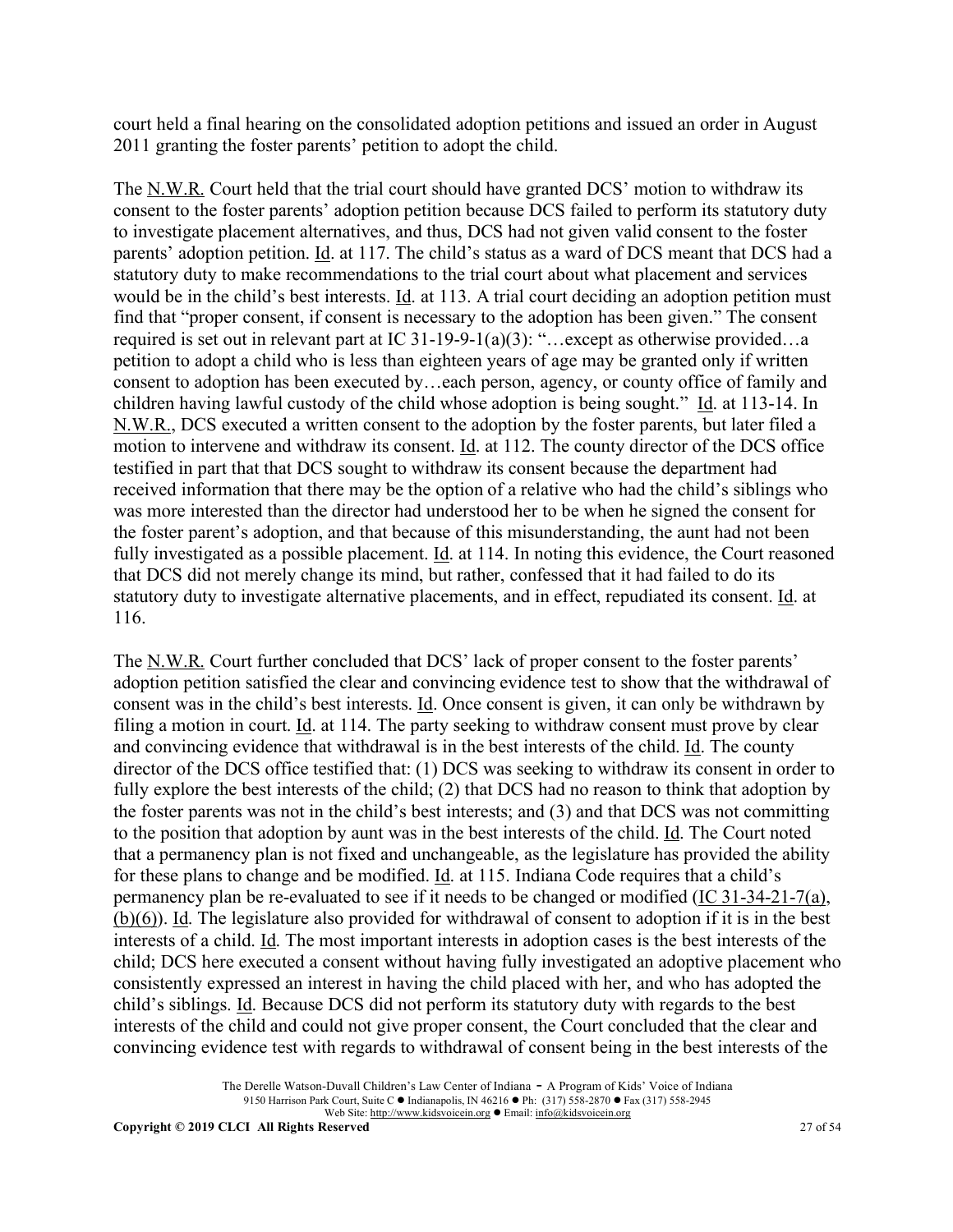child was satisfied. Id. at 116. The N.W.R. Court also held that the adoption decree was invalid, because it was issued without properly adhering to statute. Id. at 117. The Court noted that since there was nothing in the record showing that consent of the legal custodian of the child, in this case, DCS, was not required, consent by the legal custodian was necessary. Id. Since the Court already held that DCS' consent was invalid, the adoption decree was entered in contravention to statute. Id. This rendered the adoption decree invalid. Id.

The N.W.R. Court reversed and remanded the matter, with instructions for DCS to complete its investigation and for the trial court to reconsider the evidence. Id. at 118. The Court issued detailed instructions on remand; these instructions were as follows: (1) DCS shall complete its investigation of the aunt as a potential adoptive placement; (2) DCS shall then file its report and recommendation regarding placement with the aunt; (3) DCS shall file its consent to adoption by either the aunt, the foster parents, or both; (4) the trial court must reconsider evidence from the July 2011 hearing along with DCS' new report on the aunt and any newly executed consent(s); (5) the trial court shall review the evidence de novo to determine which adoptive placement is in the best interests of the child; (6) the trial court must give due consideration to the evidence showing that these siblings should be placed together; (7) the trial court is not permitted to consider the passage of time or maintenance of the status quo dispositive, as that would vitiate the appeal; and  $(8)$  the trial court must enter findings of fact to supports its decision. Id.

#### **D. Legal Grounds for Dispensing with Consent**

IC 31-19-9-1 provides that the following persons must consent to the child's adoption: (1) each living parent of the child born in wedlock; (2) the mother of a child born out of wedlock and the father whose paternity has been established by a court proceeding other than the adoption proceeding, except as provided in IC 31-14-20-2 [failure to register with putative father registry and its effect on adoption proceedings], or by a paternity affidavit unless the putative father gives implied consent under IC 31-19-9-15; (3) each person, agency, or local [DCS] office having lawful custody of the child whose adoption is being sought; (4) the court having jurisdiction of the custody of the child if the legal guardian or custodian is not empowered to consent to adoption; (5) the adoptive child who is more than fourteen years old; (6) the adoptive child's spouse. The consent of a father who has signed a paternity affidavit is required unless another provision allowing the court to dispense with his consent, such as abandonment or failure to pay child support, applies. See In Re Adoption of A.K.S., 713 N.E.2d 896, 898 (Ind. Ct. App. 1999) (paternity affiant father was entitled to notice of adoption). See also Matter of Adoption of M.A.S., 695 N.E.2d 1037, 1039 (Ind. Ct. App. 1998) (adoption reversed due to incorrect legal notice to incarcerated father who had signed a paternity affidavit and whose consent was required). In In Re Adoption of J.E.H., 859 N.E.2d 288 (Ind. Ct. App. 2006), the Court affirmed the trial court's denial of the stepmother's petition to adopt her two stepsons, ages fourteen and ten, because the fourteen-year-old stepson had not consented to the adoption as required by IC 31-19-9-1(a)(5), and because it was not in the best interests of the ten-year-old child to have a different mother than his brother.

> The Derelle Watson-Duvall Children's Law Center of Indiana - A Program of Kids' Voice of Indiana 9150 Harrison Park Court, Suite C · Indianapolis, IN 46216 • Ph: (317) 558-2870 • Fax (317) 558-2945 Web Site: http://www.kidsvoicein.org • Email: info@kidsvoicein.org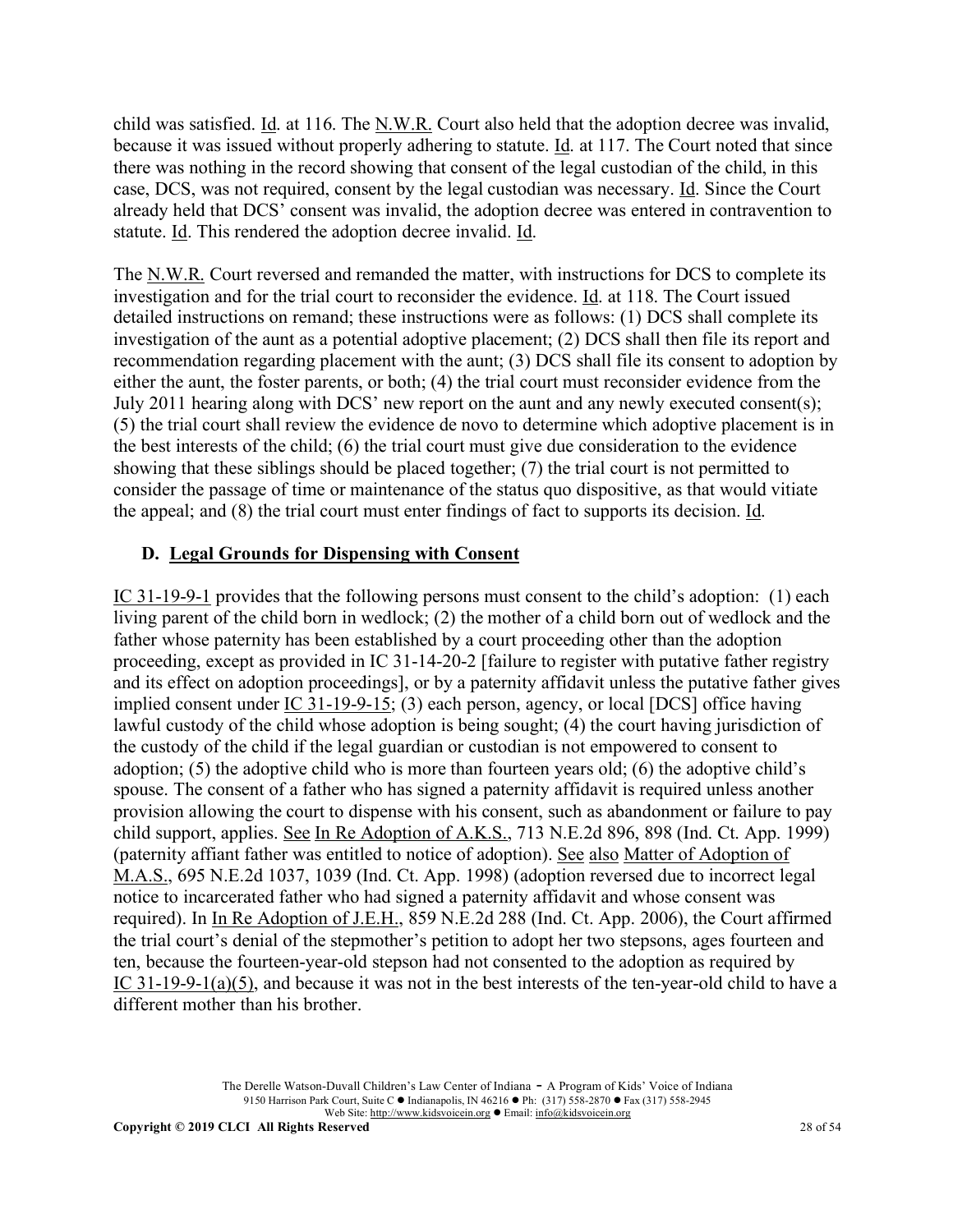After hearing evidence, the adoption court may make a finding that a required consent may be dispensed with in situations listed at IC 31-19-9-8 through 10, IC 31-19-9-12, IC 31-19-9-15, and IC 31-19-5-18. See In Re Adoption of J.M., 10 N.E.3d 16, 20-21 (Ind. Ct. App. 2014) (holding that when there are competing adoption petitions, and parents have consent to one petitioner's request to adopt the children, but not the other petitioner's request to adopt the children, a consent hearing must be held; after finding that parents' consents were not necessary, the trial court was not required to determine whether their prior consents were in the child's best interests).

# 1. Standard and Burden of Proof

The standard of proof in contested adoptions is clear and convincing when the adoption petitioners are requesting that the court dispense with a needed consent. IC 31-19-10-0.5 provides that the party bearing the burden of proof in a proceeding to contest an adoption or withdraw consent to adoption must prove the party's case by clear and convincing evidence. In In Re Adoption of M.A.S., 815 N.E.2d 216, 220 (Ind. Ct. App. 2004), the Court looked to a statute on burden of proof in termination of the parent-child relationship (IC 31-37-14-2) and guardianship case law (In Re Guardianship of B.H., 770 N.E.2d 283, 287 (Ind. 2002)) in discussing the standard of proof in adoptions where the petitioner seeks to prove that the parent's consent to adoption is unnecessary. The Court also considered IC 31-19-9-8(a)(11)(A), which allows the court to dispense with the need for parental consent if an adoption petitioner proves by clear and convincing evidence that the parent is unfit and that adoption is in the child's best interests. The Court concluded that the stepfather, who had petitioned for adoption, met the requirement of proving by clear and convincing evidence that the father's consent was not required. The Court also quoted the following language from B.H. in applying the clear and convincing standard:

In reviewing a judgment requiring proof by clear and convincing evidence, an appellate court may not impose its own view as to whether the evidence is clear and convincing but must determine, by considering only the probative evidence and reasonable inferences supporting the judgment and without weighing evidence or assessing witness credibility, whether a reasonable trier of fact could conclude that the judgment was established by clear and convincing evidence. In Re Guardianship of B.H. at 288.

Recent case law has affirmed this standard of proof. In In Re Adoption of S.W., 979 N.E.2d 633 (Ind. Ct. App. 2012), the Court held that Maternal Grandparents had the burden of proving their petition for adoption without Father's consent by "clear and convincing evidence." Id. at 640. Father claimed that Maternal Grandparents had the burden of proving the elements of IC 31-19-  $9-8(a)(2)$  by "clear, cogent, and indubitable evidence." The Court disagreed, observing that in  $\underline{In}$ Re Adoption of M.A.S., 815 N.E.2d 216, 219-20 (Ind. Ct. App. 2004), the Court had examined the applicable law and held that the burden of proof for an adoption without consent, under any of the subsections in  $\underline{IC}$  31-19-9-8, is that of "clear and convincing evidence."  $\underline{S}$ .W. at 640.

IC 31-19-10-1.2 clarifies who has the burden of proving that the court should dispense with the need for a parent's consent to adoption. The adoption petitioner has the burden of proof in most

The Derelle Watson-Duvall Children's Law Center of Indiana - A Program of Kids' Voice of Indiana 9150 Harrison Park Court, Suite C • Indianapolis, IN 46216 • Ph: (317) 558-2870 • Fax (317) 558-2945 Web Site: http://www.kidsvoicein.org <br>
• Email: info@kidsvoicein.org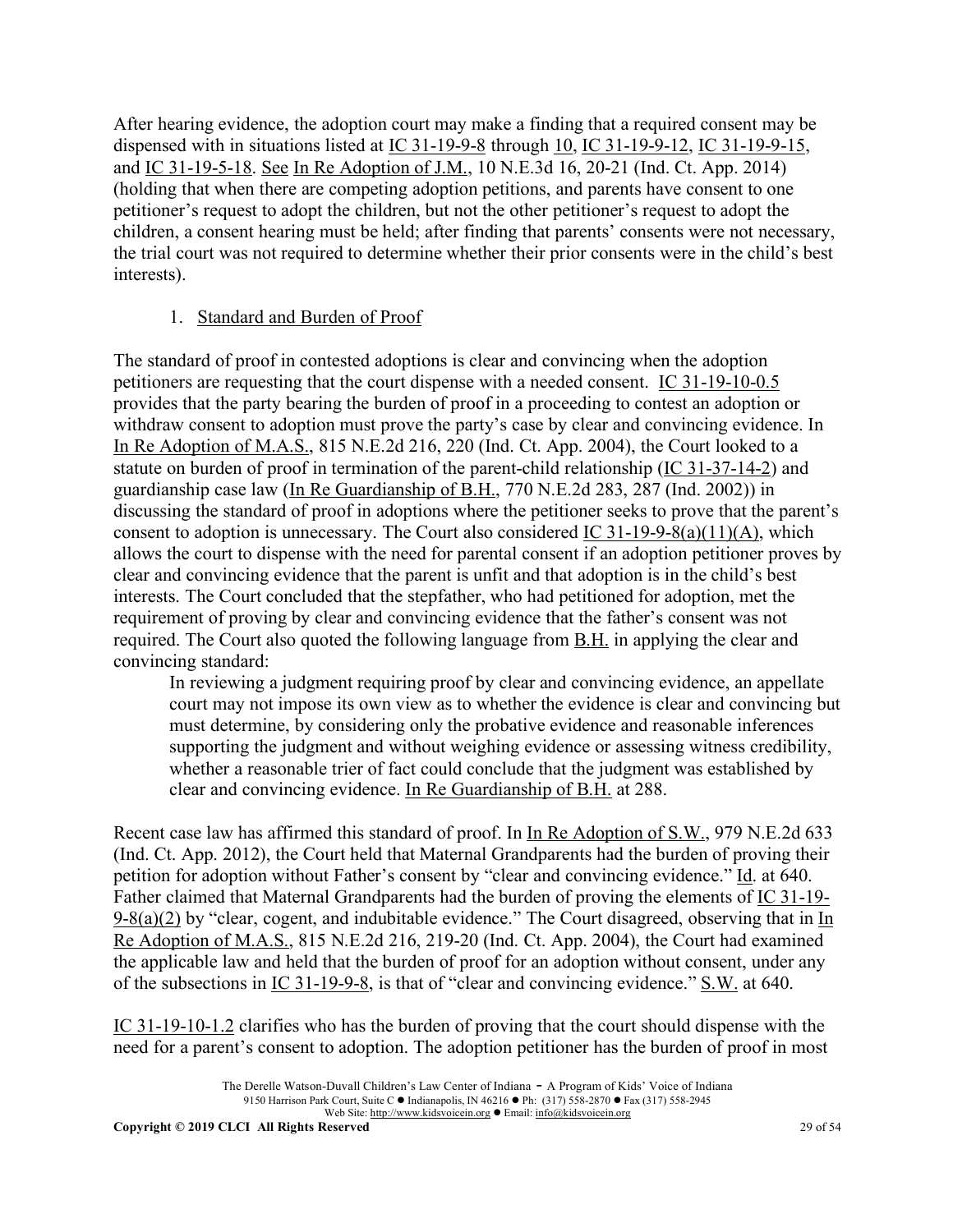situations under this statute. The burden depends on which statutory exception to the need for the consent is alleged in the adoption petition.

If the parent properly files a motion to contest the adoption, the adoption petitioner carries the burden of proof that parental consent is not required in the following situations: (1) IC 31-19-9-  $8(a)(1)$  (abandonment); (2) IC 31-19-9-8(a)(2) (knowing failure to support or failing without justifiable cause to communicate significantly with the child for at least one year); (3) IC 31-19- 9-8(a)(9) (parent judicially declared incompetent or mentally defective); (4) IC 31-19-9-8(a)(11) (parent unfit and adoption would serve child's best interests); (5) IC 31-19-9-9 (parent convicted of and incarcerated at time of filing of adoption petition for murder, causing suicide or voluntary manslaughter, victim is the other parent, and dispensing with parental consent is in child's best interests); (6) IC 31-19-9-10 (parent convicted and incarcerated at time of filing of adoption petition for specific crimes against child, child's sibling, or step-sibling and dispensing with parental consent in child's best interests).

If the biological father properly files a motion to contest the adoption, and the petition for adoption alleges that the biological father's consent is unnecessary under: (1) IC 31-19-9-  $8(a)(4)(B)$  (child born out of wedlock who was conceived as a result of child molesting); or (2) IC 31-19-9-8(a)(4)(C) (child born out of wedlock who was conceived as a result of sexual misconduct with a minor), the parent has the burden of proving that the child was not conceived under circumstances that would cause the parent's consent to be unnecessary under IC 31-19-9- 8(a)(4). The absence of a criminal prosecution and conviction is insufficient to satisfy the biological father's burden of proof. IC 31-19-10-1.2(b). If a petition for adoption alleges that a legal guardian or lawful custodian's consent to adoption is unnecessary under IC 31-19-9- 8(a)(10) (legal guardian or lawful custodian's failure to consent is not in child's best interests), the legal guardian or lawful custodian has the burden of proving that withholding consent to adoption is in the child's best interests. IC 31-19-10-1.2(d).

It is crucial that a parent who files a motion to contest an adoption prosecute the motion timely. IC 31-19-10-1.2( $g$ ) states that if a court finds that the person who filed the motion to contest is failing to prosecute the motion "without undue delay," the court shall dismiss the motion to contest with prejudice, and the person's consent to the adoption shall be irrevocably implied. See In Re Adoption of K.M., 31 N.E.3d 533 (Ind. 2015) (Court held that: (1) IC 31-19-9-8 did not violate Mother's constitutional rights by deeming her consent to be irrevocably implied, without also holding a hearing on irrevocably implied consent, due to her failure to timely file a motion to contest the adoption; and (2) Mother was not entitled to equitable deviation in the interests of justice from the thirty day time limit).

IC 1-19-10-1.4 gives direction on the basis of the court's determination if the adoption petitioner is seeking to have the need for parental consent dispensed with because the parent is unfit and dispensing with parental consent is in the child's best interests (IC 31-19-9-8(a)(11)). IC 31-19- 10-1.4 states that the court may not base its determination solely on a finding that a: (1) petitioner for adoption would be a better parent for a child than the parent who moved to contest the adoption; or (2) parent has a biological link to a child sought to be adopted.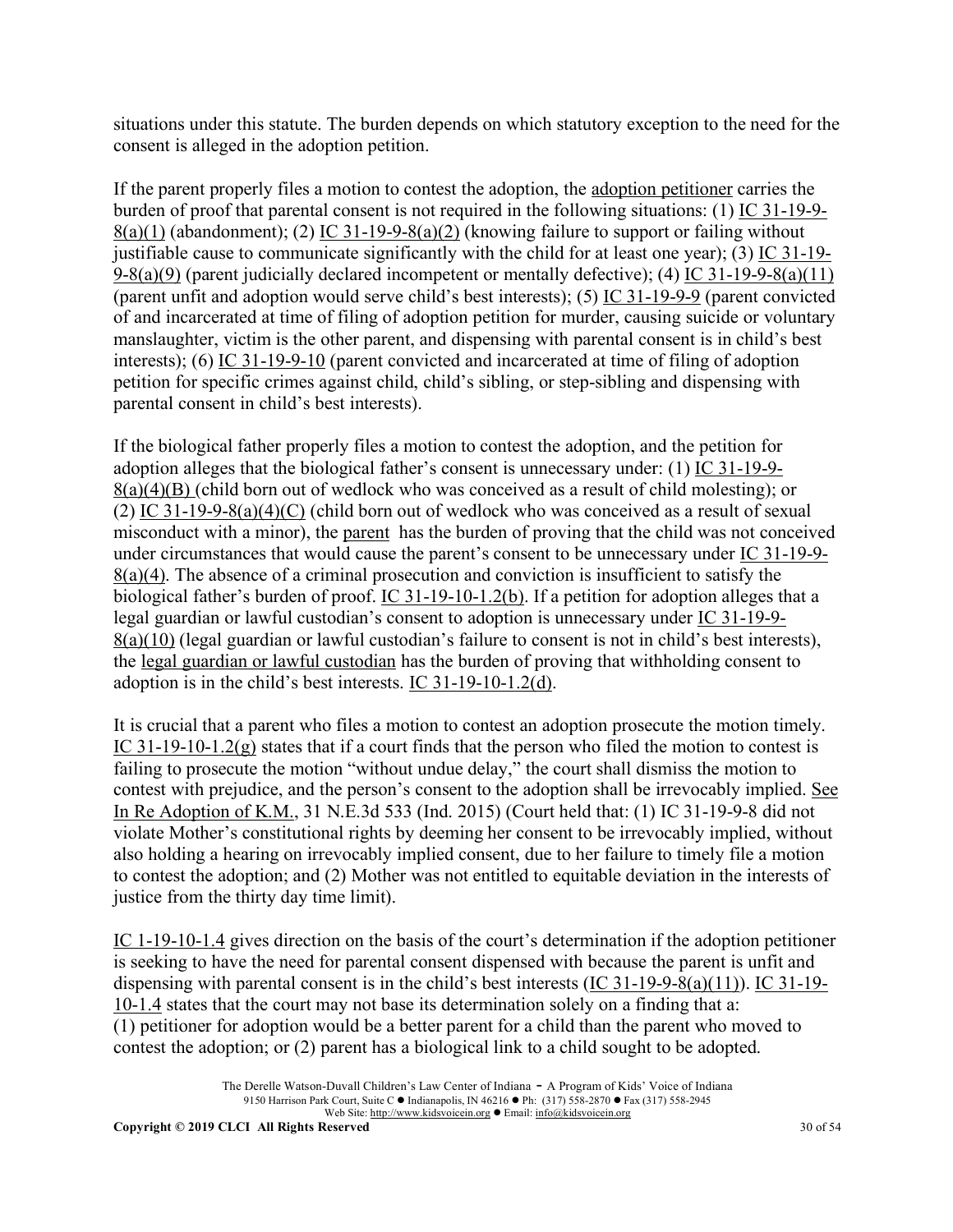IC 31-19-10-5 states that the court shall set a hearing to contest the adoption whenever a motion to contest adoption is filed. IC 31-19-10-7(a) states that the court may send all notices of the filing of a motion to contest an adoption; conduct bifurcated hearings; and issue an order protecting the anonymity of a petitioner for adoption. IC 31-19-10-7(b) states that the order protecting anonymity may include an order directed to an attorney who represents a party contesting or seeking to withdraw consent to adoption. IC 31-19-10-6 provides that, after hearing evidence, the court shall: (1) dismiss the adoption petition if the court: (A) finds that the person who moved to contest the adoption has established that it is in the child's best interests that the motion to contest the adoption be granted; (B) finds that a required consent has not been obtained in writing or implied; or (C) permits a necessary consent to be withdrawn; or (2) deny the motion to contest the adoption. If the court dismisses the adoption, IC 31-19-11-5 states that the court shall determine the person who should have custody of the child.

Practitioners should also note that there are criminal convictions which bar a person from adopting a child. See IC 31-19-11-1(c). See also In Re Adoption I.B., 32 N.E.3d 1164 (Ind. 2015) (holding that IC 31-19-11-1(c)(15), which states that a trial court may not grant an adoption if the petitioner has been convicted of neglect of a dependent, was constitutional, and barred Maternal Grandmother and Fiancée from adopting the children).

# 2. Abandonment

IC 31-19-9-8(a)(1) states that consent to adoption is not required from "[a] parent or parents if the child is adjudged to have been abandoned or deserted for at least six (6) months immediately preceding the date of the filing of the petition for adoption." Note that the statute specifies the timing of the filing of the petition for adoption to plead abandonment as a reason for the court to dispense with the need for parental consent. Abandonment may be actual or constructive. For the court to determine abandonment, it is only necessary that the parent voluntarily fail to perform his required parental duties and obligations. Emmons v. Dinelli, 133 N.E.2d 56, 63 (Ind. 1956). Abandonment as used in the statute means any conduct by the parent which evinces an intent or settled purpose to forego all parental duties and to relinquish all parental claims to the child. In Re Adoption of Childers, 441 N.E.2d 976, 979 (Ind. Ct. App. 1982). IC 31-19-9-8(b) states that "[i]f a parent has made only token efforts to support or to communicate with the child, the court may declare the child abandoned by the parent."

In K.S. v. D.S., 64 N.E.3d 1209 (Ind. Ct. App. 2016), the Court held that the trial court's finding that Birth Mother abandoned the child was clearly supported by the evidence. Id. at 1215. The Court listed the following evidence which supported the trial court's finding: (1) it was undisputed that Birth Mother had not visited the child since March 2015; (2) according to Father, Birth Mother stopped showing up for visits, and when he contacted her to see if she was coming to visit, he received no response; (3) after March 2015, Birth Mother never requested visitation, and the dissolution court suspended her visitation in September 2015; (4) Birth Mother texted Father in November 2015 asking to talk to the child on the phone, but Father did not allow the telephone call because he believed the dissolution court order prohibited Mother from having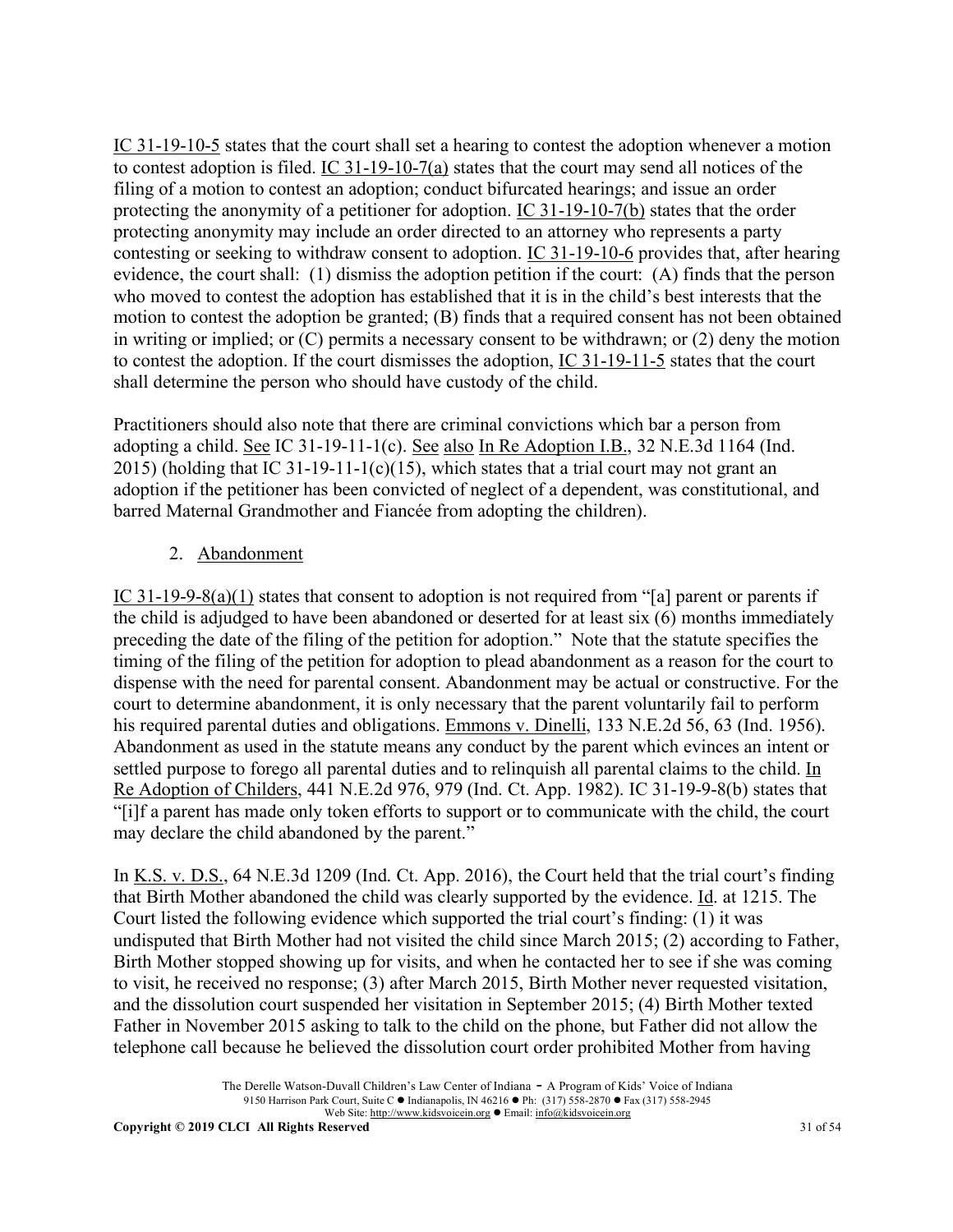contact with the child; (5) Adoptive Mother testified that Birth Mother had sent a card to the child in December 2015, but there was no support in the record for Birth Mother's assertion that Father and Adoptive Mother prevented the child from receiving it. Id. at 1214-15. The Court held that Birth Mother's "meager and belated" efforts to contact the child did not undermine the trial court's finding that she had abandoned the child for the purpose of the adoption statutes. Id. at 1215.

In In Re Adoption of J.T.A., 988 N.E.2d 1250 (Ind. Ct. App. 2013), the Court affirmed the trial court's denial of the petition of Father's Fiancée to adopt Father's child. The child was born in 2000 and initially lived with Mother and was also cared for by his maternal grandmother. Father was awarded custody of the child in 2004 because of Mother's drug use. Mother never paid any child support until the adoption petition was filed, and never affirmatively requested visitation with the child prior to the adoption petition. However, Father and Fiancée were aware that Mother would see the child when the child visited his maternal grandmother. The Court found that Mother's consent to the child's adoption was necessary and could not be dispensed with based on Fiancée's claim that Mother had abandoned the child. Id. at 1254-55. The Court, quoting In Re Adoption of Childers, 441 N.E.2d 976 (Ind. Ct. App. 1982), said that abandonment is defined as "any conduct by a parent that evinces an intent or settled purpose to forgo all parental duties and to relinquish all parental claims to the child" and that the relevant time period was six months before the filing of the adoption petition. J.T.A. at 1254. The Court found that the trial court's conclusion that Mother had not abandoned the child was supported by the evidence, as the record indicated Mother had regular contact with the child in the six months prior to the filing of the adoption petition, during which Mother was living with the maternal grandmother and Mother saw the child when he visited his grandmother. Id. The Court said that the record did not indicate that Mother otherwise evinced an intent to relinquish all parental claims. Id.

# 3. Lack of Significant Contact

IC 31-19-9-8(a)(2) provides that consent to adoption is not required of a parent of a child in the custody of another person if, for a period of at least one year, the parent fails, without justifiable cause, to communicate significantly with the child when able to do so. Case law provides that efforts of a noncustodial parent to hamper or thwart communication between parent and child are relevant in determining the ability to communicate; see In Re Adoption of Augustyniak, 505 N.E.2d 868, 871 (Ind. Ct. App. 1987); Lewis v. Roberts, 495 N.E.2d 810, 812-813 (Ind. Ct. App. 1986).

Indiana cases in which the Court of Appeals found that parental consent could be dispensed with due to failure to significantly communicate with the child include: In Re Adoption of E.A., 43 N.E.3d 592 (Ind. Ct. App. 2015), trans. denied (Court affirmed the trial court's order granting Stepfather's adoption petition; although imprisonment does change what constitutes significant communication it does not alone justify a parent's failure to maintain significant communication); In Re Adoption of O.R., 16 N.E.3d 965, 974-5 (Ind. 2014) (Court affirmed the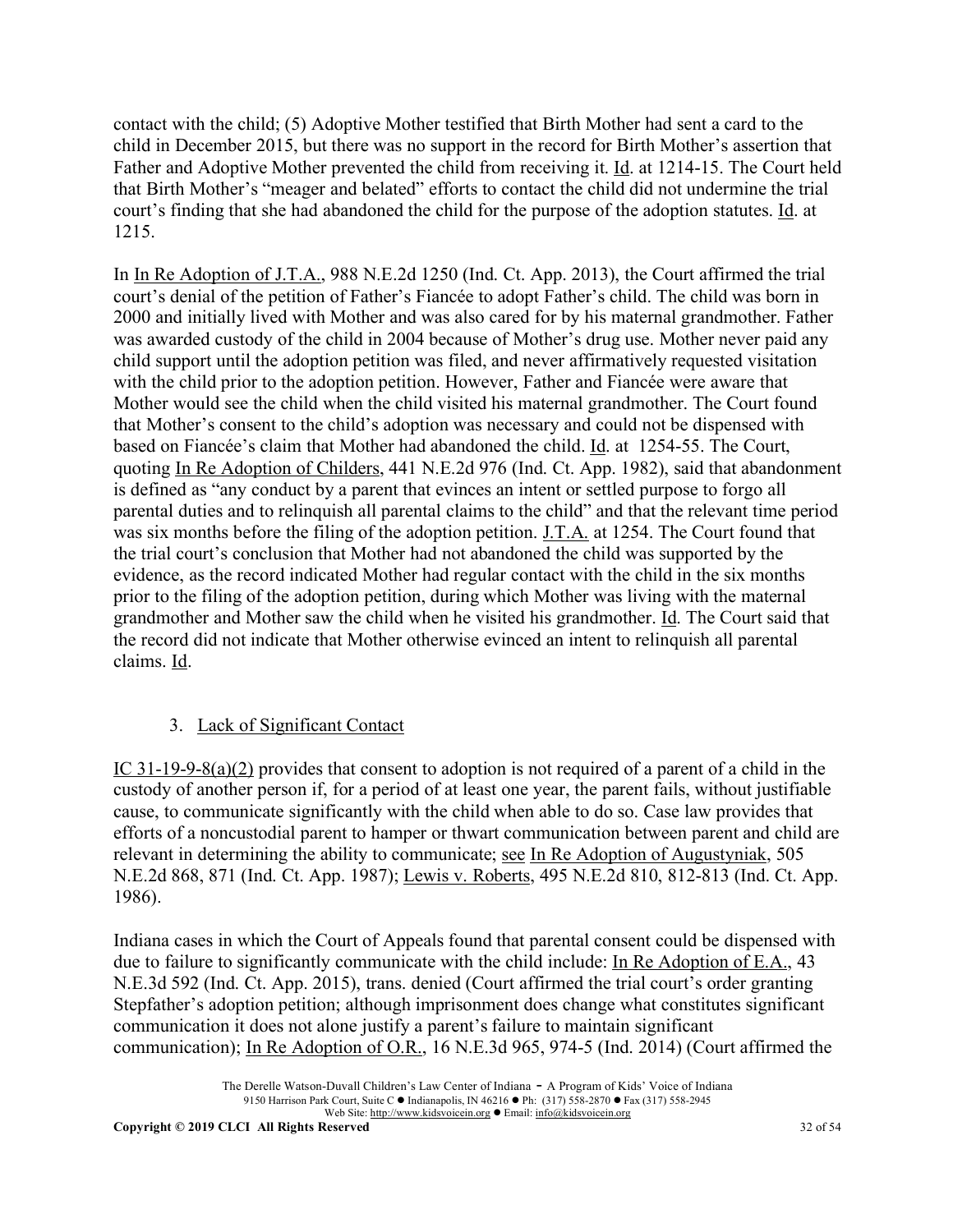trial court's order granting adoption as there was clear and convincing evidence that Father's consent to the child's adoption was not required because, while the child was in the custody of another person for at least one year, Father failed without justifiable cause to communicate significantly with the child when able to do so; Father had communicated with the child one time in six years, had never tried to write letters while incarcerated, never requested visits via court order, and adoption was in the child's best interests); In Re Adoption of S.W., 979 N.E.2d 633 (Ind. Ct. App. 2012) (Court affirmed trial court's order granting Maternal Grandparents' adoption of the child because of Father's lack of significant communication with the child; the Court opined that Maternal Grandparents were not required to prove that Father had *no* communication with the child, but they had to prove that he, for a period of one year, "fail[ed] without justifiable cause to communicate *significantly* with the child when able to do so", and further noted that, under the facts presented, it could not say that the trial court clearly erred by failing to consider Paternal Grandmother's visits with the child as significant communication by Father); In Re Adoption of T.W., 859 N.E.2d 1215 (Ind. Ct. App. 2006) (father conceded that he had not attempted to personally communicate with children for three years by time of adoption trial; even though guardianship court had denied father in-jail visitation, guardianship court had not denied written or telephonic communication); In Re Adoption of C.E.N., 847 N.E.2d 267 (Ind. Ct. App. 2006) (Court affirmed trial court's decision that due to mother's sporadic, brief visits and lack of communication with the child for several years, mother's consent was not required); In Re Adoption of R.L.R., 784 N.E.2d 964 (Ind. Ct. App. 2003) (Court found birth mother's consent to adoption was not required and reversed trial court's denial of stepmother's adoption petition; child had no direct or indirect contact with birth mother for more than three years and child had established strong, healthy relationship with stepmother); Rust v. Lawson, 714 N.E.2d 769 (Ind. Ct. App. 1999) (father's failure to communicate with child for a twentytwo month period warranted trial court's granting of guardian's adoption petition); In Re Adoption of J.P., 713 N.E.2d 873 (Ind. Ct. App. 1999) (mother's brief monthly visits to child who had been adjudicated CHINS were not significant communications; foster parent's petition for adoption was granted); Adoption of T.H. v. Perry, 677 N.E.2d 605 (Ind. Ct. App. 1997) (father filed but later dismissed paternity action and did not visit child for a period of more than two years); Williams v. Townsend, 629 N.E.2d 252 (Ind. Ct. App. 1994) (father, who was serving fifty year prison sentence for murdering his child's mother, had abandoned child by sending only occasional letters and cards via child's paternal aunt and failing to take legal action to enable visitation or communication); In Re Adoption of Subzda, 562 N.E.2d 745 (Ind. Ct. App. 1990) (father did not call, visit, or correspond with the child for a period of two years despite knowledge of child's address and access to transportation); Matter of Adoption of Herman, 406 N.E.2d 277 (Ind. Ct. App. 1980) (incarcerated father had the means of regular communication available to him through letters and telephone calls, was not prevented from communicating with the child by the birth mother, took no measure to enforce his visitation rights through the courts, and could have enlisted the help of the child's paternal grandparents who lived in the same town as the child); <u>Rosell v. Dausman</u>, 373 N.E.2d 186 (Ind. Ct. App. 1978) (mother had trouble picking up the children for visitation but was not prevented from making telephone calls or corresponding; nevertheless she exhibited only complete silence toward the children); In Re Adoption of Thornton, 358 N.E.2d 157 (Ind. Ct. App. 1976) (while birth mother may not have known where child was, nothing indicated that she had inquired about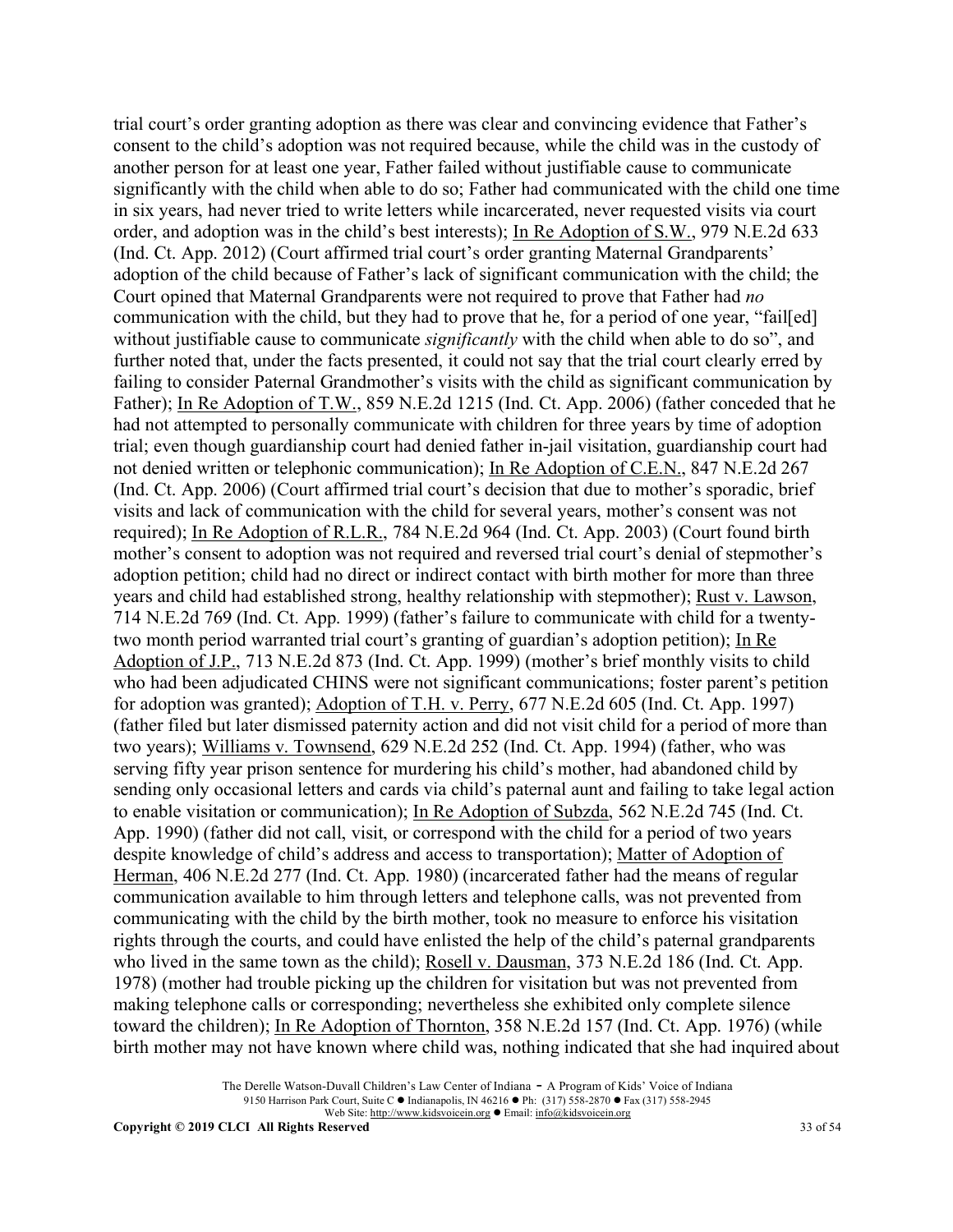the child; statute contemplates actual communication with the child and not merely involvement in litigation relating to the child's custody).

Cases in which the Court of Appeals opined that parental consent could not be dispensed with due to alleged failure to significantly communicate include: In Re The Adoption of E.M.L., 103 N.E.3d 1110 (Ind. Ct. App. 2018) (Court held that the trial court erred when it found that Father failed without justifiable cause to communicate significantly with the child in the year before the adoption petition; the evidence was clear and undisputed that Mother made repeated efforts to curtail and completely terminate Father's ability to contact or communicate with the child); E.B.F. v. D.F., 93 N.E.3d 759 (Ind. 2018) (Court held that Mother failed to have significant communication with the child for a one year period; however, Mother also had justifiable cause for her failure to communicate during this period as Father and Stepmother thwarted Mother's attempts to communicate with the child); In Re Adoption of J.S.S., 61 N.E.3d 394 (Ind. Ct. App. 2016) (Court affirmed trial court's decision denying Foster Parents' petition to adopt the children, and held that evidence must favorable to the trial court's determination showed that Father had never gained the ability to contact the children, which supported the trial court's decision that Foster Parents had not met their burden of proof);  $E.W. v. J.W., 20 N.E.3d 889$ (Ind. Ct. App. 2014) (Court held that trial court did not err in determining that Mother's consent was still required on the grounds of failure to communicate with the children; under the circumstances and limitations, Mother's communication with the children was significant, the one year period to which Appellants pointed was long in the past, and Father actively thwarted and prevented Mother from communicating with the child for over a year leading up to the adoption hearing); D.D. v. D.P., 8 N.E.3d 217 (Ind. Ct. App. 2014) (Court held that the trial court did not err in denying Stepfather's petition to adopt the children on the grounds of Father's failure to communicate with the children; Father had demonstrated justifiable cause for his failure to communicate with the children, as Mother had thwarted and hampered all of Father's efforts to communicate with the children); McElvain v. Hite, 800 N.E.2d 947, 949 (Ind. Ct. App. 2003) (Court reversed trial court's grant of stepfather's adoption petition; father had visited children without mother's knowledge while children were staying with a friend; father also had overnight visitation and visited one of the children at school after she had injured herself); In Re Adoption of Augustyniak, 505 N.E.2d 868 (Ind. Ct. App. 1987), reh'g granted at 508 N.E.2d 1307 (father lived in Florida and could not visit child regularly but sent child cards and gifts and offered to drive to Indiana for a visit which mother refused); Matter of Adoption of Thomas, 431 N.E.2d 506 (Ind. Ct. App. 1982) (Louisiana divorce decree denied visitation to father, but he attempted communication; personal visits by paternal grandmother from Louisiana with children constituted indirect significant communication; father paid substantial child support without any legal compulsion to do so); Lewis v. Roberts, 495 N.E.2d 810 (Ind. Ct. App. 1986) (incarcerated adjudicated father's letters, gifts, visits and requests for visits displayed a continuing interest in his daughter).

4. Failure to Support

IC 31-19-9-8(a)(2)(B) provides that the court may dispense with parental consent if the child is in the custody of another person and if, for a period of at least one year, the parent knowingly

The Derelle Watson-Duvall Children's Law Center of Indiana - A Program of Kids' Voice of Indiana 9150 Harrison Park Court, Suite C · Indianapolis, IN 46216 • Ph: (317) 558-2870 • Fax (317) 558-2945 Web Site: http://www.kidsvoicein.org • Email: info@kidsvoicein.org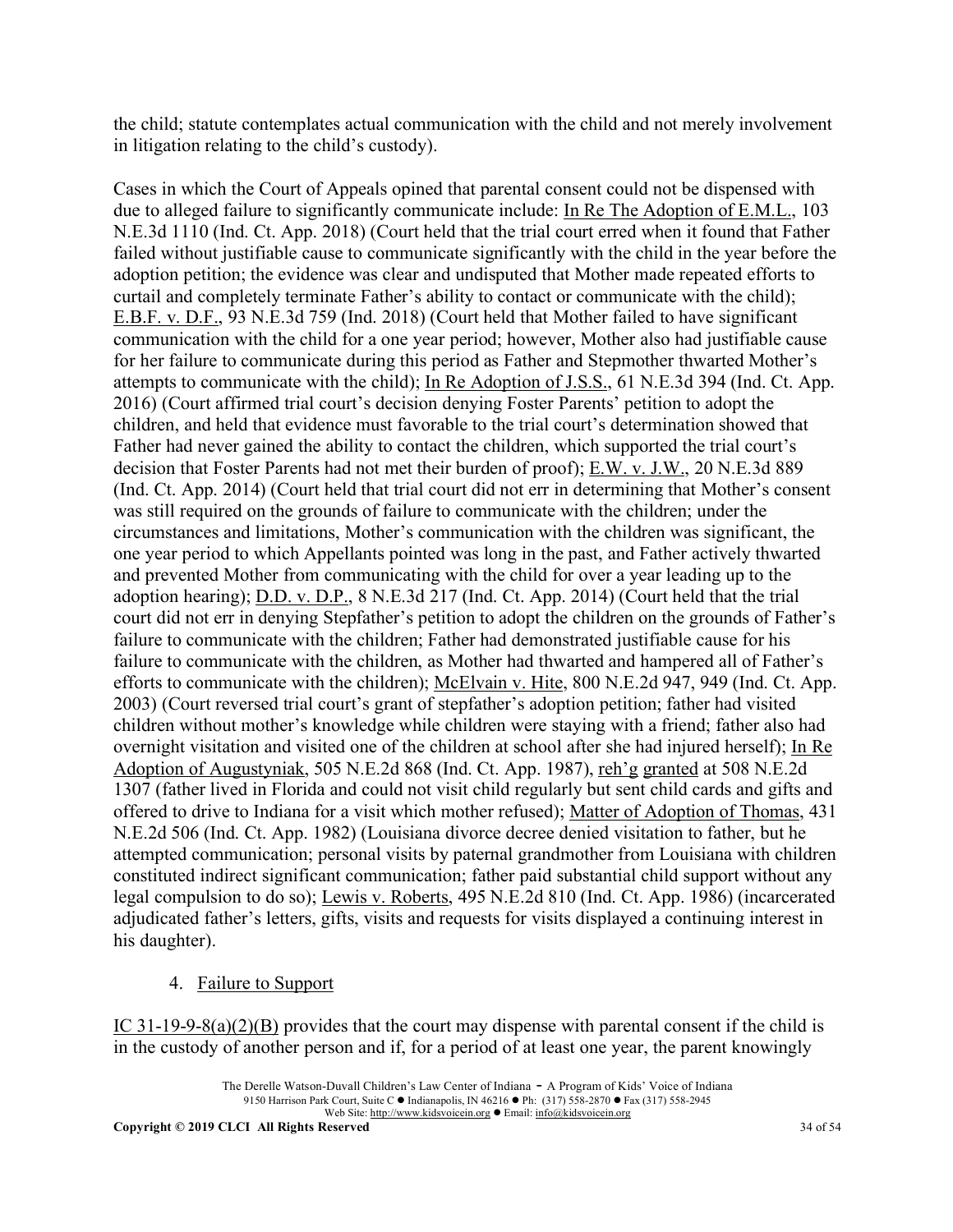fails to provide for the care and support of the child when able to do so as required by law or judicial decree.

In In Re Adoption of M.S., 10 N.E.3d 1272 (Ind. Ct. App. 2014), the Court held that the trial court had correctly determined that Mother had failed to pay child support for over one year, that she had the ability to pay but failed to do so, and that the adoption was in the child's best interests. The trial court had aggregated Mother's missed child support payments prior to January 2011, which totaled over \$2,900; the trial court then divided this total by Mother's weekly support requirement, and determined that she had not paid support for a total of 58 weeks, which was more than one year. Id. at 1277. Mother argued that this aggregation was an improper calculation of the statutory period for failure to pay child support. Id. at 1278. The Court noted that this calculation did not matter, as Mother failed to provide support to the child for one continuous year, from January 12, 2011, to January 18, 2012. Id. at 1279. However the Court, noting Adoption of Infants Reynard, 251 N.E.2d 413 (Ind. 1969), opined that small token amounts of child support could not be paid in order to avoid "comply with the terms of the statute and thus necessitate [a parent's] consent." M.S. at 1279-80. In light of this reasoning, Mother's single payment of \$300 during a one year and four month time period was insufficient to require her consent. Id. at 1280.

In In Re Adoption of T.L., 4 N.E.3d 658 (Ind. 2014), the Court held that there was sufficient evidence to support the trial court's decision granting the adoption on the grounds that Father had knowingly failed to provide for the care and support of the child when able to do so as required by law or judicial decree. Father's history of payment and non-payment of child support supported the trial court's conclusion that Father was able to pay child support while incarcerated, but chose not to do so, and this finding supported the trial court's judgment that Father's consent to the adoption was not required; consequently, the Court held that the trial court's judgment was not clearly erroneous. Id. at 662-3. In response to Father's argument that he could not pay child support because he was incarcerated, the Court noted that it had said before that it "cannot imagine that the legislature intended for incarcerated parents to be granted a full reprieve from their child support obligations" and that such a position would "cut against the established common law tradition that has long held parents responsible for the support of their offspring." Id. at 663 (citing Lambert v. Lambert, 861 N.E.2d 1176, 1179 (Ind. 2007)). The Court determined that the proper way to decide the child support obligation of an incarcerated parent was to use the "non-imputation approach" described in Lambert, which would impose a minimal level of support without ignoring the realities of incarceration. T.L. at 663 (citing Lambert at 1181). The Court opined that Father's own actions demonstrated that Father had not been incarcerated during the entire duration of the support order, and that even while Father was incarcerated, he demonstrated an ability to pay at least some support. T.L. at 663. In determining that Father was able to pay child support, the Court noted the following: (1) Father was ordered to pay child support in 2002, and was not incarcerated until November 2004; (2) From 2002 until his 2004 incarceration, Father made only one child support payment; (3) Even if Mother and Father agreed that Father did not have to pay child support as long as he was involved in the children's lives, parties cannot contract away child support rights, since the child support is a right that belongs to the child; and (4) During the time that Father testified he was incarcerated,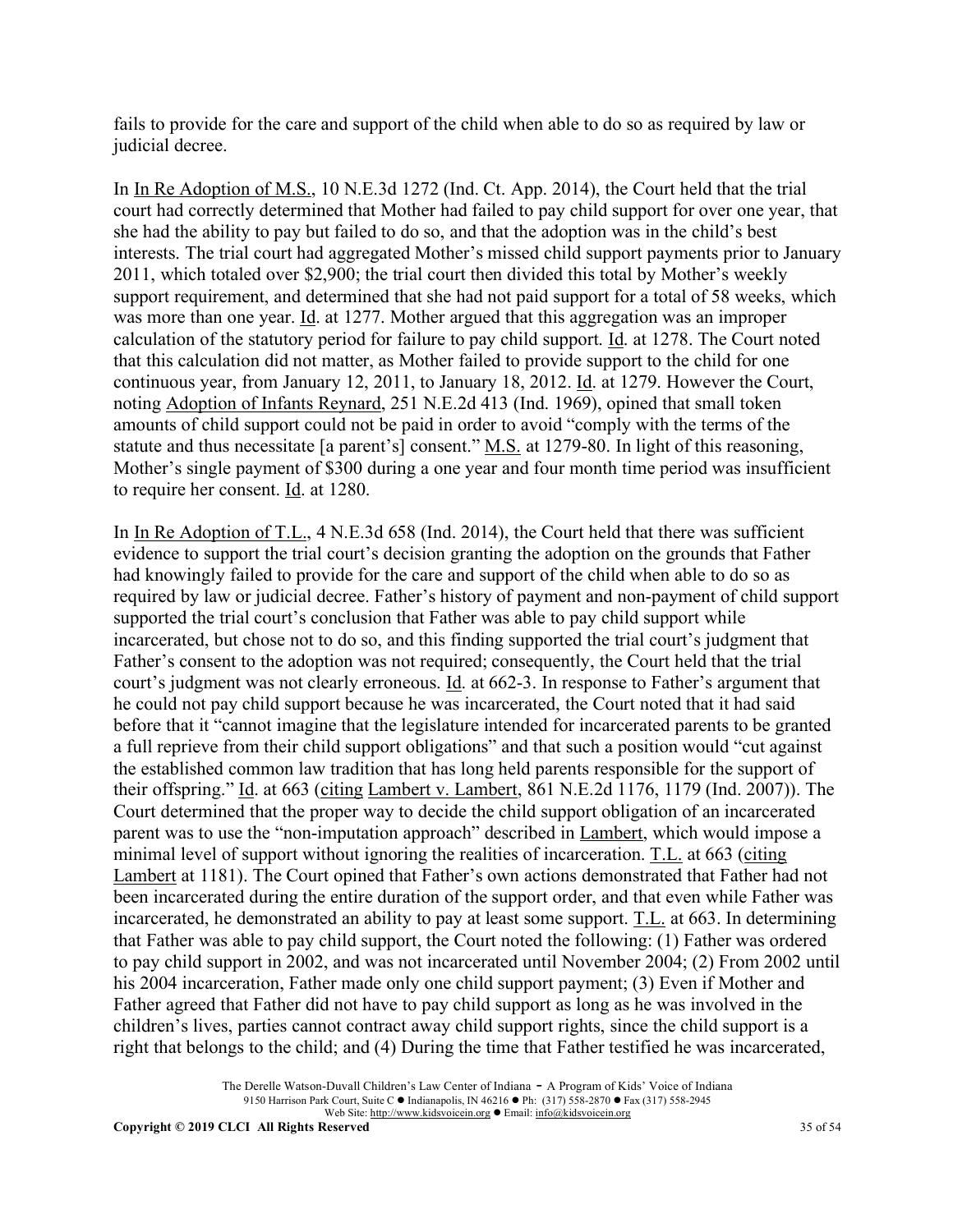he made a child support payment, which indicated Father had the ability to pay child support even while he was incarcerated. Id. at 662-3.

In In Re Adoption of J.L.J., 4 N.E.3d 1189 (Ind. Ct. App. 2014), the Court affirmed the trial court's orders which found that, *inter alia*, Father's consent to the Twins' adoption was not required. Id. at 1200. The Court found that sufficient evidence supported the trial court's determination that Father's consent to adoption was not required based on his knowing failure to provide care and support for the Twins despite an ability to do so. Id. at 1197. The Court noted the parties did not dispute that Father had never paid any child support. Id. at 1194. The Court observed that, although Father testified he was unaware of the paternity determination or that he had been directed to pay support, it is well settled that parents have a duty to support their children regardless of a court mandate to pay. J.L.J. at 1194, citing In Re Adoption of N.W., 933 N.E.2d 909, 914 (Ind. Ct. App. 2010), *opinion adopted*, 941 N.E.2d 1042 (Ind. 2011). The Court observed that, while Guardian did not offer documentation of Father's financial resources, there was sufficient evidence that Father failed to provide for the Twins to the best of his ability: (1) Father claimed that he supported the Twins by purchasing car seats, diapers, and formula; (2) Father was able to afford his own residence in Benton Harbor, and he had funds to purchase cigarettes and travel back and forth between Benton Harbor and South Bend; (3) Father admitted that he intentionally did not pay support based on his belief that he was satisfying his obligation by "taking care of" the Twins; (4) Father clarified that he could work but couldn't play basketball anymore; (5) Father testified that his Social Security disability payments were stopped in April of 2010, based on Social Security's finding that he was *not* disabled (emphasis in opinion.) Id. at 1195-97.

In In Re Adoption of J.T.A., 988 N.E.2d 1250 (Ind. Ct. App. 2013), the Court affirmed the trial court's denial of the petition of Father's Fiancée to adopt Father's child. When Father was awarded custody of the child in 2004 because of Mother's drug use, Mother was ordered to pay child support. Mother never paid any child support until the adoption petition was filed in 2011 by Fiancée. In affirming the trial court's denial of the adoption petition, the Court opined that Fiancée failed to carry her burden of proof that Mother's failure to support the child was a reason for the trial court to determine that Mother's consent to the child's adoption was not required. Id. at 1255. The Court quoted IC  $31-19-9-8(a)(2)$ , the failure to support statute, which states that consent is not required from a parent where the parent's child is "in the custody of another person if for a period of at least one (1) year the parent:…(B) knowingly fails to provide for the care and support of the child when able to do so as required by law or judicial decree." Id. The Court stated that, while the abandonment ground requires that the abandonment have occurred in the time immediately preceding the filing of the petition for adoption, there is no such requirement for the failure to support ground. Id. at 1254-55. The Court clarified that the plain language of the statute indicates that the relevant time period is *any* one year period in which the parent was required to and able to support the child but failed to do so (emphasis in opinion). Id. at 1255. The Court noted that the trial court's findings of fact and conclusions of law indicate that the trial court mistakenly believed that the timeline relevant to a determination of a failure to support is the year preceding the filing of the petition for adoption. Id. at 1254. The Court said that Mother was ordered to pay support following the determination of custody, but failed to pay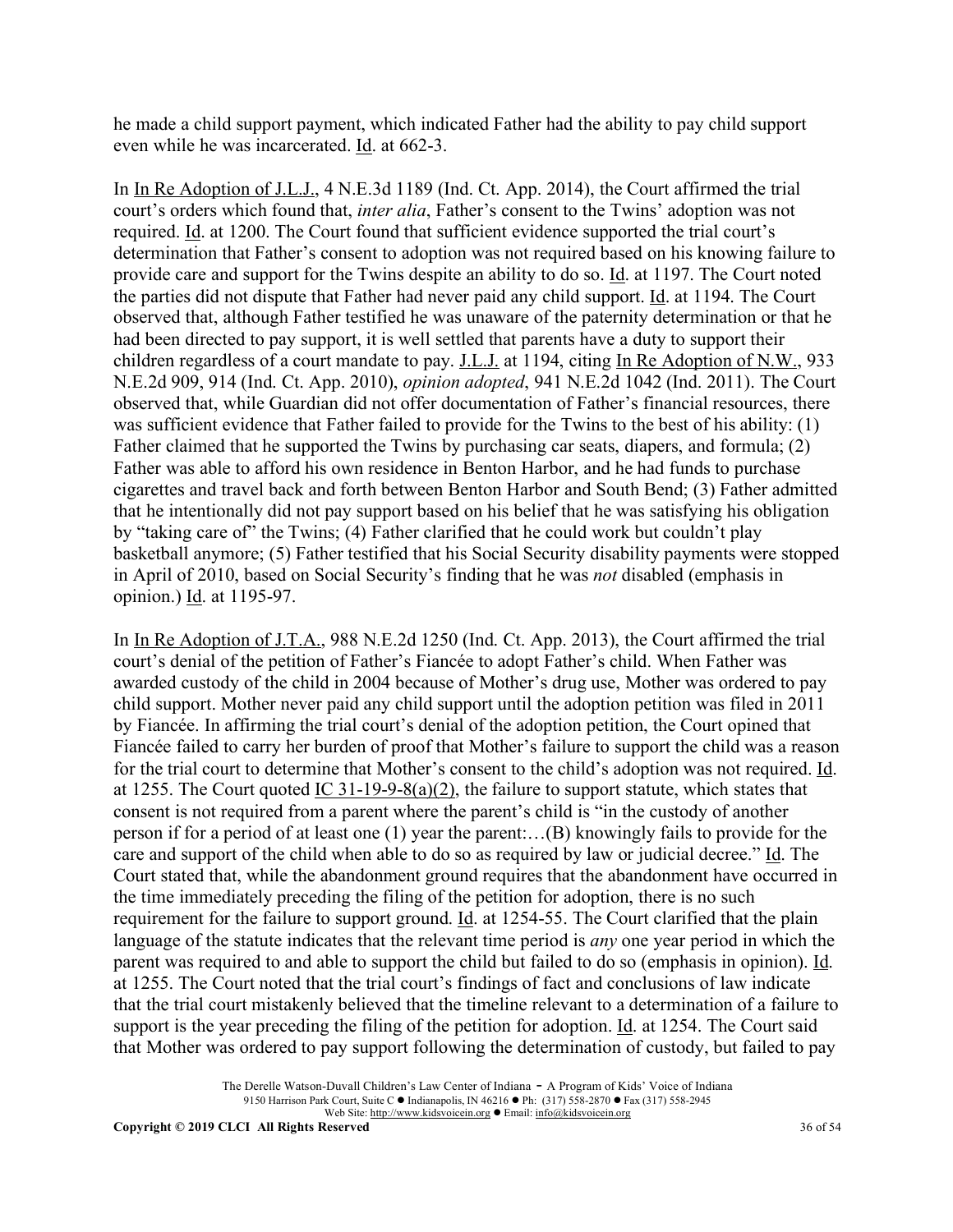any support for six years until after the petition for adoption was filed. Id. at 1255. However, the Court found that the record was silent as to Mother's ability to provide support during those years. Id. The Court said that Fiancée needed to prove that Mother was required to support, able to support, and failed to support the child for any one year period. Id. The Court observed that the record does not indicate that Mother's ability to pay was ever investigated, much less determined. Id. Practitioners should also note the J.T.A. opinion contains helpful language regarding adoptions by the custodial parent's domestic partner when the parties are not married.

In Matter of Adoption of A.M.K., 698 N.E.2d 845 (Ind. Ct. App. 1998), the Court of Appeals affirmed the trial court's order dispensing with parental consent of the birth father who had signed a paternity affidavit due to the birth father's failure to support the child. The Court noted that the paternity affidavit signed shortly after the child's birth acknowledged the father's obligation to support the child. Id. at 847. The following evidence supported the trial court's determination: (1) birth father withdrew from high school prior to the child's birth and did not work or offer financial support for the first year of the child's life; (2) birth father testified he paid a total of \$300.00 to \$400.00 in support which he paid to the paternal grandmother; (3) birth father was voluntarily unemployed; (4) birth father made no claim that he was unable to work or suffered an impairment which prevented him from working. The A.M.K. opinion is noteworthy because it indicates that birth father had a duty to pay child support based on his execution of the paternity affidavit. See also Irvin v. Hood, 712 N.E.2d 1012 (Ind. Ct. App. 1999), in which the Court of Appeals affirmed the trial court's order dispensing with the consent of birth father who signed a paternity affidavit but did not support the child financially for three years despite the father's earning regular income and being able to travel to Europe to play rugby. The Court opined that Indiana law imposes upon a parent a duty to support his children which exists apart from any court order or statute. Id. at 1014.

Contempt orders may play a role in adoption based upon a parent's failure to pay child support when able to do so. See In Re Adoption of K.F., 935 N.E.2d 282 (Ind. Ct. App. 2010) and In Re Adoption of K.S., 980 N.E.2d 385 (Ind. Ct. App. 2012).

In In Re Adoption of K.F., 935 N.E.2d 282 (Ind. Ct. App. 2010), the Court affirmed trial court's grant of the stepmother's petition to adopt the mother's two children, and held that the evidence was sufficient to show that the trial court did not err when granting the stepmother's adoption petition without the mother's consent. In granting the stepmother's petition for adoption, the trial court noted the dissolution court's contempt findings against the mother on three occasions for failure to pay child support. The stepmother presented evidence that the mother had entered into three agreed orders for contempt regarding the mother's failure to pay child support; these agreements included the mother's concessions that she had knowingly and intentionally failed to pay child support as ordered. Id. In response to this evidence the mother (1) testified that she has struggled to maintain employment, and that she has been mostly unemployed, but did not testify about wages or living expenses; and (2) contended that she suffered from bipolar disorder, and the stepmother did not prove that she could work in spite of her disability. Id. The Court determined that the mother's admission in the agreed entries of her knowing and intentional

> The Derelle Watson-Duvall Children's Law Center of Indiana - A Program of Kids' Voice of Indiana 9150 Harrison Park Court, Suite C • Indianapolis, IN 46216 • Ph: (317) 558-2870 • Fax (317) 558-2945 Web Site: http://www.kidsvoicein.org <br>
> • Email: info@kidsvoicein.org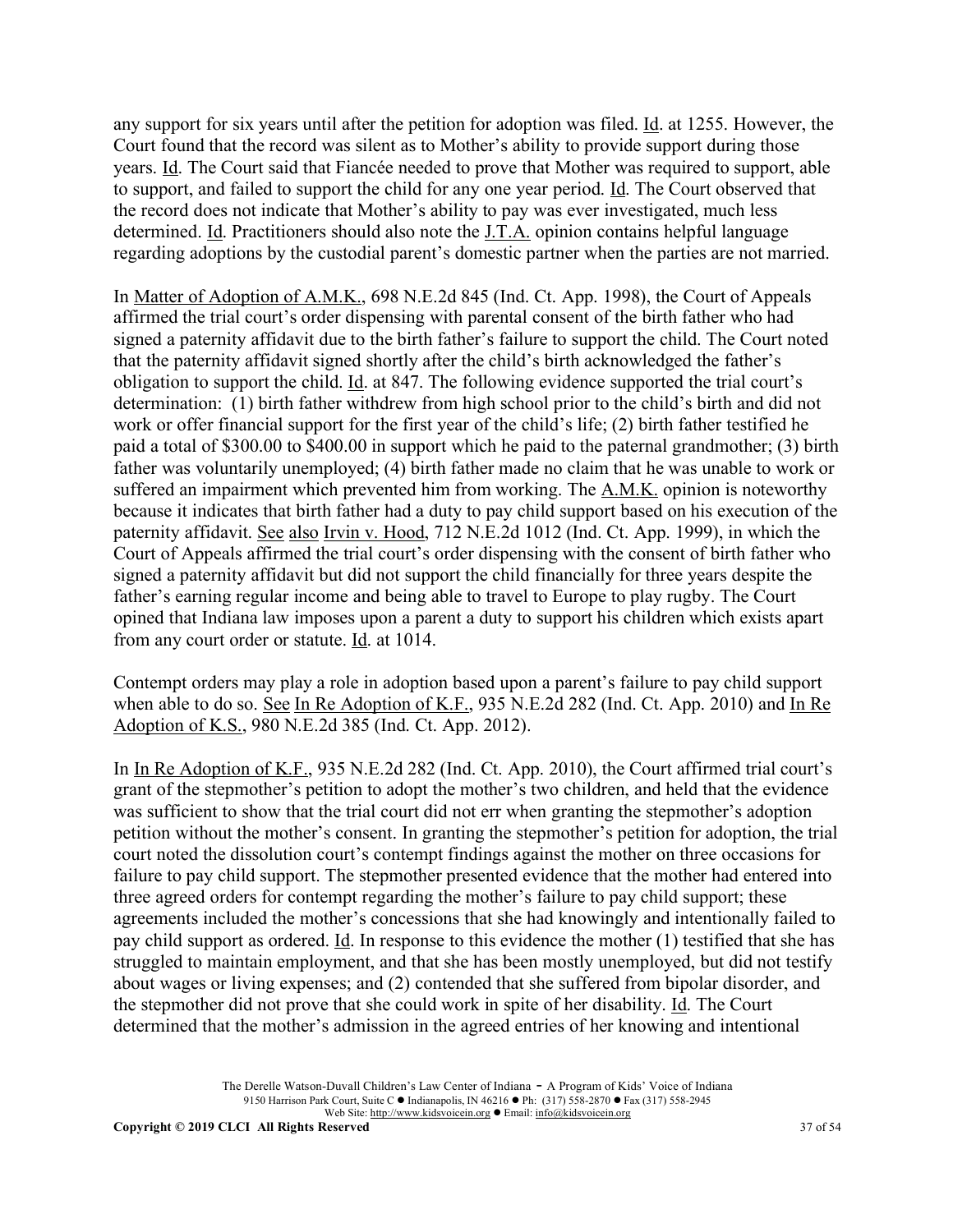failure to pay child support for years could not now be contradicted after the fact with an excuse of mental illness. Id.

In In Re Adoption of K.S., 980 N.E.2d 385 (Ind. Ct. App. 2012), Father and Stepmother appealed the trial court's denial of their Verified Petition for Adoption of Father's child by Stepmother. The Court reversed and remanded for further proceedings to determine whether the adoption will be in the child's best interests, and held that Mother's consent to the adoption of her child by Stepmother was not required due to Mother's failure to provide child support when able to do so. Id. at 389-90. The Court noted that Father and Stepmother were required to prove by clear and convincing evidence that Mother's consent was not required. K.S. at 388. The Court opined that, because Mother was found in contempt for failure to pay child support, the trial court must necessarily find that Mother had the ability to financially support the child and willfully failed to do so. Id. at 389. The Court said that, because the child support order was issued on January 11, 2010, and made retroactive to December 3, 2009, and the petition for adoption was filed on December 19, 2011, Mother willfully failed to pay support for more than one year. Id. The Court also noted that a petition for adoption is not automatically granted following a showing that a natural parent failed to provide support when able to do so. Id. The Court observed that, once the statutory requirements are met, the court may then look to the arrangement that will be in the best interest of the child. Id.

Other cases which affirmed the trial court's determination to dispense with parental consent due to knowing failure to support include: In Re Adoption of D.C., 928 N.E.2d 602 (Ind. Ct. App. 2010) (Father's consent was not required due to his failure to provide support when able to do so because evidence showed that Father was under court order to pay support, was able to do so, and failed to do so); In Re Adoption of B.R., 877 N.E.2d 217 (Ind. Ct. App. 2007) (Trial court erroneously found that birth father's consent was necessary because there was no court order or other requirement that birth father pay child support; Court opined that birth father had the common law duty of a parent to support his child, and his failure to do so satisfied IC 31-19-9- 8(a)(2)(B)); In Re Adoption of M.A.S., 815 N.E.2d 216 (Ind. Ct. App. 2004) (Father's consent was not needed because he had failed to support the child; Father failed to pay child support for two years while he was employed and able to pay for other items, such as bail; Father had a duty to support the child which existed apart from any court order or statute; Father's occasional provision of groceries, diapers, formula, clothing, presents, and cash were gifts, not child support); In Re Adoption of A.K.S., 713 N.E.2d 896 (Ind. Ct. App. 1999) (paternity affiant father was entitled to notice of adoption petition but his consent was dispensed with due to his failure to pay child support for three years; fathers have a common law duty to support their children); In Re Adoption of M.J.C., 590 N.E.2d 1095 (Ind. Ct. App. 1992) (paternity judgment ordered father to pay \$17.50 per week child support, but father paid nothing from 1982 through 1986, \$40.00 in 1987, and \$75 in 1990; father had income of \$9,500 in 1984 and approximately \$15,000 every year thereafter); and Matter of Adoption of Marcum, 436 N.E.2d 102 (Ind. Ct. App. 1982) (dissolution court ordered father to pay \$15.00 per week child support; father had employment as a coal miner averaging \$200.00 per week and later received unemployment benefits; father conceded he had made no support payments in the year preceding the filing of the adoption petition).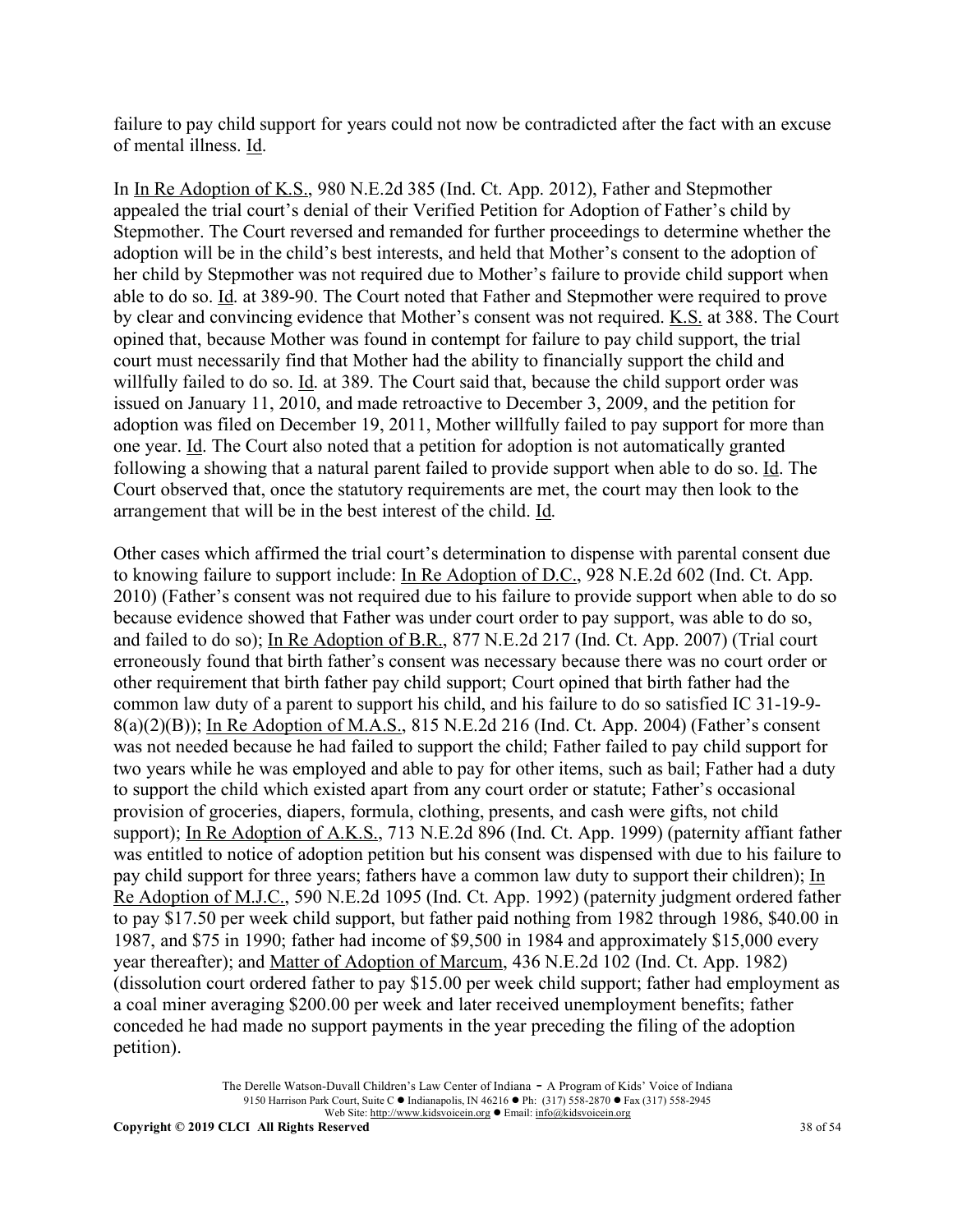Cases in which the Court of Appeals affirmed trial court determinations that parental consent could not be dispensed with due to alleged failure to pay support include In Re The Adoption of E.M.L., 103 N.E.3d 1110 (Ind. Ct. App. 2018) (trial court's finding that Father knowingly failed to provide for the child's support during the specified time periods was clearly erroneous; the Court held that (1) Stepfather failed to show Father had the ability to pay child support for one alleged period of nonpayment; (2) Father's incarceration and abated child support could not be counted as the second period of alleged nonpayment; and (3) the fact most of the child support for the third period of alleged nonpayment came from tax intercepts could not be held against Father); E.W. v. J.W., 20 N.E.3d 889 (Ind. Ct. App. 2014) (Court held that the trial court did not err in refusing to conclude that Mother's consent could be dispensed with on the grounds of failure to support the child. Although all the parties agreed that Mother had never paid child support, the child support order explicitly only made Mother responsible for one half of the child's medical expenses, and Father never altered Mother to any expenses; Mother also attempted to provide clothes and necessities for the child, but Father thwarted Mother's efforts); In Re Adoption of M.B., 944 N.E.2d 73, 77-78 (Ind. Ct. App. 2011) (Court found that the stepfather had not shown that the father failed to provide support within the year that preceded the filing of the adoption petition; therefore, the stepfather had not met his burden of showing that the father's consent was not required; evidence included findings that the father provided daycare, the mother refused support money, there was no support order in place, the father was routinely under or unemployed); In Re the Adoption of N.W., 933 N.E.2d 909, 913-14 (Ind. Ct. App. 2010) (adopted by the Indiana Supreme Court at 941 N.E.2d 1042) (Court reversed the trial court's grant of the stepmother's adoption petition, determining that the stepmother failed to show by clear and convincing evidence that the mother's consent was not required, and that the totality of the evidence established that the mother supported the child to the best of her ability; the mother was under "negative" child support order, supported her child in nonmonetary ways, and earned an extremely low income); McElvain v. Hite, 800 N.E.2d 947 (Ind. Ct. App. 2003), in which the trial court's order granting stepfather's petition for adoption was reversed. Stepfather alleged that birth father's consent to the adoption was not needed due to birth father's failure to provide support to the children. In reversing, the Court noted the following evidence: (1) birth father failed to maintain his support obligations after losing his unemployment benefits; (2) after losing his benefits birth father was unable to pay support and had to move in with family members; (3) once birth father secured part-time employment, he had support payments withheld from his salary; and (4) the trial court had determined that birth father was not in contempt for failing to maintain child support when it determined his arrearage.

See also In Re Adoption of Augustyniak, 505 N.E.2d 868 (Ind. Ct. App. 1987), reh'g granted at 508 N.E.2d 1307 and Graham v. Starr, 415 N.E.2d 772 (Ind. Ct. App. 1981). In Augustyniak, the trial court denied stepfather's petition to adopt the child and stepfather appealed. Stepfather argued, inter alia, that birth father's consent to adoption was not required because birth father had failed to make child support payments as required by the dissolution decree for a period of at least one year. The birth father failed to pay court ordered child support of \$20.00 per week despite an average income of \$9,000.00 per year, but the Court held that an inability to pay support cannot be shown by proof of income standing alone. The totality of circumstances,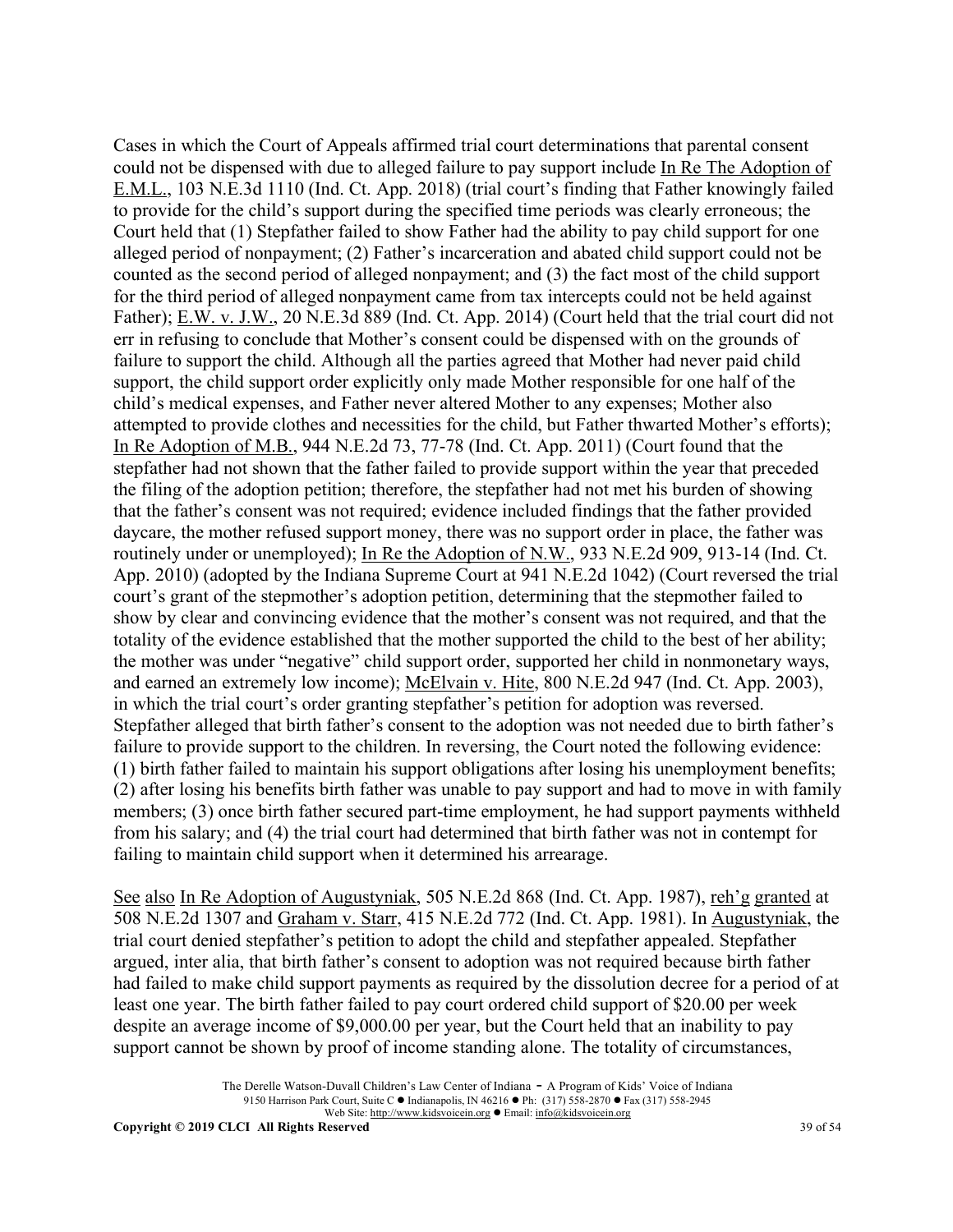including whether income is steady or sporadic, and the parent's reasonable expenses must also be considered. "There may be a level of income so high that, standing alone, it would be sufficient to show the ability to make child support payments." Id. at 1308. In Graham, the trial court denied stepfather's petition for adoption, in which he alleged that birth father's consent was not needed due in part to failure to pay child support. The Court affirmed, finding that birth father's medical expenses for his wife and later surgery for himself which prevented him from working for eleven months, along with birth father's resumed payment of support when he returned to work were "mitigating circumstances" in that birth father was unable to provide support. Id. at 774. See also Matter of Adoption of D.H. III., 439 N.E.2d 1376 (Ind. Ct. App. 1982) (birth father made only one \$20.00 child support payment in a twenty-two month period, but Court reversed trial court's adoption judgment because adoption petitioner did not prove that father was able to pay support and knowingly failed to do so.)

### 5. Sexual Malfeasance by Putative Father

IC 31-19-9-8(a)(4) states that the biological father's consent to adoption is not required for a child born out of wedlock who was conceived as a result of rape for which the father was convicted under IC 35-42-4-1, child molesting, sexual misconduct with a minor, or incest.

In In Re Adoption of J.D.B., 867 N.E.2d 252 (Ind. Ct. App. 2007), the Court held that the probate court's finding that birth father's consent to adoption was not required, was not contrary to law, and affirmed the trial court's judgment granting the foster parent's adoption. The foster parent had filed a petition for adoption alleging that birth father's consent was not required because the child was born out of wedlock and was conceived as a result of birth father's sexual misconduct with a minor. Citing IC 31-19-10-1.2 (b)(2) and IC 31-19-10-0.5, the Court noted that, contrary to birth father's contention, the burden of proof regarding whether the child was conceived as a result of sexual misconduct with a minor was birth father's burden rather than the adoptive parent's burden, and the absence of a criminal prosecution was insufficient to satisfy that burden of proof. Id. at 258. The birth father also contended that he did not commit sexual misconduct with a minor because he did not knowingly or intentionally perform or submit to sexual intercourse with the fourteen-year-old mother, because the mother had sexual intercourse with him while he was asleep. Id. at 259. The mother's testimony at the consent hearing was consistent with the birth father's contention. Id. The Court held that the fact that a twenty-nineyear old man and a fourteen-year-old girl had sexual intercourse and conceived a child solidly supports an inference that the man intended and/or knew that he was engaging in sexual intercourse. Id. In Mullis v. Kinder, 568 N.E.2d 1087 (Ind. Ct. App. 1991), the twenty-one-year old father met the fifteen-year-old mother in Florida and had sexual intercourse which resulted in conception of a child whom the mother sought to place for adoption in Indiana. Father was not criminally convicted of child molesting and lacked notice of the potential legal implications regarding his consent to the adoption of a child conceived by sexual intercourse with a fifteenyear-old. The Court of Appeals held that to establish by a preponderance of evidence that father committed child molesting, adoptive parents must show only father's and mother's respective ages and that father had sexual intercourse with mother. Id. at 1090. See also Pena v. Mattox, 84 F. 3d 894 ( $7<sup>th</sup>$  Cir. 1996) (Court opined that society rightly disapproved of the alleged father's act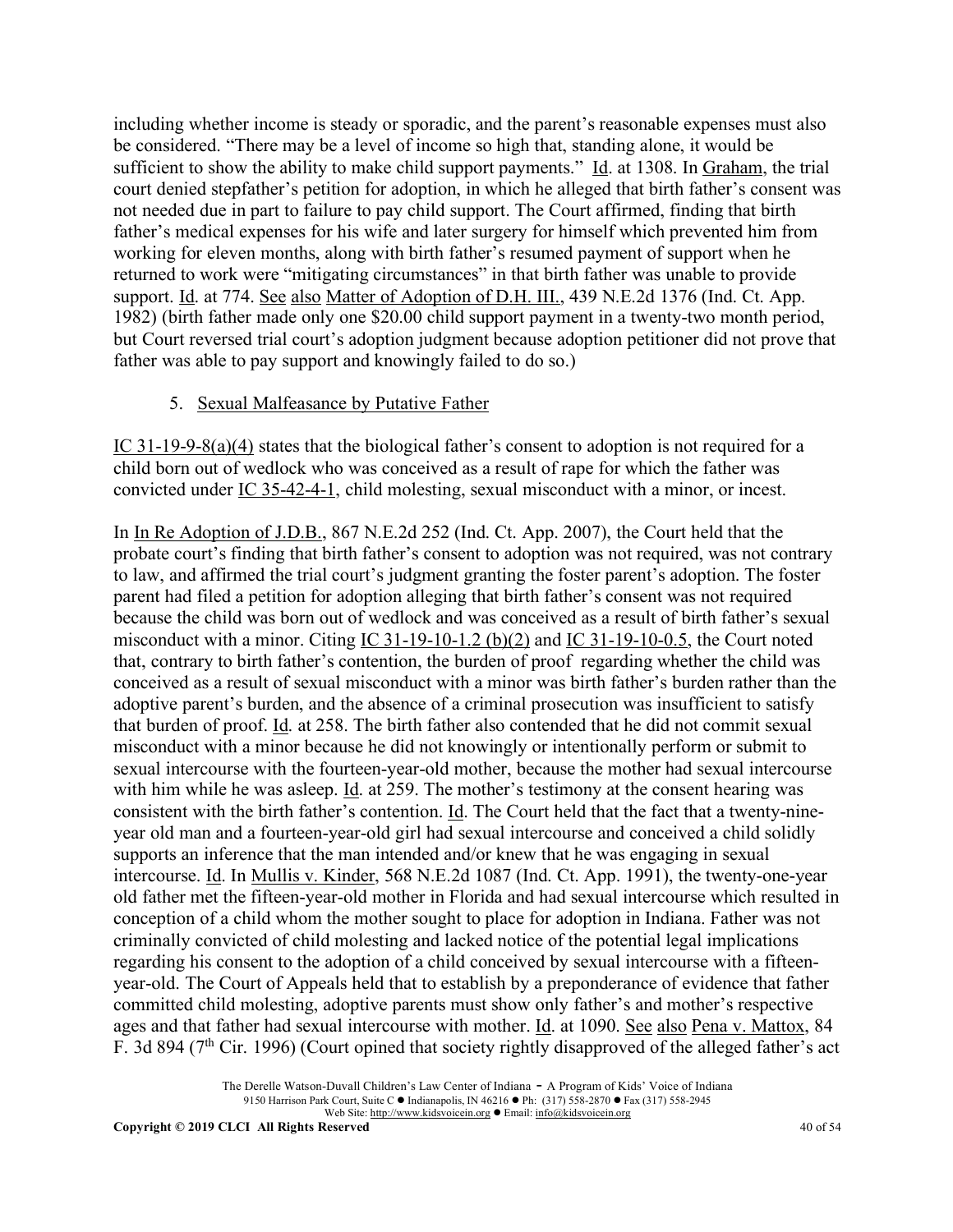in impregnating a fifteen-year-old girl and the Constitution does not forbid states from penalizing father's illicit and harmful conduct by refusing to grant him parental rights to block the adoption).

### 6. Parental Unfitness and Child's Best Interest

IC 31-19-9-8(a)(11) was added in 2003 to provide that consent to adoption is not required from a parent if:

- (A)a petitioner for adoption proves by clear and convincing evidence that the parent is unfit to be a parent; and
- (B) the best interests of the child sought to be adopted would be served if the court dispensed with the parent's consent.

Evidence of unfitness is considered and a determination is made at the time of the hearing on whether consent from a parent is required. See In Re Adoption of J.M., 10 N.E.3d 16, 22 (Ind. Ct. App. 2014) (holding that since the trial court had already determined that parents' consents were not necessary due to unfitness at the time of consent hearing, the trial court was not required to reevaluate parental fitness at the time of the adoption hearing; evidence of unfitness at consent hearing included parents' historical difficulty with alcohol, drug use, and domestic violence).

In J.H. v. S.S., 93 N.E.3d 1137 (Ind. Ct. App. 2018), the Court held that the evidence was sufficient to support the trial court's conclusion that Mother was unfit and that her consent to the child's adoption by Grandmother was not necessary. Mother argued here was insufficient evidence to show her unfitness, and further challenged the trial court's other conclusions that Mother's consent was not required because she failed to communicate and support the child. Id. at 1140 n.1. However, the Court noted that the provisions of IC 31-19-9-8 are written in the disjunctive, and each ground is a separate ground on which parental consent could be deemed unnecessary. Id. at 1140. Because the Court ultimately agreed with the trial court that Mother was unfit and her consent was not necessary, the Court did not need to address Mother's arguments. The Court noted that while there is no statutory definition of unfitness, prior case law holds that termination of the parent-child relationship case law provides useful guidance was to what unfitness entails. Id. at 1141. The Court noted the following evidence supporting the trial court's determination that Mother was unfit and her consent was not needed: (1) Mother's long history of substance abuse and mental health issue; (2) Mother's log history of failed treatment of those addictions and issues; (3) Mother's multiple arrests related to controlled substances and alcohol; (4) Mother's apparent unwillingness to change her behavior and cease abusing various illicit substances; (5) Mother's long history of instability in housing and employment; and (6) Mother's lack of support of the child. Id.

In Adoption of D.M., 82 N.E.3d 354 (Ind. Ct. App. 2017), the Court affirmed the trial court's judgment which found that the child's Father was an unfit parent, and found the child's best interest was served by finding that Father's consent to the child's adoption was not required. In response to Father's challenge to the trial court's consideration of his Class C felony child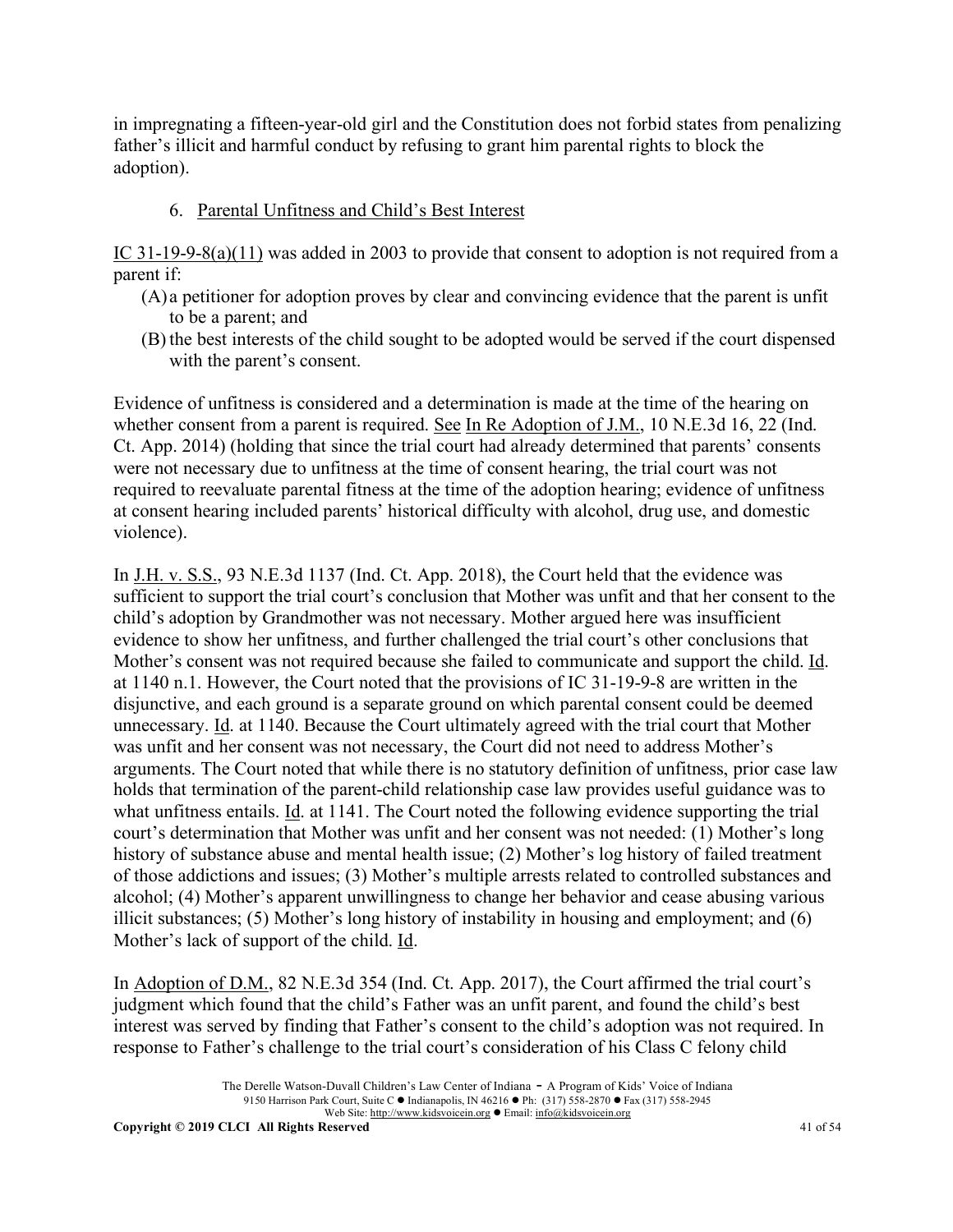molesting conviction in determining his unfitness, the Court opined that the plain and ordinary meaning of the statutory language of IC 31-19-9-8-(a)(11) does not preclude a trial court from considering the circumstances of a parent's criminal activity in determining unfitness. Id. at 360. Father's crime of child molesting of the child's Half-sister was committed in the child's home when Father had a parental and moral duty to provide care, nurture, and protection to the child and Half-sister. Id. The Court found that Father's sexual misconduct and convictions were relevant to whether he was unfit to be a parent under the statute. Id. The Court noted the following evidence on Father's unfitness: (1) he made no effort to pay support for the child; and (2) he did not pursue parenting time with the child although he was directed to file a petition for visitation by the dissolution decree. Id. The Court also noted the following trial court findings that the child's best interests would be served by dispensing with Father's consent to Stepfather's adoption: (1) the child had no recollection of Father; (2) the child was happy and well-rounded and had a sibling relationship with Half-sister; and (3) the child had a long-standing three year relationship with Stepfather. Id. at 361.

In E.W. v. J.W., 20 N.E.3d 889 (Ind. Ct. App. 2014), the Court held, *inter alia*, that the evidence was sufficient to support the trial court's finding that Mother was not unfit to be a parent, and the adoption petition was denied. Father and Grandmother, the adoptive petitioners, argued that Mother's history of drug abuse, relationships with abusive men, and past encounters with DCS were clear and convincing evidence of Mother's unfitness. Id. at 894-5. However, the Court noted that the trial court judged Mother's fitness at the time of the trial, recognized her history of issues, but more heavily weighted her more recent and prolonged stability and signs of improvement, and concluded that Mother was not unfit. Id. at 895.

In In Re Adoption of M.L., 973 N.E.2d 1216 (Ind. Ct. App. 2012), the Court affirmed the trial court's order which had granted Adoptive Parents' petition to adopt their grandson's half-brother ("the child") without Father's consent; the Court held that there was sufficient evidence to support the trial court's conclusions that Father is not a fit parent and that the adoption is in the child's best interests. Id. at 1224. The Court noted that the statute does not provide a definition of "unfit", but that both Father and Adoptive Parents have looked to cases where parental rights have been terminated as a result of a petition made by the Department of Child Services (DCS) for guidance. Id. at 1223. The Court noted that, although the termination statute (IC 31-35-2-4) does not use the word "unfit," the Court has frequently referred to its provisions as indicators of a parent's fitness, and termination cases clearly deal with a parent's suitability or competence to be a parent. Id. The Court opined that the termination statutes and adoption statutes strike a similar balance between the parent's rights and the child's best interests, and thus, termination cases provide useful guidance as to what makes a parent "unfit." Id. The Court noted that in termination cases the Court has considered factors such a parent's substance abuse, mental health, willingness to follow recommended treatment, lack of insight, instability in housing and employment, and ability to care for a child's special needs. Id. The Court determined that each of these factors was present in this case, noting: (1) Father has a long history of depression and self-medicating with drugs and alcohol; (2) he is reluctant to follow treatment advice for his mental health or substance abuse issues; (3) he minimizes the seriousness of these issues and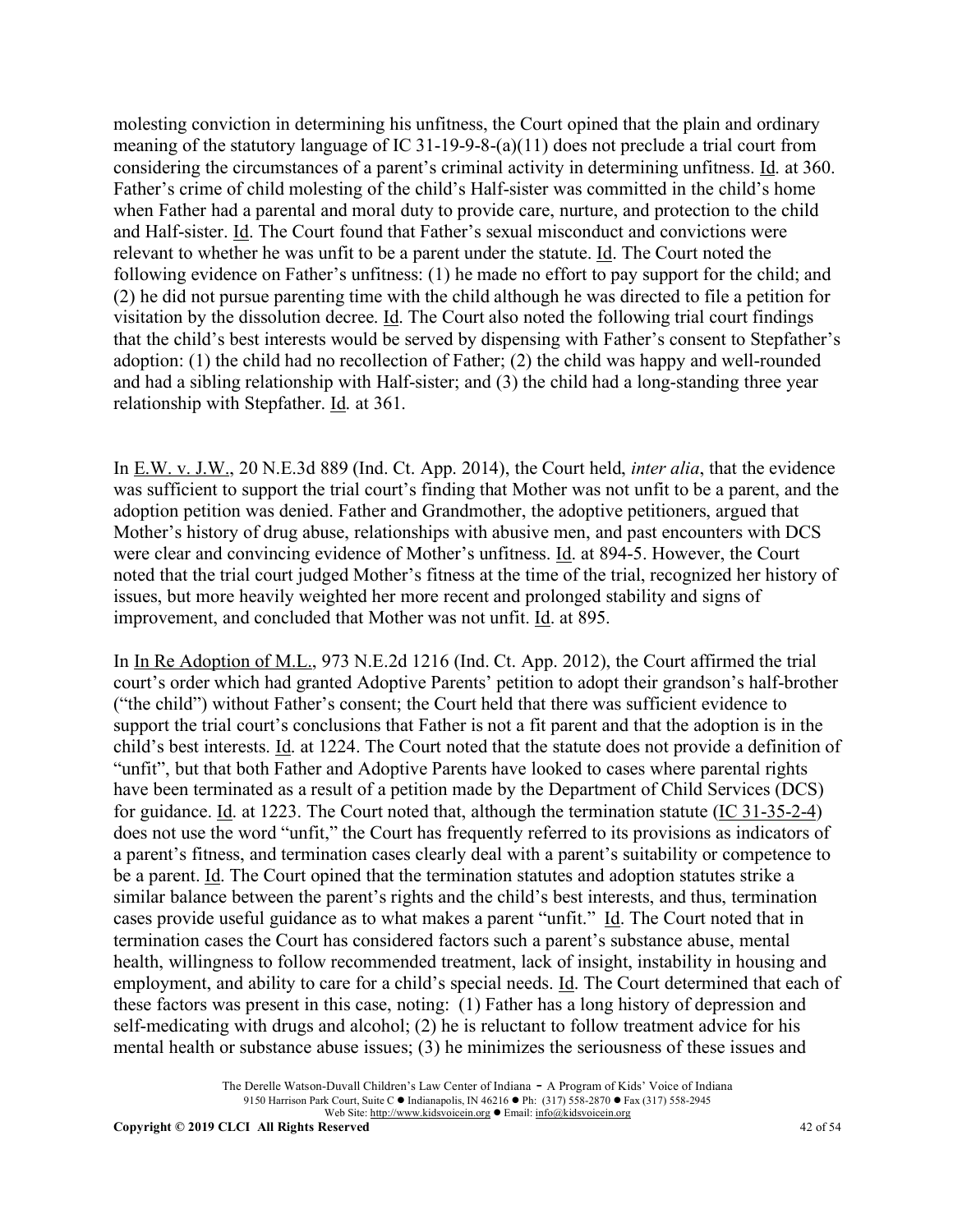believes that he can control them on his own despite the fact that his untreated conditions have resulted in suicide attempts, cutting himself, arrests, loss of his license, and difficulty maintaining employment and stable housing; (4) he has hidden the extent of his drinking from his friends and family members; (5) there is no indication that he intends to quit drinking; (6) the trial court found that Father attempted to downplay the extent of his drinking and drug use in his testimony and that his demeanor on the stand was consistent with Adoptive Parents' description; (7) Father has not been able to provide the stable home that the child needs, has contributed little to the child's support, and struggled financially; and (8) the child came to Adoptive Parents with developmental delays in his speech and growth, which have been improving under their care. Id. at 1223-24.

With regard to the child's best interests, the M.L. Court noted the following in support of the trial court's conclusion that adoption was in his best interests: (1) it was undisputed that Adoptive Parents have provided the child with a stable, nurturing environment and that the child has a strong bond with his half-brother, Adoptive Parents' grandson; (2) the child views Adoptive Parents as his parents and their home as his home; (3) the child is not bonded with Father on that level; and (4) Adoptive Parents are able to provide for all the child's needs, including his special developmental needs. Id.

In In Re Adoption of H.N.P.G., 878 N.E.2d 900, 906-08 (Ind. Ct. App. 2008), the Court affirmed the trial court's denial of birth father's motion to contest the adoption of his daughter. The Court affirmed the trial court's order granting of the petition for adoption filed by the child's foster parents. The Court found the trial court's conclusion that birth father's consent to the adoption was not required was not clearly erroneous. The foster parents proved that birth father was unfit to be a parent and that the adoption was in the child's best interests. Id. at 907. The Court quoted IC 31-19-9-8(a)(11) regarding when adoption consent is not required from a parent and referenced the trial court's finding that clear and convincing evidence of birth father's unfitness as a parent had been presented. Id. The finding delineated as factors birth father's (1) poor work history; (2) expected difficulty finding employment as a convicted felon; (3) historical inability and difficulty staying off drugs even while incarcerated, and (4) lack of support he has provided to the child, not merely because of his incarceration. Id. at 906-7. In arriving at its holding, the Court noted (1) due to his incarceration, birth father had never met or communicated with the child; (2) birth father's substantial history of illegal drug use and his drug use since he was a juvenile; (3) birth father's current incarceration due to his convictions for dealing in methamphetamine and possession of precursors with intent to manufacture methamphetamine; (4) birth father's earliest possible release date was in 2010 and he might not be released until 2017, at which time the child will be about thirteen years old; (5) birth father did not challenge the trial court's finding that he has historically been unable to maintain employment, and will likely have a difficult time finding employment and supporting the child; (6) it is well-settled law that those who pursue criminal activity run the risk of being denied the opportunity to develop relationships with their children; (7) after birth father's release from prison, there is no guarantee he will be able to provide for the child or that he will ever obtain custody of her; (8) the child's needs are too important to force her to wait until a determination can be made that birth father will be able to be a fit parent to her; (9) birth father did not challenge the trial court's finding that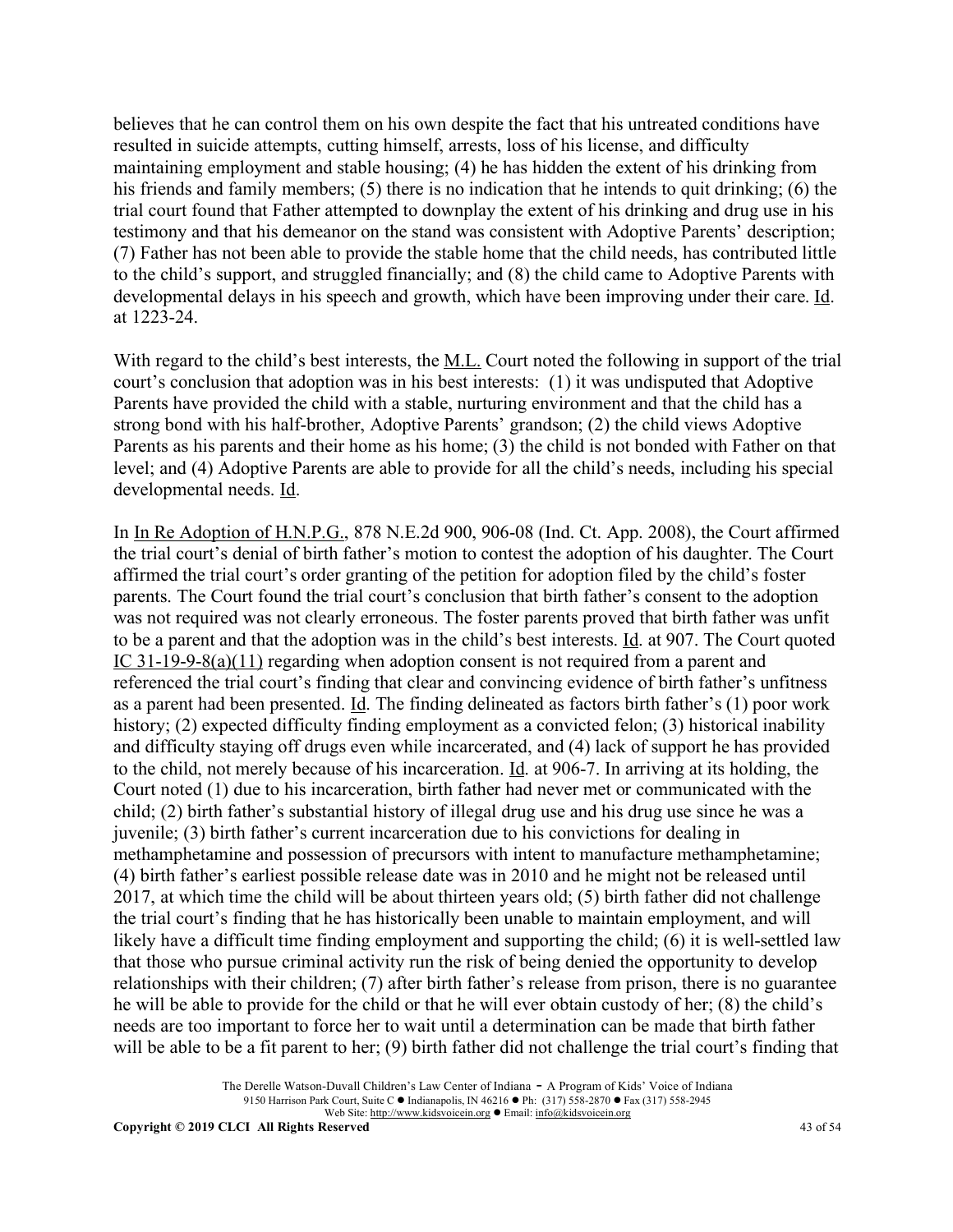foster parents' adoption was in the child's best interests; and (10) ample evidence supported the trial court's conclusion that the child's best interests were served by granting foster parents' adoption petition. Id.

In In Re Adoption of T.W., 859 N.E.2d 1215, 1218-19 (Ind. Ct. App. 2006), the Court opined that the adoption petitioners, who were the children's great-uncle and great-aunt, had presented clear and convincing evidence to obviate the necessity of the birth father's consent to the adoption of his two children, ages five and eight. Id. at 1218-19. The adoption petitioners, who had been the children's legal guardians for three years at the time of the conclusion of the adoption hearing, alleged two legal reasons why the birth father's consent to adoption was not required: (1) birth father had failed without justifiable cause for at least one year to communicate significantly with the children who had been in the custody of another person (IC 31-19-9-  $8(a)(2)(B)$ ; and (2) birth father was unfit to be a parent and the children's best interests would be served if the court dispensed with his consent. (IC 31-19-9-8(a)(11)).

The T.W. Court opined that the provisions of IC 31-19-9-8 are disjunctive; as such, either provides independent grounds for dispensing with parental consent. Id. at 1218. The Court noted the following evidence in support of the trial court's determination that birth father's consent could be dispensed with pursuant to  $\underline{IC}$  31-19-9-8(a)(11): (1) he was presently unable to care for the children and suggested the adoption petitioners retain custody until he was in a better financial condition; (2) he had been unable to care for the children due to his drug use and criminal convictions for criminal recklessness and dealing methamphetamine for which he had received sentences totaling twenty-one and one-half years; (3) at the time of the adoption hearing, birth father was on house arrest; (4) birth father did not provide financial support for the children during their guardianship, and historically used his income to purchase methamphetamine; (5) although birth father was apparently free of methamphetamine, as reflected by mandatory drug screening, he had to pay probation fees and could barely take care of himself financially; (6) birth father opined that parental drug use did not harm children as long as drug use did not occur in the same location as the children; (7) there was ample evidence that the adoption petitioners had consistently provided for the children's needs, and the children had thrived in their care. Id.

In In Re Adoption of K.F., 935 N.E.2d 282 (Ind. Ct. App. 2010), the Court affirmed trial court's grant of the stepmother's petition to adopt the mother's two children, holding that the evidence was sufficient to show that the trial court did not err when granting the adoption petition without the mother's consent. The K.F. Court held that the evidence was sufficient to show that the mother was unfit to be a parent. Id. at 289. The Court noted the following evidence in favor of the trial court's unfitness conclusion: (1) the mother battled a serious substance abuse problem since her divorce from Father; (2) the mother tested positive for cocaine, Hydromorphone, Oxycodone, Oxymorphone, Morphine, and Codeine in 2008; (3) the mother tested positive for Percocet that was not prescribed to her as recently as March 2010, and admitted to have taken prescription drugs and heroin before the test; (4) the mother was in a drug court program which involved regular drug screening as a result of her 2009 arrest for dealing heroin; (5) the mother had only supervised visitation with the children since 2007 and did not seek unsupervised

> The Derelle Watson-Duvall Children's Law Center of Indiana - A Program of Kids' Voice of Indiana 9150 Harrison Park Court, Suite C • Indianapolis, IN 46216 • Ph: (317) 558-2870 • Fax (317) 558-2945 Web Site: http://www.kidsvoicein.org <br>
> • Email: info@kidsvoicein.org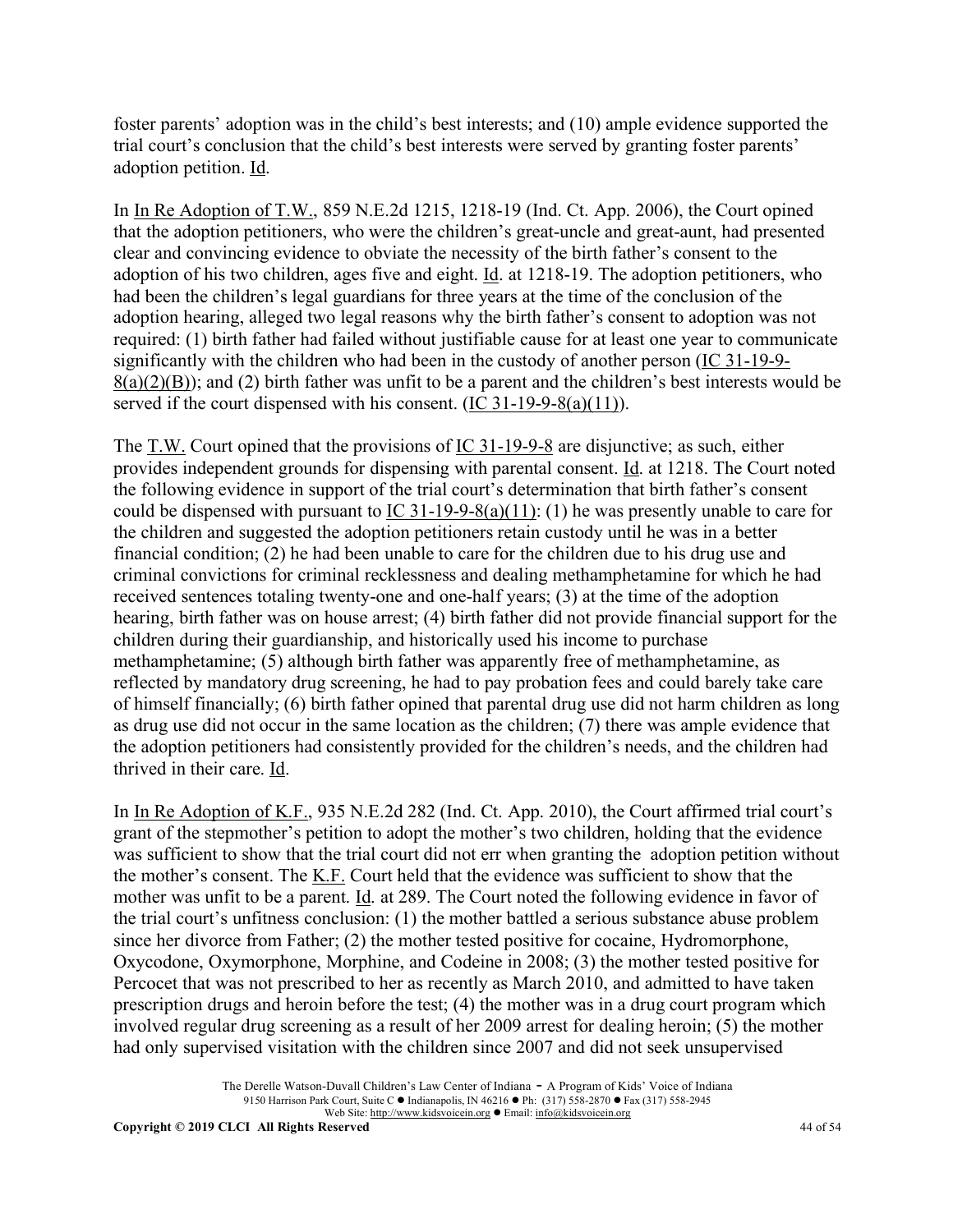visitation; (6) the children's visits with the mother caused the children stress, and they were unable to understand why the mother did not prioritize them. Id. The Court also addressed the issue of the mother's failure to pay child support. Id. at 288. Because of the mother's unfitness, failure to pay child support, and the fact the children were thriving with the father and stepmother, the Court opined that the trial court did not err when it granted the stepmother's adoption petition without the mother's consent. Id. at 289.

A court must conclude that adoption is in the best interests of the child before granting the adoption petition. In In Re the Adoption of N.W., 933 N.E.2d 909 (Ind. Ct. App. 2010), the Court reversed the trial court's grant of the stepmother's adoption petition, in part based on the lack of evidence that the adoption was in the best interests of the child, and no showing that the mother was unfit. The Court held that there was absolutely no evidence indicating that this adoption could be in the best interests of the child, and that the adoption could be reversed on this basis alone. Id. at 915. In reaching this conclusion, the Court noted that (1) the child resided with both parents during the first four years of her life; (2) the mother visited the child every weekend and then every other weekend after the mother's employment changed; (3) the mother wanted to remain a loving presence in the child's life; (4) the child indicated through notes to the mother that she wanted the mother as a part of her life, and the notes were in the record; (5) the stepmother did not claim that the mother was unworthy or that the mother neglected the child. Id.

IC 31-19-9-9 and 10 state that the court shall dispense with the consent of a convicted, incarcerated parent after notice and hearing if the parent is convicted of certain crimes against the child's other parent, the child or the child's sibling, and if dispensing with consent is in the child's best interests. The applicable crimes against the other parent for which the statute applies are: murder, causing suicide, voluntary manslaughter or an attempt to commit murder, causing suicide, or voluntary manslaughter. The criminal conviction may occur in Indiana or another state, if the crime is "substantially similar" to one of the listed crimes. The applicable crimes against the child, the child's sibling, half-sibling or stepsibling of the parent's current marriage are: murder, voluntary manslaughter, causing suicide, rape, criminal deviate conduct, child molesting as a Class A or B felony, incest as a Class B felony, neglect of a dependent as a Class B felony, battery as a Class A, B, or C felony, or attempt of any of the above crimes. For both statutes the parent whose consent is dispensed with must be incarcerated at the time of the filing of the adoption petition. Please note that IC 31-19-9-10 has two versions; IC 31-19-9-10 Version a is effective until July 1, 2014, and IC 31-19-9-10 Version b will become effective on July 1, 2014. The changes primarily deal with changes in the related criminal statutes referenced in IC 31-19-9-10.

### 7. Dispensing with Guardian's Consent

The court may order that the guardian's or custodian's consent to adoption is not required if the court finds that the reasons for withholding consent are not in the child's best interests. IC 31-19- 9-8(a)(10). The guardian or custodian includes the Department of Child Services (DCS) which has wardship of the child due to a CHINS proceeding. Id. at 409. In In Re Adoption of H.L.W.,

The Derelle Watson-Duvall Children's Law Center of Indiana - A Program of Kids' Voice of Indiana 9150 Harrison Park Court, Suite C • Indianapolis, IN 46216 • Ph: (317) 558-2870 • Fax (317) 558-2945 Web Site: http://www.kidsvoicein.org • Email: info@kidsvoicein.org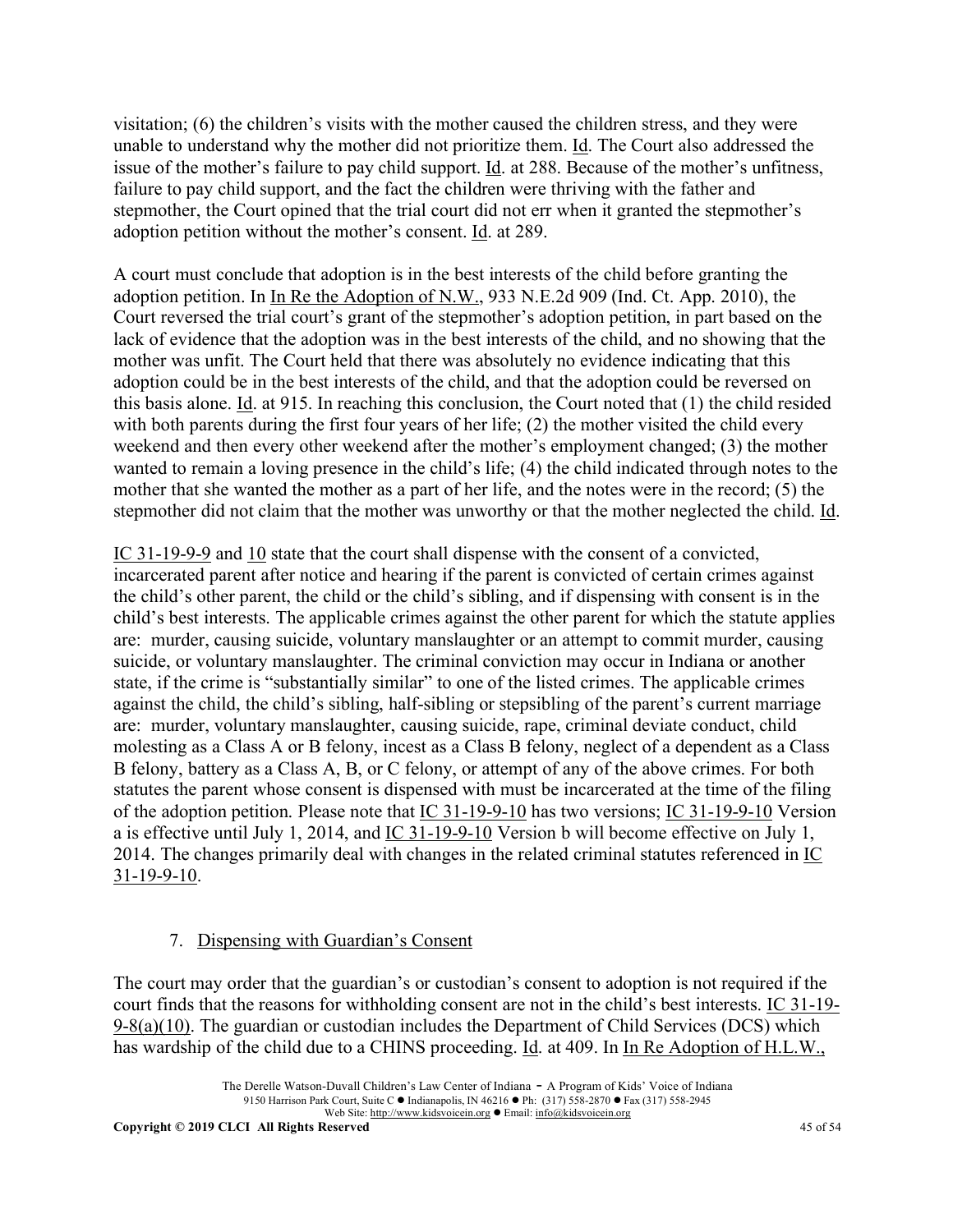Jr., 931 N.E.2d 400 (Ind. Ct. App. 2010), the Court reversed the trial court's grant of an adoption petition filed by the child's foster parents. DCS wished to reunite the child with his birth father, who had established paternity and was substantially compliant with the services recommended by DCS, including unsupervised visitation with the child. The Court concluded that DCS met its burden of demonstrating by clear and convincing evidence that its withholding of consent was in the child's best interests. In In Re Adoption of S.A., 918 N.E.2d 736 (Ind. Ct. App. 2009), the Court affirmed the trial court's denial of the foster parents' petition to adopt their foster child. The Court affirmed the trial court's determination that adoption of the child by the adoptive petitioner, with whom the child's biological siblings lived, was in the child's best interest. DCS had wardship of the child pursuant to a CHINS proceeding. DCS had consented to the child's adoption by the foster parents, but had not consented to adoptive petitioner's adoption of the child. The Court was not persuaded by the foster parents' contention that the adoption decree must be set aside because DCS had not consented to the adoptive petitioner's adoption of the child. Id. at 742-43. The Court stated that the trial court is solely responsible for making the determination of the child's best interest in an adoption, and DCS is not granted the unbridled discretion to refuse consent. Id. at 742. The Court further noted: (1) DCS initially consented to adoptive petitioner's adoption, but later withdrew its consent and consented to foster parents' adoption; (2) the DCS case manager could not explain why DCS had withdrawn its consent to adoptive petitioner's adoption; (3) the DCS case manager could not identify any information that would warrant the DCS's determination that adoptive petitioner's home might have been inappropriate for the child. Id. at 742-43.

In In Re Adoption of L.M.R., 884 N.E.2d 931 (Ind. Ct. App. 2008), the Court affirmed the trial court's order granting the adoption petition filed by the child's former foster mother, despite DCS's withholding of consent to her adoption of the child. The Court also affirmed the trial court's denial of the adoption petition filed by the child's paternal grandparents. DCS had removed the child from her foster mother, placed the child with her siblings at the paternal grandparents' home, and later consented to the paternal grandparents' adoption. The Court held that the trial court properly determined that DCS had failed to act in the child's best interest by refusing to consent to the former foster mother's adoption. The child had been born testing positive for drugs, exhibited withdrawal symptoms, and suffered from allergies, asthma, eye infections, and Sensory Integration Disorder (SID). Id. at 938. The Court observed that the former foster mother, who took custody of the child two days after birth: (1) studied information about caring for drug babies; (2) consulted medical experts to make the child's withdrawal as easy as possible; (3) took leave from her employment when the child exhibited withdrawal signs; (4) contacted First Steps for evaluation and advice when the child started hitting herself; (5) informed herself on the child's SID diagnosis; (6) remained by the child's bedside day and night when the child was hospitalized with Respiratory Syncytial Virus (RSV) and pneumonia; and (7) basically altered her life to focus on the child's care and needs. Id. at 937. The Court contrasted the paternal grandparents' conduct including their (1) refusing to accept that the child had special needs; (2) being unaware of the child's SID diagnosis; (3) refusing to further involve First Steps in the child's development; and (4) limiting their contact with the child while she was in the hospital with RSV to one hour of paternal grandmother's time. Id. In response to paternal grandparents' second argument, that their adoption of the child was the way to keep the three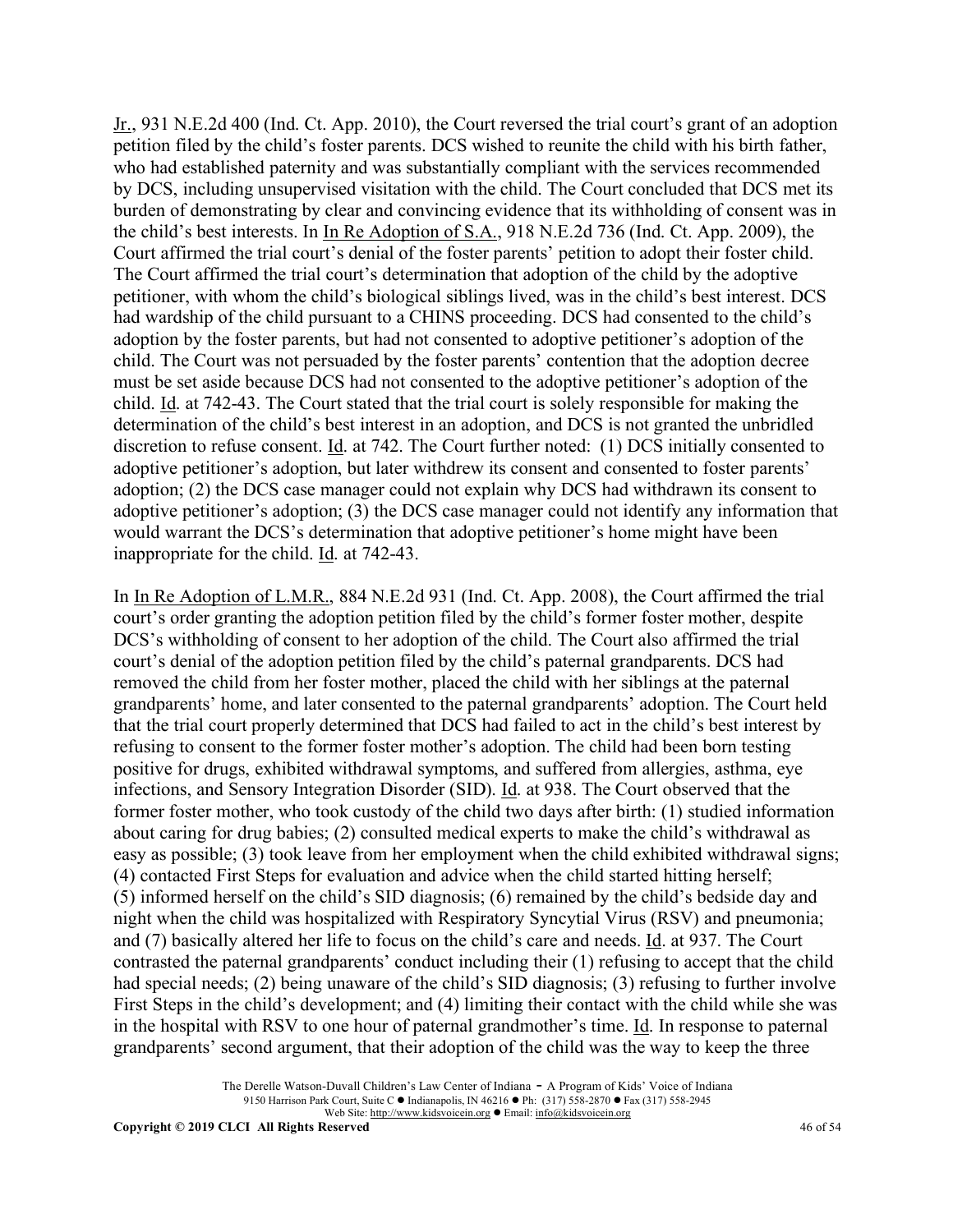siblings together, the Court pointed to former foster mother's actions in the past, and assurances to keep the child in close contact in the future with her two brothers who were adopted by paternal grandparents. Id. at 938. The Court also stated that it was not convinced as to paternal grandparents' third contention, that DCS's decision to withhold consent to the former foster mother's adoption request was based on the agency's knowledge and experience. Id. The Court noted (1) for the first eighteen months of the child's life, DCS consistently recommended temporary placement of the child with former foster mother and made no recommendation regarding permanent placement; (2) then, without any change in circumstances of the child's care and without any advance notice to former foster mother, DCS changed its position and advocated for the removal of the child from her care and for permanent placement with paternal grandparents; and, (3) although the family case manger testified that he complied with DCS policy to review the child's medical records, he admitted he did not contact First Steps or discuss the child's SID diagnosis. Id.

In In Re Adoption of Z.D., 878 N.E.2d 495, 498-99 (Ind. Ct. App. 2007), former paternal grandmother appealed Benton Circuit Court's dismissal of her adoption petition because adoption of the child by the foster parents had been finalized in Tippecanoe County. The Court noted, among other things, that (1) the Tippecanoe County Department of Family and Children (TCDFC) had refused to consent to grandmother's adoption of the child; (2) IC 31-19-9-1 required TCDFC's written consent in that it had lawful custody of the child; (3) in accordance with IC 31-19-9-8(a)(10), TCDFC's refusal to consent required the trial court to determine whether TCDFC was acting in the best interests of the child in doing so; (4) from the record it appeared that TCDFC was acting in the child's best interests by refusing consent in that grandmother had indicated that she would allow contact between the child and the biological father, a child molester whose parental rights to the child had been terminated. Id.

In In Re Infant Girl W., 845 N.E.2d 229, 244 (Ind. Ct. App. 2006), the Court considered whether Marion Probate Court properly granted the unmarried same sex couple's petition for adoption of their foster child despite Morgan County OFC's refusal to consent to the adoption. The Court noted that, because OFC was the child's guardian, its consent would normally have been required. Id. at 244. Because the Probate Court concluded that the reasons for OFC's refusal to consent were not in the child's best interests, then OFC's consent was not necessary. Id.

Attorneys who are representing clients who are petitioning to adopt adjudicated Children in Need of Services should be aware that the juvenile code and adoption case law differ on the preference for children to be placed with relatives. The juvenile code, IC 31-34-4-2(a) and (b), requires DCS to consider placement with a suitable and willing blood or adoptive relative, a de facto custodian, or stepparent before considering any other out-of-home placement. Adoption case law, on the other hand, does not give preferential treatment to blood relatives who seek to adopt a child. See In Re Adoption of B.C.S., 793 N.E.2d 1054 (Ind. Ct. App. 2003); In Re Adoption of I.K.E.W., 724 N.E.2d 245 (Ind. Ct. App. 2000); In Re Adoption of Childers, 441 N.E.2d 976 (Ind. Ct. App. 1982).

# E. **Custody Determination When Adoption Pending Or Dismissed**

The Derelle Watson-Duvall Children's Law Center of Indiana - A Program of Kids' Voice of Indiana 9150 Harrison Park Court, Suite C • Indianapolis, IN 46216 • Ph: (317) 558-2870 • Fax (317) 558-2945 Web Site: http://www.kidsvoicein.org <br>
• Email: info@kidsvoicein.org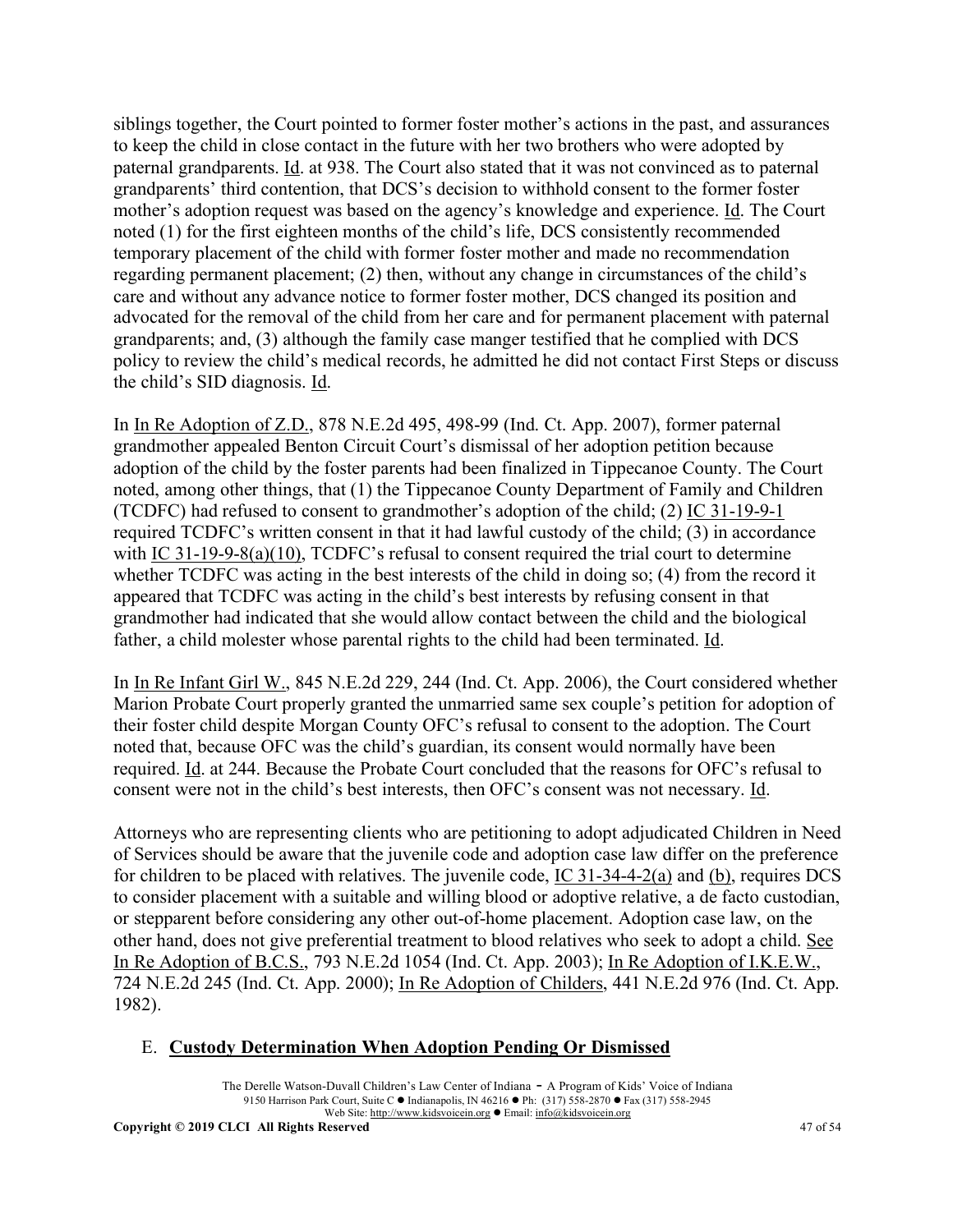# 1. Custody Determination When Adoption Pending

IC 31-19-2-13 provides that, except for a child who is under the care and supervision of DCS, a petitioner for adoption may file a separate, ex parte, verified petition requesting temporary custody of a child sought to be adopted at the time of any time after the filing of a petition for adoption. The court may grant the petition if the court finds that the petition for adoption is in proper form, and that placing the child with the adoption petitioner pending hearing on the petition is in the best interests of the child. If the petition is granted, the adoption petitioner is legally and financially responsible for the child unless ordered otherwise by the court.

In In Re Adoption of C.B.M., 992 N.E.2d 687 (Ind. 2013), the Indiana Supreme Court reversed the adoption court's judgment denying Natural Mother's petition to set aside the adoption of her children (the Twins). The Court remanded with instructions to vacate the adoption decree within seven days of the Supreme Court's opinion being certified, to reset the adoption petition for a contested hearing, and to promptly serve notice and summons of that hearing on Natural Mother. The Court said that, pending the contested adoption hearing, the trial court could exercise its authority to entertain motions regarding temporary custody of the Twins under IC 31-19-2-13, until final judgment is entered.

# 2. Custody Determination When Adoption Dismissed

IC 31-19-11-5 provides that if the court dismisses the petition for adoption, the court shall determine who should have custody of the child. The court is permitted by IC 31-19-11-5(b) to implement a gradual change of custody regardless of a person's immediate right to custody. The gradual change of custody to ease the child's transition may be ordered unless the gradual change would endanger the child's physical health or significantly impair the child's emotional development. The court may do the following: (1) implement a change of custody by gradually increasing the child's visitation with each person who is entitled to custody; (2) order counseling for the child and persons involved in the custody change so that a plan for gradual change of custody may be implemented; (3) consult with the counselor to determine an order for the gradual change of custody that meets the child's best interests. IC 31-19-2-14(a) requires consolidation of the pending adoption and paternity court proceedings regarding the same child in the adoption court. IC 31-19-2-14(b) states that, if the adoption petition is dismissed, the court hearing the consolidated adoption and paternity proceeding shall determine who has custody of the child under IC 31-19-11-5. IC 31-19-2-14(c) states that, following a dismissal of the adoption petition under subsection (b), the court may: (1) retain jurisdiction over the paternity proceeding; or (2) return the paternity proceeding to the court in which it was originally filed. If the paternity proceeding is returned to the court in which it was originally filed, the court assumes jurisdiction over the child subject to any provisions of the consolidated court's order under IC 31-19-11-5.

For an example of how the adoption court determined custody when the adoption was dismissed, see Blasius v. Wilhoff, 863 N.E.2d 1223 (Ind. Ct. Ap. 2007), in which the father established paternity and the adoptive parents' petition to adopt the child was denied. The trial court awarded

The Derelle Watson-Duvall Children's Law Center of Indiana - A Program of Kids' Voice of Indiana 9150 Harrison Park Court, Suite C • Indianapolis, IN 46216 • Ph: (317) 558-2870 • Fax (317) 558-2945 Web Site: http://www.kidsvoicein.org • Email: info@kidsvoicein.org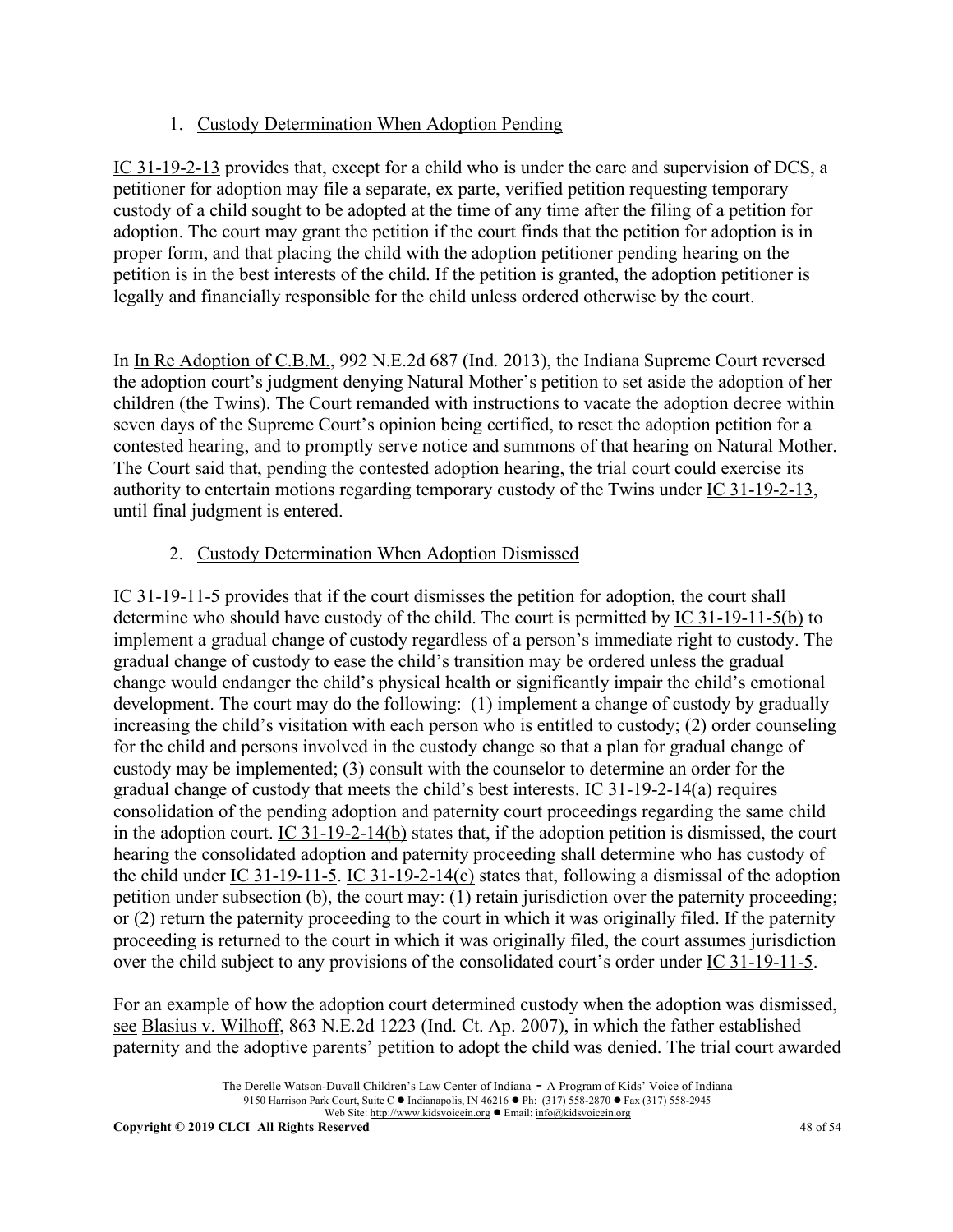the adoptive parents custody of the child, age three, who had resided with the adoptive parents since birth. The Court affirmed the trial court's order giving custody to the adoptive parents, noting the trial court's findings that the father was an unfit parent due to his drug usage, criminal history, lack of positive support system and lack of financial stability and the significant emotional bond between the child and the adoptive parents. The Court concluded that the trial court's findings were not clearly erroneous and observed that the trial court applied the standard of review set out for third party custodianships set out in In Re Guardianship of B.H., 770 N.E.2d 283, 287 (Ind. 2000). The Court found that the trial court was clearly convinced that placement with the adoptive parents represented a substantial and significant advantage to the child. See also In Re Adoption of Dzurovcak, 600 N.E.2d 143 (Ind. Ct. App. 1992), where the Court clarified the adoption court's duty to determine custody if the adoption is dismissed. Despite the putative father's establishment of paternity in another court after the adoption petition was filed, the Court found that, since the adoption court assumed jurisdiction over the custody determination first, the adoption court could not hold its jurisdiction temporarily and then unilaterally offer permanent jurisdiction to the paternity court. Id. at 147. The Court found that the adoption court further erred by not conducting a full evidentiary hearing on the child's best interests prior to making a custody determination and by not allowing the adoptive petitioners to be parties to the permanent custody hearing. Id. at 148.

# F. **Time Period for Challenging Adoption Decree**

Before an adoption decree can be challenged in an appeal, it must be a final adoption decree; in other words, it must be a final order of the trial court. See In re the Adoption of S.J., 967 N.E.2d 1063 (Ind. Ct. App. 2012). In S.J., the Court held that the trial court's order that the father's consent was not require was not a final judgment, did not contain the necessary language from Trial Rule 54(B) to allow an appeal despite the lack of a final judgment, and was not an appealable interlocutory order under Appellate Rule 14. Id. at 1065, 1066. The appeal was dismissed *sua sponte* for lack of subject matter jurisdiction. Id. at 1065. The trial court's order only determined that father's consent was not needed; it did not determine that the adoption was in the best interests of the child, and it did not grant the adoption. Id. The Court opined that the trial court's order was not a final judgment, as it did not dispose of all issues as to all parties, and that the trial court had not used the language required by Trial Rule 54(B) in order to make its order "final," despite its lack of disposing of all claims and parties. Id. at 1065, 1066. The Court also noted the trial court's order was not an appealable interlocutory order under Appellate Rule 14(A), interlocutory appeals as a matter of right, or Appellate Rule 14(B), interlocutory appeals that are certified by the trial court and accepted by the appellate court, as the father had met none of the criteria of Appellate Rule 14. Id. at 1066.

IC 31-19-14-1 states that an appeal of an adoption decree shall be decided on an expedited basis. IC 31-19-14-2 states that the time limits for a person whose parental rights are terminated by an adoption decree to challenge the decree are not more than the later of: (1) six months after the entry of an adoption decree; or (2) one year after the adoptive parents obtain custody of the child. IC 31-19-14-2 provides that the court shall sustain the adoption decree unless the person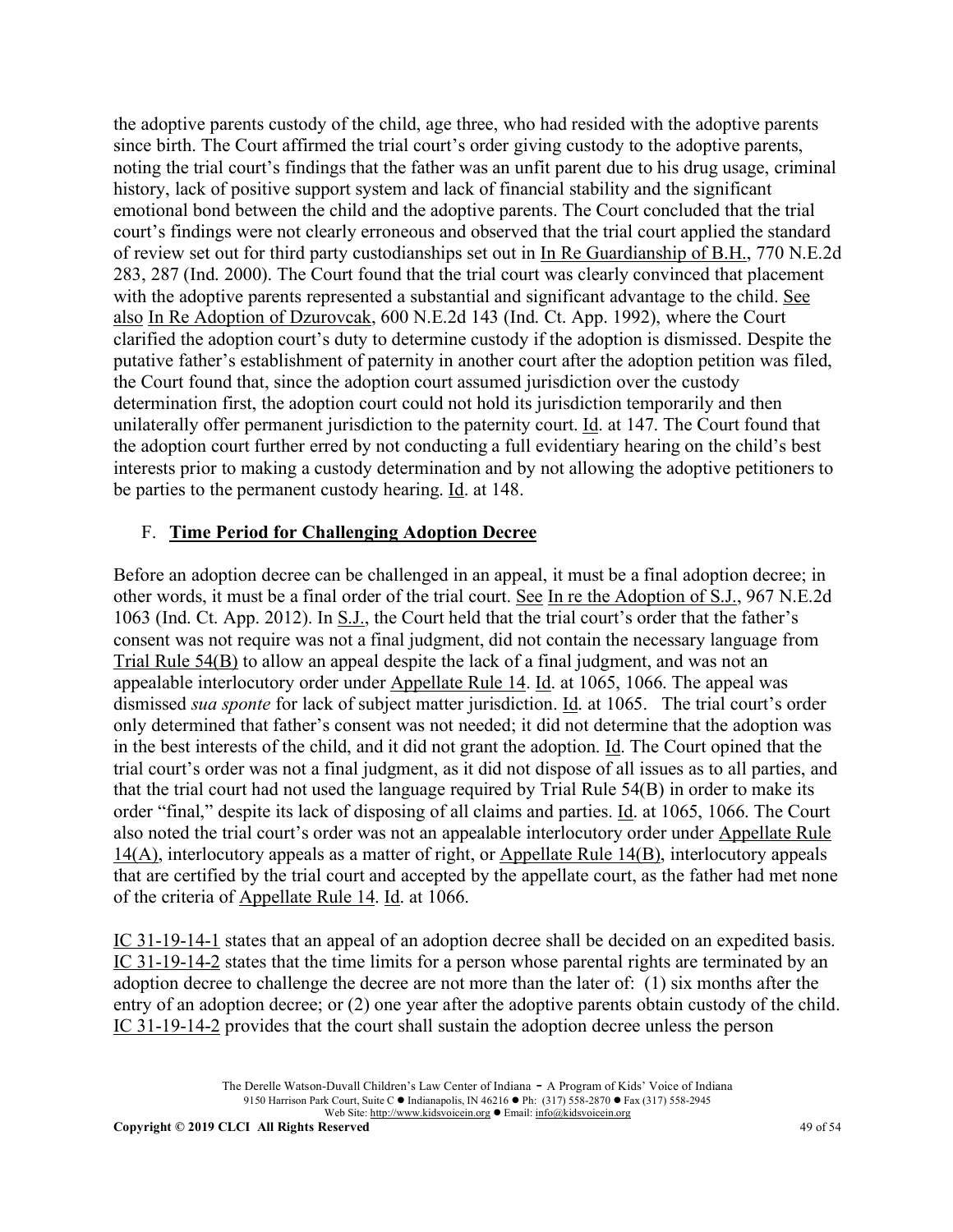challenging the decree establishes, by clear and convincing evidence, that modifying or setting aside the adoption decree is in the child's best interests.

Some persons may not challenge an adoption decree. These include the following: (1) a person who has consented to an adoption may not withdraw consent after the entry of the decree (IC 31- 19-14-3(a)); (2) a person who is served with notice of an adoption may not contest the adoption or establish paternity more than thirty days after the date of service of notice of the adoption (IC 31-19-14-3(b)); (3) a person who receives actual [pre-birth] notice of an adoption under IC 31- 19-3 may not contest the adoption or establish paternity more than thirty days after the date of receiving actual notice of the adoption ( $\underline{IC}$  31-19-14-3(c)).  $\underline{IC}$  31-19-14-3(d) states that a person who is prohibited from taking action under IC 31-19-14-3(a), (b), or (c) may not challenge an adoption decree. IC 31-19-14-4 states that after the expiration of the time period described in IC 31-19-14-2 [six months after entry of decree or one year after adoptive parents obtain custody of child], neither a person whose parental rights are terminated by the entry of an adoption decree nor any other person may challenge the adoption decree even if (1) notice was not given; or (2) the adoption proceedings were in any other manner defective.

Practitioners should also note that IC 31-19-11-6 was amended in 2014 to provide that a court may not grant a petition for adoption if the parent-child relationship was terminated and one or more of the following apply: "(A) The time for filing an appeal (including a request for transfer or certiorari) has not elapsed. (B) An appeal is pending. (C) An appellate court is considering a request for transfer or certiorari." Previously, this statute allowed for an adoption petition to be granted if an appeal was pending.

In In Re Adoption of O.R., 16 N.E.3d 965 (Ind. 2014), the Court concluded that, in light of Father's attempt to perfect a timely appeal, and the constitutional dimensions of the parent-child relationship, Father's otherwise forfeited appeal deserved a determination on its merits. Id. at 972. On May 9, 2013, the trial court entered an order in favor of Adoptive Parents. The deadline for filing a Notice of Appeal from the trial court's order was June 10, 2013. Father wrote a letter to the trial court clerk which the clerk filed on June 6, 2013, requesting the appointment of appellate counsel to appeal the decision. Father's trial counsel did not file a Notice of Appeal. On June 19, 2013, Father's trial counsel filed a motion to withdraw, and the trial court granted the motion on July 1, 2013. On July 3, 2013, twenty-three days after the deadline to appeal had passed, the trial court entered an order appointing appellate counsel for Father. Fifteen days later, on July 18, Father's appellate counsel filed in the Court of Appeals a petition to accept "Amended Notice of Appeal," which was tendered with the petition. Father's counsel argued that Father's June 6 *pro se* letter to the trial court clerk should be deemed a timely filed Notice of Appeal in substantial compliance with the appellate rules. The Court of Appeals *sua sponte* dismissed Father's appeal on the grounds that it lacked subject matter jurisdiction because Father did not timely file a Notice of Appeal. The Indiana Supreme Court granted Father's petition to transfer, thereby vacating the Court of Appeal dismissal of Father's appeal.

The <u>O.R.</u> Court opined that the untimely filing of a Notice of Appeal is not a jurisdictional deflect depriving the Appellate Courts of the ability to entertain an appeal, abrogating prior case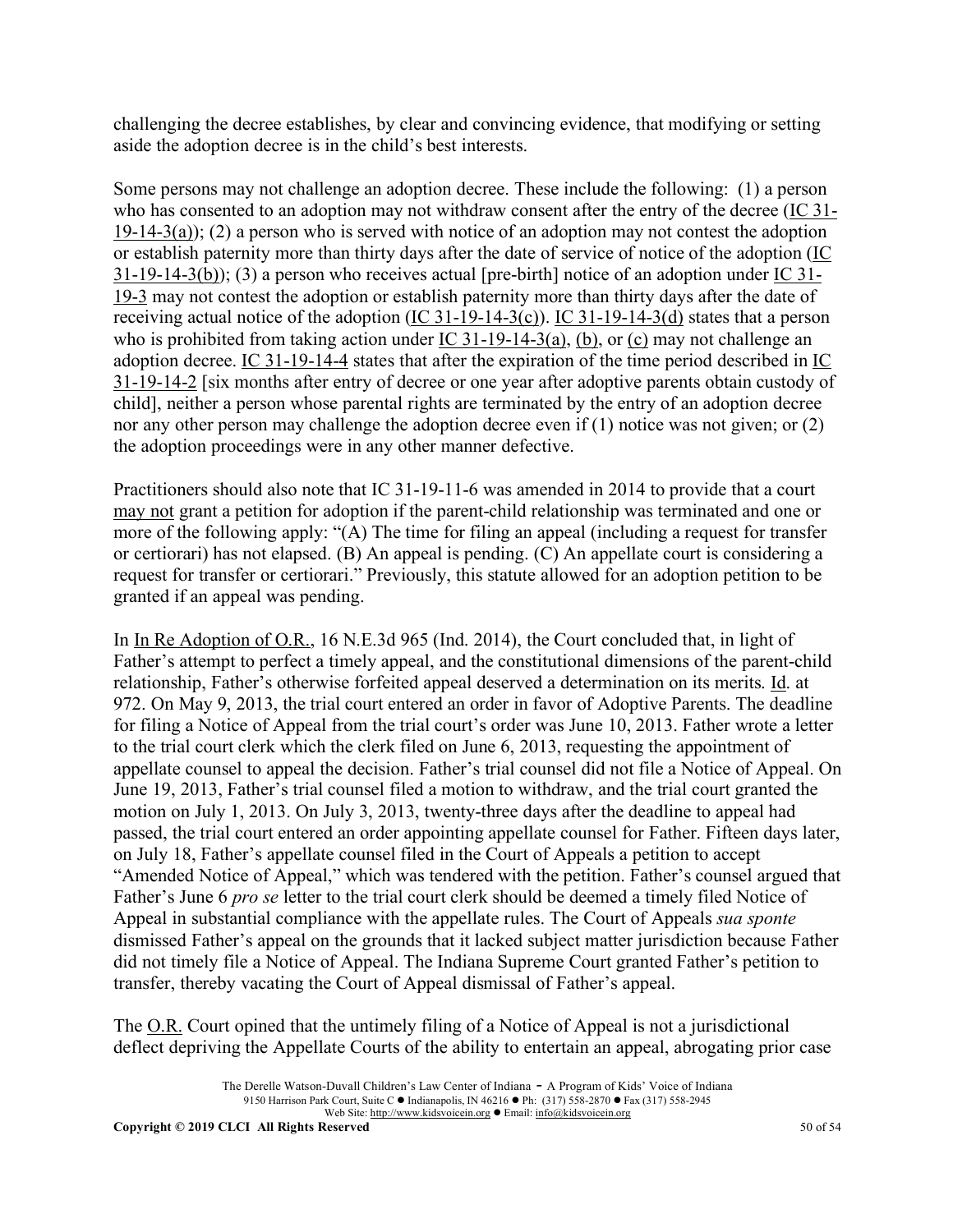law. Id. at 971. The Court noted that the current Appellate Rule 9(A), effective in 2012, states that a party initiates an appeal by filing a Notice of Appeal with the Clerk within thirty days after the entry of a Final Judgment is noted in the Chronological Case Summary and, unless the Notice of Appeal is timely filed, *the right to appeal shall be forfeited* except as provided by Post Conviction Rule 2. Id. at 969 (emphasis in opinion). The Court explained that: (1) the language of current Rule 9(A) does not mention jurisdiction at all; (2) forfeiture and jurisdiction are not the same; (3) forfeiture is defined in part as "[t]he loss of a right, privilege, or property because of a ... breach of obligation or neglect of a duty," quoting Black's Law Dictionary 765 (10<sup>th</sup> ed. 2014); (4) jurisdiction on the other hand "speak[s] to the power of the court *rather than to the rights or obligations of the parties*," quoting Reed Elservier, Inc. v. Muchnick, 559 U.S. 154, 160-61 (2010) (emphasis added). O.R. at 970-971. The Court opined that the timely filing of a Notice of Appeal is jurisdictional only in the sense that it is a Rule-required prerequisite to the initiation of an appeal in the Court of Appeals. Id. at 971.

The O.R. Court then concluded that, in light of Appellate Rule 1, Father's attempt to perfect a timely appeal, and the constitutional dimensions of the parent-child relationship, Father's otherwise forfeited appeal deserved a determination on the merits. Id. at 972. The Court said that even though the right to appeal had been forfeited, there were extraordinary compelling reasons why this forfeited right should be restored. Id. at 971. The Court looked to In Re Adoption of T.L., 4 N.E.3d 658, 661 (Ind. 2014), and observed that our appellate rules exist to facilitate the orderly presentation and disposition of appeals, and our procedural rules are merely means for achieving the ultimate end of orderly and speedy justice. O.R. at 971-72. The Court also noted that this policy has been incorporated into our Rules of Appellate Procedure. Id. at 972. The Court quoted App. R.1, which provides in part that: "The Court may, upon the motion of a party or the Court's own motion, permit deviation from these Rules." Id. The Court said that the Rules themselves provide a mechanism allowing the Court to resurrect an otherwise forfeited appeal. Id. The Court further observed: (1) Father sought the appointment of appellate counsel for the express purpose of appealing the decision; (2) counsel was ultimately appointed, but long after the deadline for the timely filing of his Notice of Appeal; (3) appellate counsel filed an Amended Notice of Appeal, which the motions panel of the Court of Appeals accepted as being sufficient; (4) perhaps most important, the Fourteenth Amendment to the United States Constitution protects the traditional right of parents to establish a home and raise their children. Id. The Court opined that it is this unique confluence of a fundamental liberty interest along with "one of the most valued relationships in our culture" that has often influenced this Court as well as our Court of Appeals to decide cases on their merits, rather than dismissing them on procedural grounds (multiple citations omitted). Id.

In In Re the Adoption of T.L., 4 N.E.3d 658 (Ind. 2014), a case mainly about failure to provide child support, the Court granted transfer to determine Father's case on the merits, in spite of the appeal's procedural defects, because of the importance of Father's constitutional right to parent his children. Id. at 661 n.2. Father had remained incarcerated during the adoption trial. The adoption petition was granted on July 13, 2012, and the clerk issued notice to Father's attorney on July 17, 2012. Father, who was still incarcerated and now without an attorney, mailed a letter to the Court on August 13, 2012, exactly thirty days after the entry of the adoption judgment.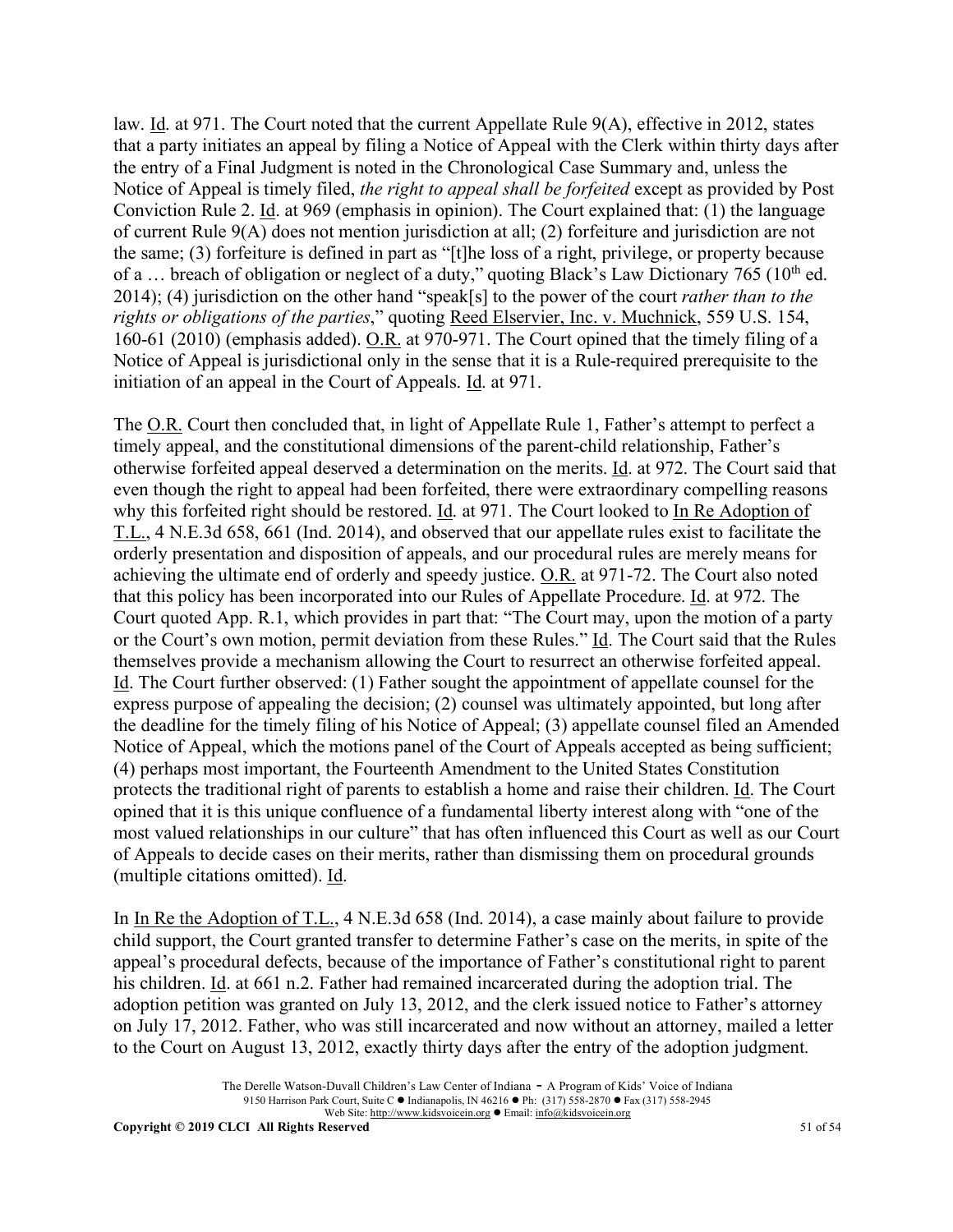Father's letter set forth his intent to appeal the decision and asked the trial court to appoint him a new attorney. The trial court treated it as a Notice of Appeal and assigned Father a new attorney. Father's new attorney filed an Amended Notice of Appeal on August 23, 2012. Mother and Mother's Husband sought to dismiss Father's appeal for the following reasons: (1) Father's letter indicting his intent to appeal was not a proper Notice of Appeal and did not contain the information required by Appellate Rule 9; and (2) Father's appeal was not timely, as the Amended Notice of Appeal was not filed by Father's counsel until August 23, 2012, which was after the time allotted to file a Notice of Appeal. Id. at 661. The Court of Appeals had granted Mother's and Mother's Husband's Motion to Dismiss. Id. However, the Court agreed with Father that his case should be heard on the merits, because the case involved his constitutional right to parent his children. Id. at 661 n.2. The Court noted in a footnote that the appellate rules "exist to facilitate the orderly presentation and disposition of appeals" and that the appellate procedural rules are the "means for achieving the ultimate end of orderly and speedy justice", but that when "substantial rights are at issue before the Court, [it] often [prefers] to decide cases on their merits rather than dismissing them on procedural grounds." Id. (internal citations omitted). Because Father's claim involved a substantial right, namely, the right to parent his children, the Court proceeded to the merits of Father's claim and denied Mother's and Mother's Husband's Motion to Dismiss. Id.

In In Re Adoption of C.B.M., 992 N.E.2d 687 (Ind. 2013), the Indiana Supreme Court reversed the adoption court's judgment denying Mother's petition to set aside the adoption of her children (the Twins). The Court remanded with instructions to vacate the adoption decree within seven days of the Supreme Court's opinion being certified, to reset the adoption petition for a contested hearing, and to promptly serve notice and summons of that hearing on Mother. Mother's parental rights were terminated, and she appealed, but did not make any effort to file for a stay of the termination judgment. None of the parties to the adoption notified Mother of the adoption proceedings, because  $\underline{IC}$  31-19-2.5-4(4) states that notice to a parent whose rights have been terminated is not required. Two months after the Twins' adoption was finalized, the Court of Appeals reversed the termination judgment against Mother. Mother petitioned the adoption court to set aside the adoption decree. The adoption court denied Mother's motion.

The C.B.M. Court declined to hold that Mother was required to file a stay in order to preserve a meaningful appellate remedy for her parental rights. Id. at 693. The Attorney General and Adoptive Parents argued that Mother's termination appeal was rendered moot when the adoption was granted, and that, if she wished to preserve her rights, she should have asked the court which granted the termination petition to stay its judgment pending appeal. The Attorney General and Adoptive Parents argued that, without such a request, the Twins' need for a speedy and permanent placement trumps Mother's rights. The Court could not agree with their arguments because: (1) Mother's parental rights are precious and protected by our Federal and State Constitutions; and (2) apart from the importance of Mother's substantive parental rights, Indiana is particularly solicitous of the right to appeal. Id. at 692. The Court said that it would offend Mother's rights as both a mother and an appellate litigant to let her parent-child relationship with the Twins become contingent upon a "race to the courthouse", hinging on whether the adoption could be finalized before the termination appeal was complete. Id. Although Adoptive Parents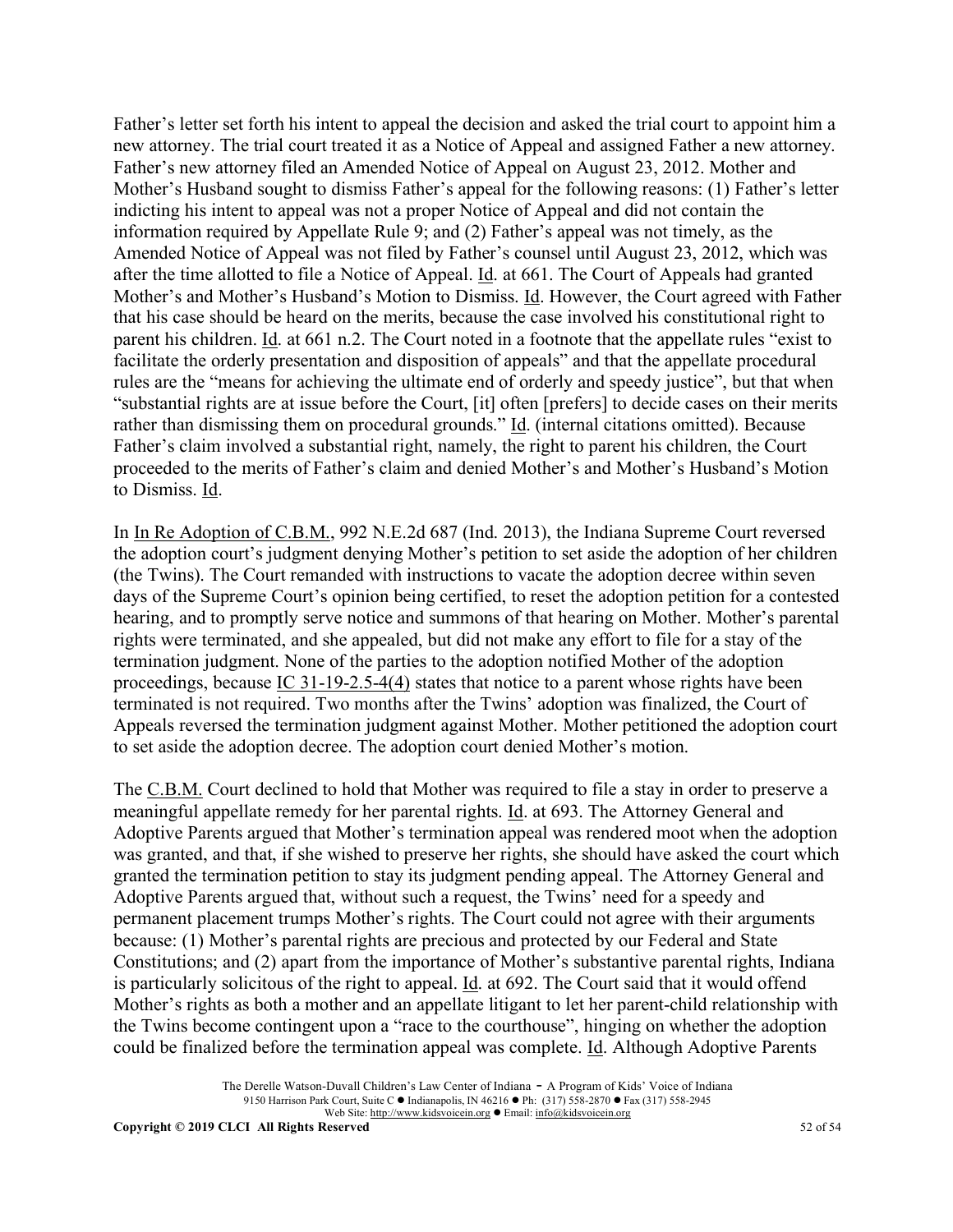and the Attorney General argued that it was Mother's sole responsibility to avoid such a "race" by seeking a stay of the termination judgment pending her appeal, the Court said that Court of Appeals precedent suggests otherwise. Id. at 693. The Court said that, while Mother certainly could have sought a stay of the termination judgment, DCS was also a party to the appeal, and unlike Mother, DCS also participated in the adoption through the power to consent (or not) to the adoption. Id. The Court said that DCS was in a better position than Mother to inform the Court of Appeals of post-judgment issues that may affect the outcome of a pending appeal as well as DCS's intent to consent to the adoption. Id. The Court observed that DCS had every right to rely on the trial court's termination judgment and consent to the adoption while the appeal was still pending (pursuant to IC 31-19-11-6), but such bold reliance came at its own, and the Twins' peril. Id.

The C.B.M. Court strongly suggested that in the future, DCS's best practice would be to leave any underlying CHINS cases open until any related termination appeal is completed. Id. at 696. The Court said that children may have a particularly great "need of services" when a termination judgment is reversed on appeal, because, by that time, they will have been removed from the parents' home for a substantial time and will be bonding into a new home, especially when, as here, the foster parents plan to adopt. Id. The Court said that, even if they are not unfit, the natural parents may also be in need of services before the children could appropriately return to their original home. Id. The Court noted that IC 31-19-2-13 could authorize Adoptive Parents to seek temporary custody of the Twins while the adoption is pending, which may very well be beneficial to the Twins, but falls far short of the services a CHINS case would permit. Id.

The C.B.M. Court reiterated that granting an adoption pending termination appeal is a *discretionary* decision of the trial court. Id. at 696. The Court said that our Legislature has authorized the practice, and there are surely cases in which it will be entirely appropriate to expedite the adoption. Id. The Court encouraged adoption courts to exercise their authority to grant such adoptions with an abundance of caution in view of the potentially devastating consequences of having an adoption invalidated by a termination appeal. Id.

In In Re Adoption of D.C., 887 N.E.2d 950 (Ind. Ct. App. 2008), the Court reversed and remanded the trial court's denial of the birth mother's motion to set aside the decree granting stepmother's adoption. The trial court had denied birth mother's motion after determining that the adoption proceedings had been defective for lack of personal notice but that, pursuant to the terms of IC 31-19-14-4, the time period to challenge the adoption due to any such defect had expired. The facts of the case indicate that notice of the adoption petition was sent to birth mother's former address in Louisville but delivery of this notice was unsuccessful. Stepmother's attorney published a three-week notice in the Louisville Voice-Tribune Newspaper. After the adoption petition was filed, the child's father and stepmother continued to receive support payments for the child from the birth mother via the Hopkinsville Friend of the Court, including payment made three days before the final adoption hearing. Father and stepmother made no attempt to locate birth mother's current address through the Friend of the Court. Father also knew that birth mother's grandmother lived in El Paso, Texas. The child was adopted by stepmother on July 5, 2005. Birth mother continued to make child support payments through